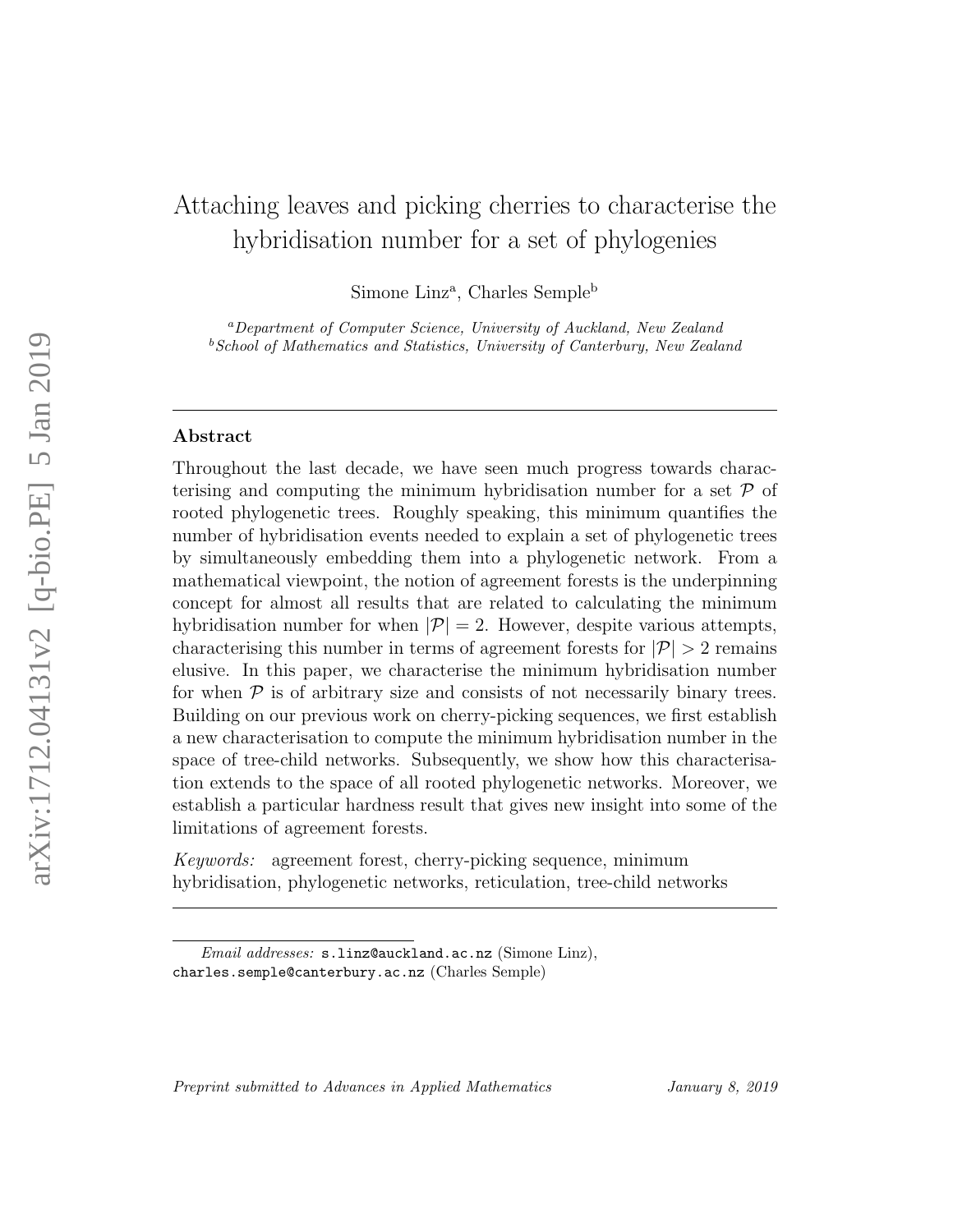#### 1. Introduction

In our quest for faithfully describing evolutionary histories, we are currently witnessing a shift from the representation of ancestral histories by phylogenetic (evolutionary) trees towards phylogenetic networks. The latter not only represent speciation events but also non-tree like events such as hybridisation and horizontal gene transfer that have played an important role throughout the evolution of certain groups of organisms as for example in plants and fish [\[10,](#page-32-0) [17,](#page-33-0) [18,](#page-33-1) [22\]](#page-34-0).

In this paper, we focus on a problem that is related to the reconstruction of phylogenetic networks. Called Minimum Hybridisation and formally stated at the end of this section, this problem was first introduced by Baroni et al. [\[2\]](#page-32-1). While MINIMUM HYBRIDISATION was historically motivated by attempting to quantify hybridisation events, it is now more broadly regarded as a tool to quantify all non-tree like events to which we collectively refer to as reticulation events. Pictorially speaking, MINIMUM HYBRIDISATION aims at the reconstruction of a phylogenetic network that simultaneously embeds a given set of phylogenetic trees while minimising the number of reticulation events that are represented by vertices in the network whose in-degree is at least two. More formally, the problem is based on the following underlying question. Given a collection  $P$  of rooted phylogenetic trees on the same set of taxa that have correctly been reconstructed for different parts of the species' genomes, what is the smallest number of reticulation events that is needed to explain  $\mathcal{P}$ ? Over the last ten years, we have seen significant progress in characterising and computing this minimum number for when  $|\mathcal{P}| = 2$  (e.g. see [\[1,](#page-32-2) [3,](#page-32-3) [4,](#page-32-4) [8,](#page-32-5) [16,](#page-33-2) [24\]](#page-34-1)). However, except for some heuristic approaches [\[7,](#page-32-6) [25\]](#page-34-2), less is known for when  $|\mathcal{P}| \geq 3$ . This is due to the fact that the notion of agreement forests, which underlies almost all results that are related to Minimum Hybridisation, appears to be ungeneralisable to more than two trees.

Previously, together with Humphries, we introduced cherry-picking sequences and characterised a restricted version of MINIMUM HYBRIDISATION for  $P$  being binary and of arbitrary size [\[12\]](#page-33-3). Instead of minimising the number of reticulation events needed to explain  $P$  over the space of all rooted phylogenetic networks, this restricted version only considers binary temporal tree-child networks. Such networks are the binary intersection of the classes of temporal networks and tree-child networks introduced by Moret et al. [\[19\]](#page-33-4) and Cardona et al. [\[6\]](#page-32-7), respectively. Disadvantageously, this restriction is so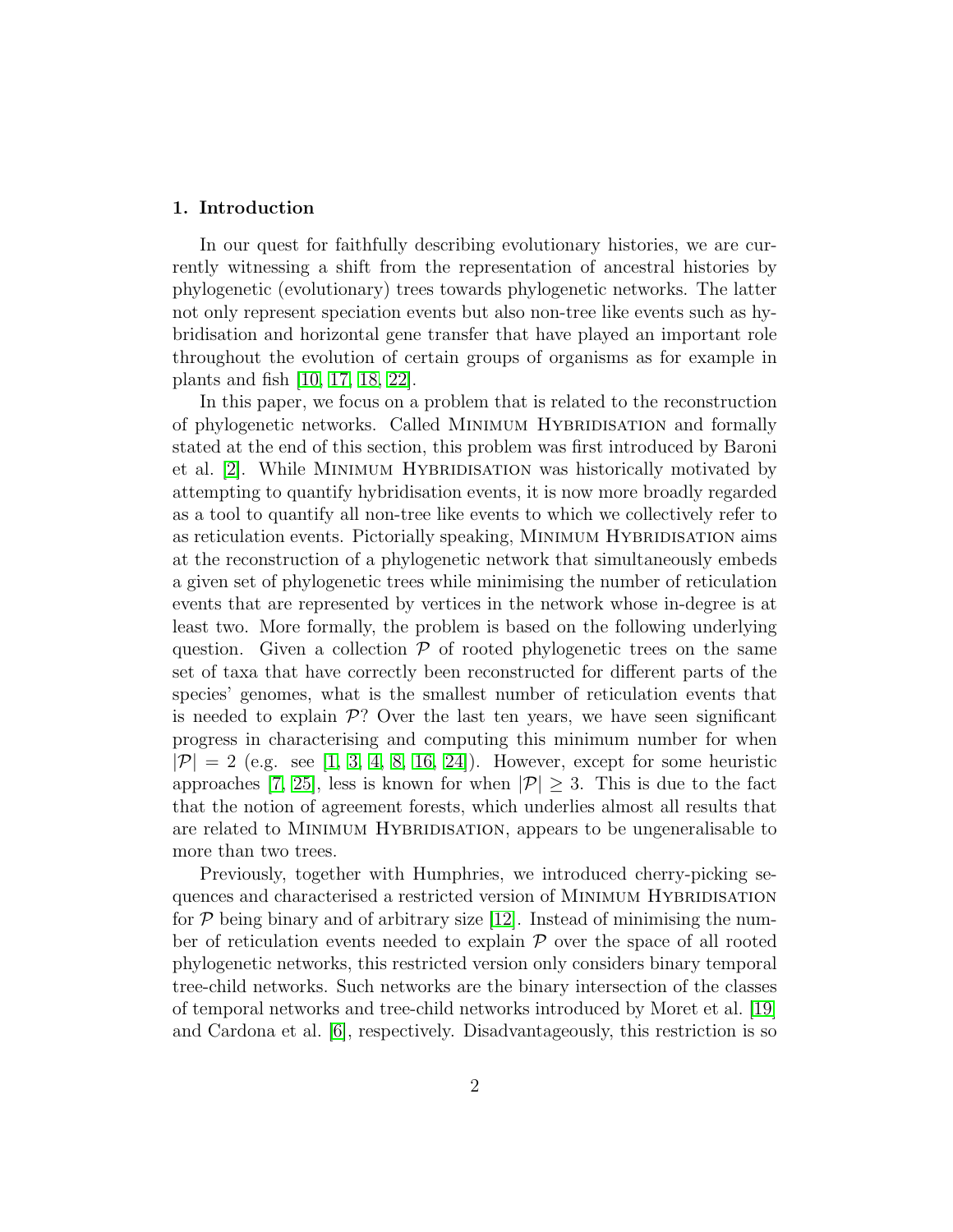strong that not even if  $|\mathcal{P}| = 2$  are we guaranteed to have a solution, i.e. there may be no such network explaining  $\mathcal{P}$  [\[11,](#page-33-5) Figure 2].

Here, we advance our work on cherry-picking sequences and establish two new characterisations to quantify the amount of reticulation events that are needed to explain a set of (not necessarily binary) phylogenetic trees. The first characterisation solves the problem over the space of tree-child networks. Unlike temporal networks, we show that every collection  $P$  of rooted phylogenetic trees has a solution, i.e. the trees in  $P$  can simultaneously be embedded into a tree-child network. Subsequently, we extend this characterisation to the space of all rooted phylogenetic networks and, hence, provide the first characterisation for MINIMUM HYBRIDISATION in its most general form. Both characterisations are based on computing a cherry-picking sequence for  $P$ , while the latter characterisation makes also use of an operation that attaches auxiliary leaves to the trees in  $\mathcal{P}$ .

In addition to the two new characterisations, we return back to agreement forests and investigate why they seem to be of limited use to solve Minimum HYBRIDISATION for an arbitrary size set  $P$  of rooted phylogenetic trees. Roughly speaking, given  $P$ , one can compute a particular type of agreement forest F of smallest size and, if  $|\mathcal{P}| = 2$ , then each but one component in F contributes exactly one to the minimum number of reticulation events that is needed to explain  $\mathcal{P}$ . On the other hand, if  $|\mathcal{P}| > 2$ , the contribution of each component in  $\mathcal F$  to this minimum number is much less clear. Motivated by this drawback of agreement forests, we consider a set  $P$  of rooted binary phylogenetic trees as well as the agreement forest  $\mathcal F$  induced (formally defined in Section [5\)](#page-22-0) by a phylogenetic network that explains  $\mathcal P$  and minimises the number of reticulations events and ask whether or not, it is computationally hard to calculate the minimum number of reticulation events that is needed to explain  $\mathcal{P}$ . We call the associated decision problem SCORING OPTIMUM FOREST. This problem was first mentioned in [\[13\]](#page-33-6), where the authors conjecture that SCORING OPTIMUM FOREST is NP-complete. Using the machinery of cherry-picking sequences, we show that SCORING OPTIMUM FOREST is NP-complete for when one considers the smaller space of tree-child networks.

The paper is organised as follows. The remainder of the introduction contains some definitions and preliminaries on phylogenetic networks. In Section [2,](#page-7-0) we state the two new characterisations in terms of cherry-picking sequences. The first optimises MINIMUM HYBRIDISATION within the space of tree-child networks and the second optimises Minimum Hybridisation within the space of all phylogenetic networks. The second characterisation is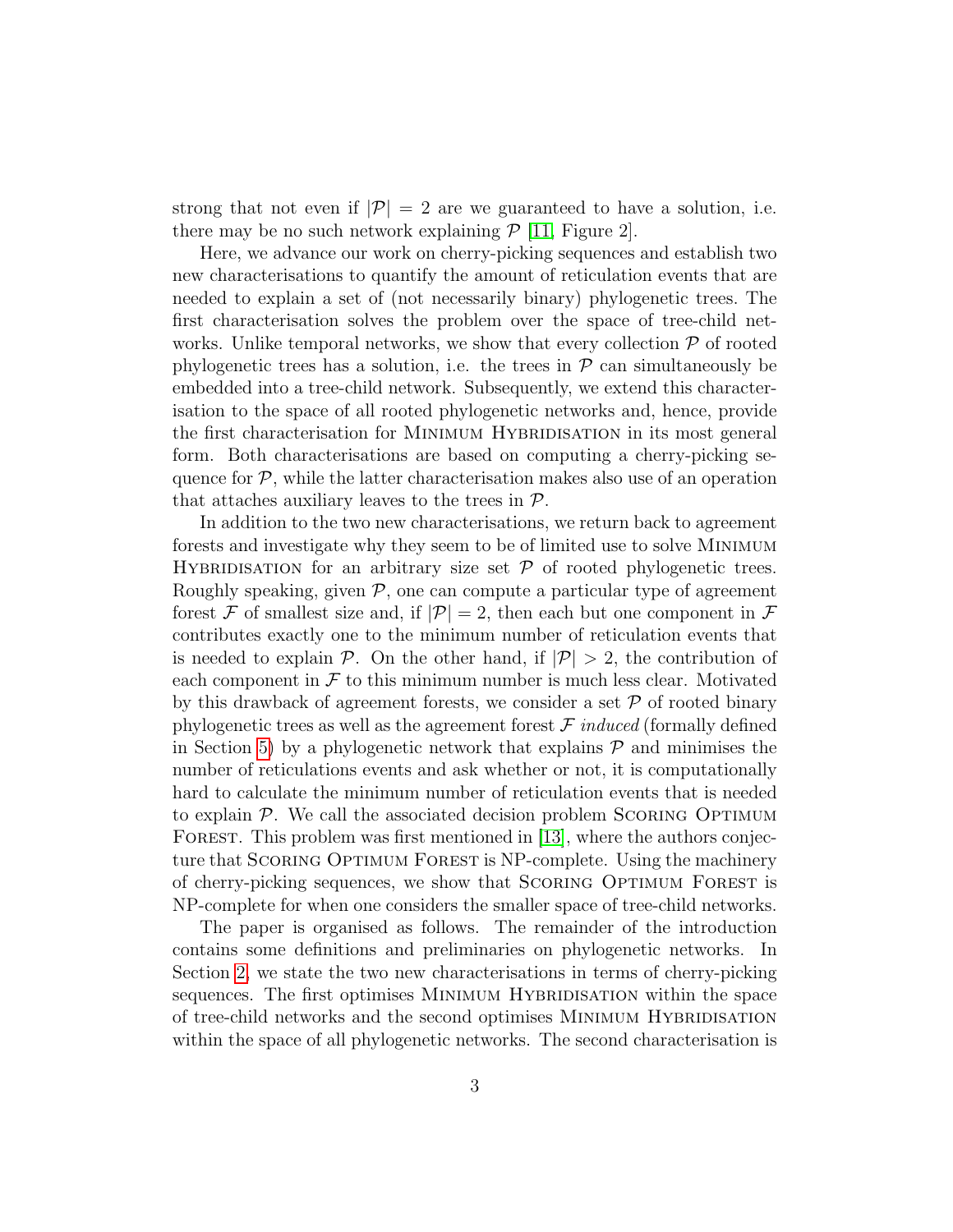an extension of the first by additionally allowing the attachment of auxiliary leaves. We then establish proofs for both characterisations in Section [3](#page-11-0) as well as a formal description of the analogous algorithm. In Section [4,](#page-19-0) we establish an upper bound on the number of auxiliary leaves that, given a collection of phylogenetic trees, are needed to characterise Minimum Hybridisation over the space of all rooted phylogenetic networks. Lastly, in Section [5,](#page-22-0) we formally state the problem SCORING OPTIMUM FOREST and show that it is NP-complete. We finish the paper with some concluding remarks in Section [6.](#page-30-0)

Throughout the paper,  $X$  denotes a non-empty finite set. A *phylogenetic* network  $\mathcal N$  on  $X$  is a rooted acyclic digraph with no parallel edges that satisfies the following properties:

- (i) the (unique) root has out-degree two,
- (ii) the set X is the set of vertices of out-degree zero, each of which has in-degree one, and
- (iii) all other vertices either have in-degree one and out-degree two, or indegree at least two and out-degree one.

For technical reasons, if  $|X| = 1$ , we additionally allow N to consist of the single vertex in X. The set X is the *leaf set* of  $\mathcal N$  and the vertices in X are called *leaves*. We sometimes denote the leaf set of  $\mathcal N$  by  $\mathcal L(\mathcal N)$ . For two vertices u and v in  $\mathcal{N}$ , we say that u is a parent of v and v is a child of u if  $(u, v)$  is an edge in N. Furthermore, the vertices of in-degree at most one and out-degree two are tree vertices, while the vertices of in-degree at least two and out-degree one are reticulations. An edge directed into a reticulation is called a reticulation edge while each non-reticulation edge is called a tree edge. We say that  $\mathcal N$  is binary if each reticulation has in-degree exactly two. Lastly, a directed path P in  $\mathcal N$  ending at a leaf is a tree path if every intermediate vertex in  $P$  is a tree vertex.

A phylogenetic network  $\mathcal N$  on X is *tree-child* if each non-leaf vertex in  $\mathcal N$  is the parent of at least one tree vertex or leaf. An example of two treechild networks  $\mathcal N$  and  $\mathcal N'$  is given at the bottom of Figure [1.](#page-5-0) Note that the phylogenetic network obtained from  $\mathcal N$  by deleting the leaf labelled 4 and suppressing the resulting degree-two vertex  $v$  results in a network that is not tree-child.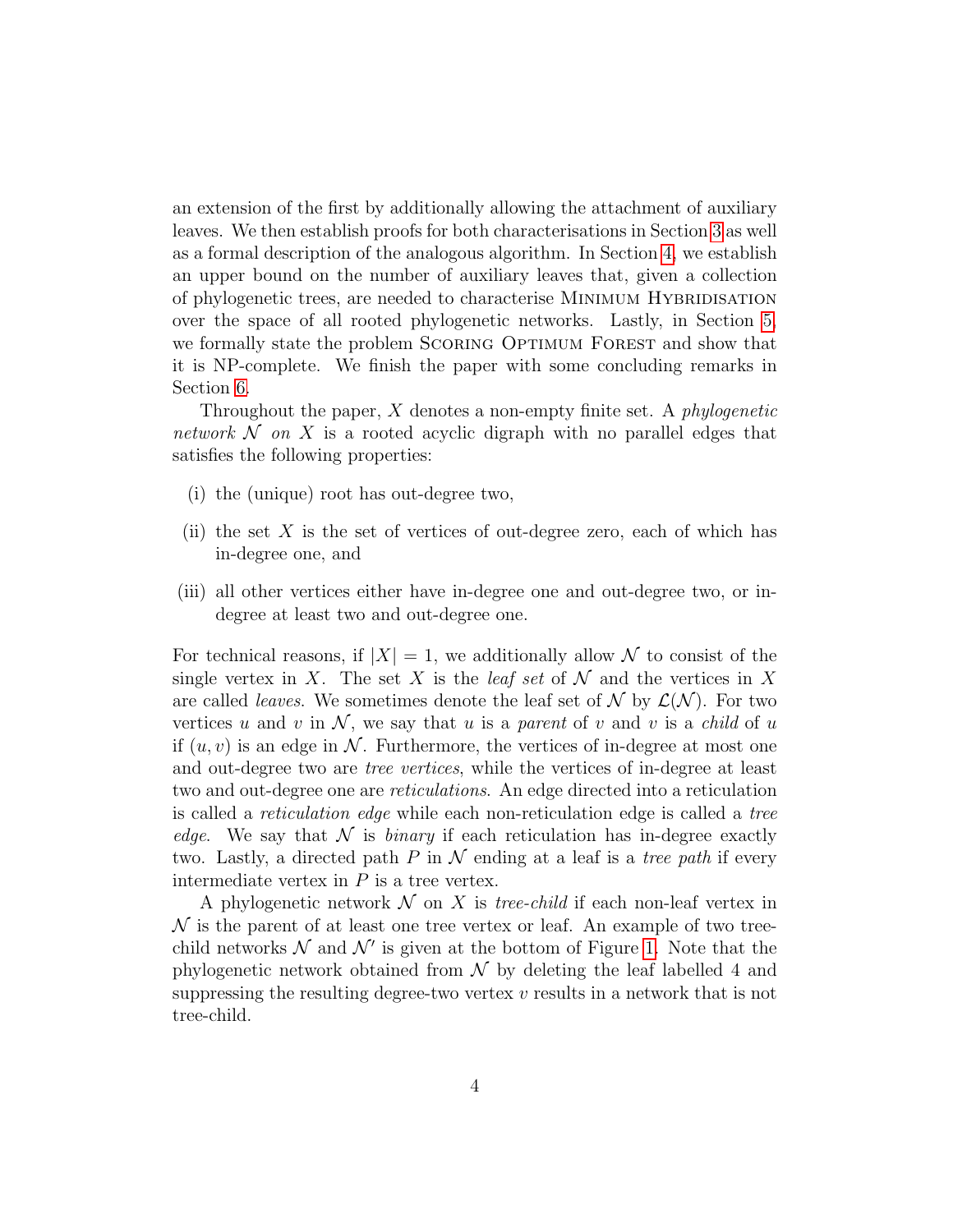A rooted phylogenetic X-tree  $\mathcal T$  is a rooted tree with no degree-two vertices except possibly the root which has degree at least two, and with leaf set X. If  $|X| = 1$ , then  $\mathcal T$  consists of the single vertex in X. As for phylogenetic networks, the set X is called the *leaf set* of  $\mathcal T$  and is denoted by  $\mathcal L(\mathcal T)$ . In addition,  $\mathcal T$  is *binary* if  $|X| = 1$  or, apart from the root which has degree two, all interior vertices have degree three. Since we are only interested in rooted phylogenetic trees and rooted binary phylogenetic trees in this paper, we will refer to such trees simply as phylogenetic trees and binary phylogenetic trees, respectively. For a phylogenetic X-tree  $\mathcal T$ , we consider two types of subtrees. Let X' be a subset of X. The minimal subtree of  $\mathcal T$  that connects all the leaves in X' is denoted by  $\mathcal{T}(X')$ . Moreover, the restriction of T to X', denoted by  $\mathcal{T}|X'$ , is the phylogenetic X'-tree obtained from  $\mathcal{T}(X')$ by suppressing all degree-two vertices apart from the root. Lastly, for two phylogenetic X-trees  $\mathcal T$  and  $\mathcal T'$ , we say that  $\mathcal T'$  is a refinement of  $\mathcal T$  if  $\mathcal T$  can be obtained from  $\mathcal{T}'$  by contracting a possibly empty set of internal edges in  $\mathcal{T}'$ . In addition,  $\mathcal{T}'$  is a *binary refinement* of  $\mathcal{T}$  if  $\mathcal{T}'$  is binary.

Let  $\mathcal T$  be a phylogenetic X'-tree. A phylogenetic network  $\mathcal N$  on X with  $X' \subseteq X$  displays T if, up to suppressing vertices with in-degree one and outdegree one, there exists a binary refinement of  $\mathcal T$  that can be obtained from  $\mathcal N$  by deleting edges, leaves not in  $X'$ , and any resulting vertices of out-degree zero, in which case we call the resulting acyclic digraph an *embedding* of  $\mathcal T$ in N. If P is a collection of phylogenetic X-trees, then N displays P if each tree in  $\mathcal P$  is displayed by  $\mathcal N$ . For example, the two phylogenetic networks at the bottom of Figure [1](#page-5-0) both display each of the four trees shown in the top part of the same figure.

Let N be a phylogenetic network with vertex set V and root  $\rho$ . The hybridisation number of N, denoted  $h(\mathcal{N})$ , is the value

$$
h(\mathcal{N}) = \sum_{v \in V - \{\rho\}} \left( d^-(v) - 1 \right),
$$

where  $d^-(v)$  denotes the in-degree of v. For example, the phylogenetic networks  $\mathcal N$  and  $\mathcal N'$  that are shown in Figure [1](#page-5-0) have hybridisation number 3 and 4, respectively. Observe that each tree vertex and each leaf contributes zero to this sum, but each reticulation v contributes  $d^-(v) - 1$ . Furthermore, for a set P of phylogenetic X-trees, we denote by  $h_{tc}(\mathcal{P})$  and  $h(\mathcal{P})$ , respectively, the values

 $\min\{h(\mathcal{N}) : \mathcal{N} \text{ is a tree-child network on } X \text{ that displays } \mathcal{P}\}\$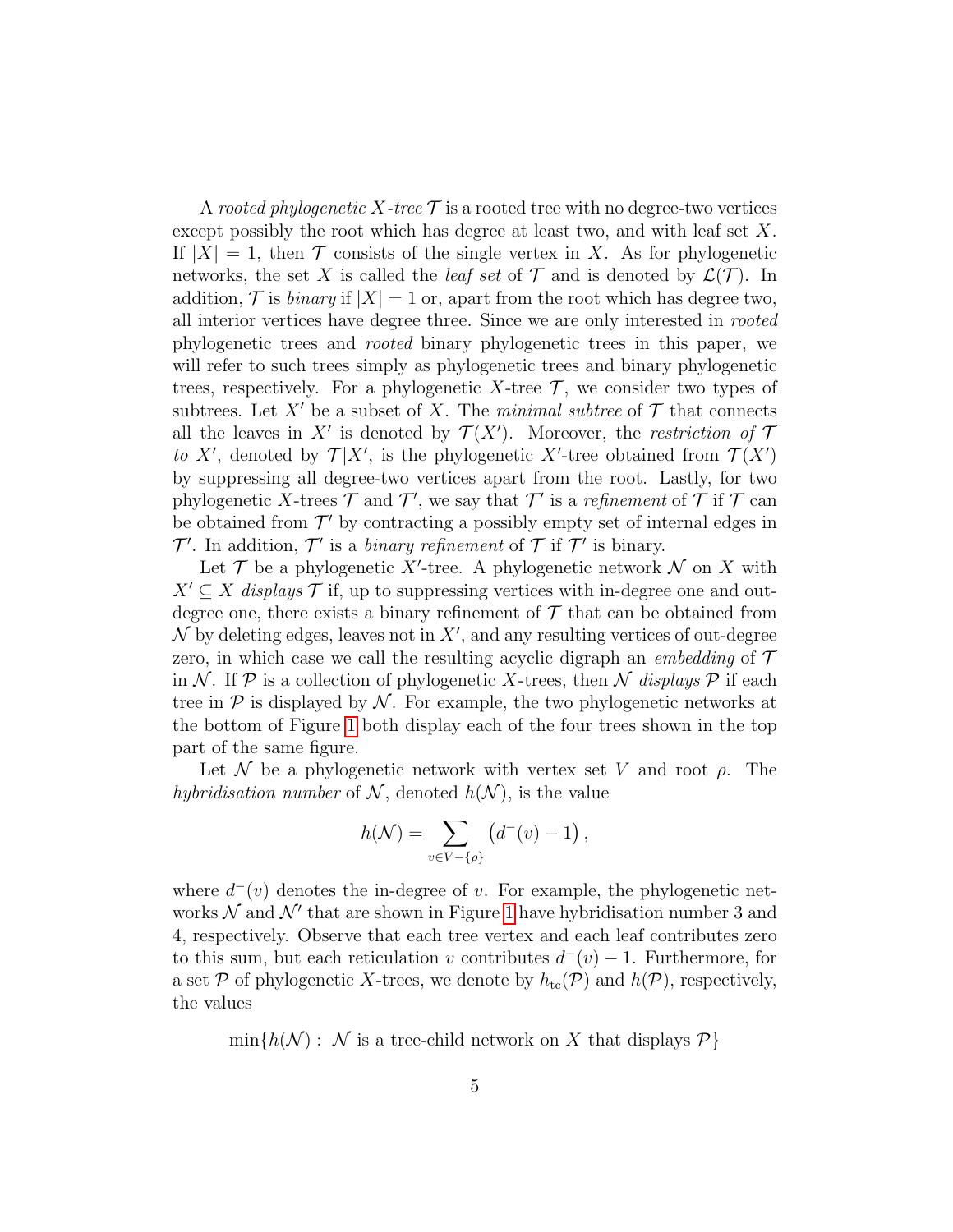

<span id="page-5-0"></span>Figure 1: Top: A set P of four phylogenetic X-trees with  $X = \{1, 2, \ldots, 6\}$ . Bottom: Two tree-child networks displaying  $P$  with  $h(\mathcal{N}) = 3$  and  $h(\mathcal{N}') = 4$ .

and

 $\min\{h(\mathcal{N}) : \mathcal{N}$  is a phylogenetic network on X that displays  $\mathcal{P}\}.$ 

Remark. While the above definition of a phylogenetic network is restricted to networks whose tree vertices have out-degree exactly two, we note that the results in this paper also hold for networks with tree vertices whose outdegree is at least two. More particularly, if a set  $P$  of phylogenetic X-trees is displayed by a phylogenetic network  $\mathcal N$  whose tree vertices have out-degree at least two, then, by "refining" such vertices, we can obtain a phylogenetic network  $\mathcal{N}'$  whose tree vertices have out-degree exactly two, displays  $\mathcal{P}$ , and  $h(\mathcal{N}') = h(\mathcal{N})$ . Thus no generality is lost with this restriction.

We next formally state the two decision problems that this paper is centred around.

MINIMUM TREE-CHILD HYBRIDISATION

**Instance.** A set  $P$  of phylogenetic X-trees and a positive integer k. Question. Does there exist a tree-child network  $\mathcal N$  on X that displays  $\mathcal P$ such that  $h(\mathcal{N}) \leq k$ ?

Minimum Hybridisation

**Instance.** A set  $P$  of phylogenetic X-trees and a positive integer  $k$ .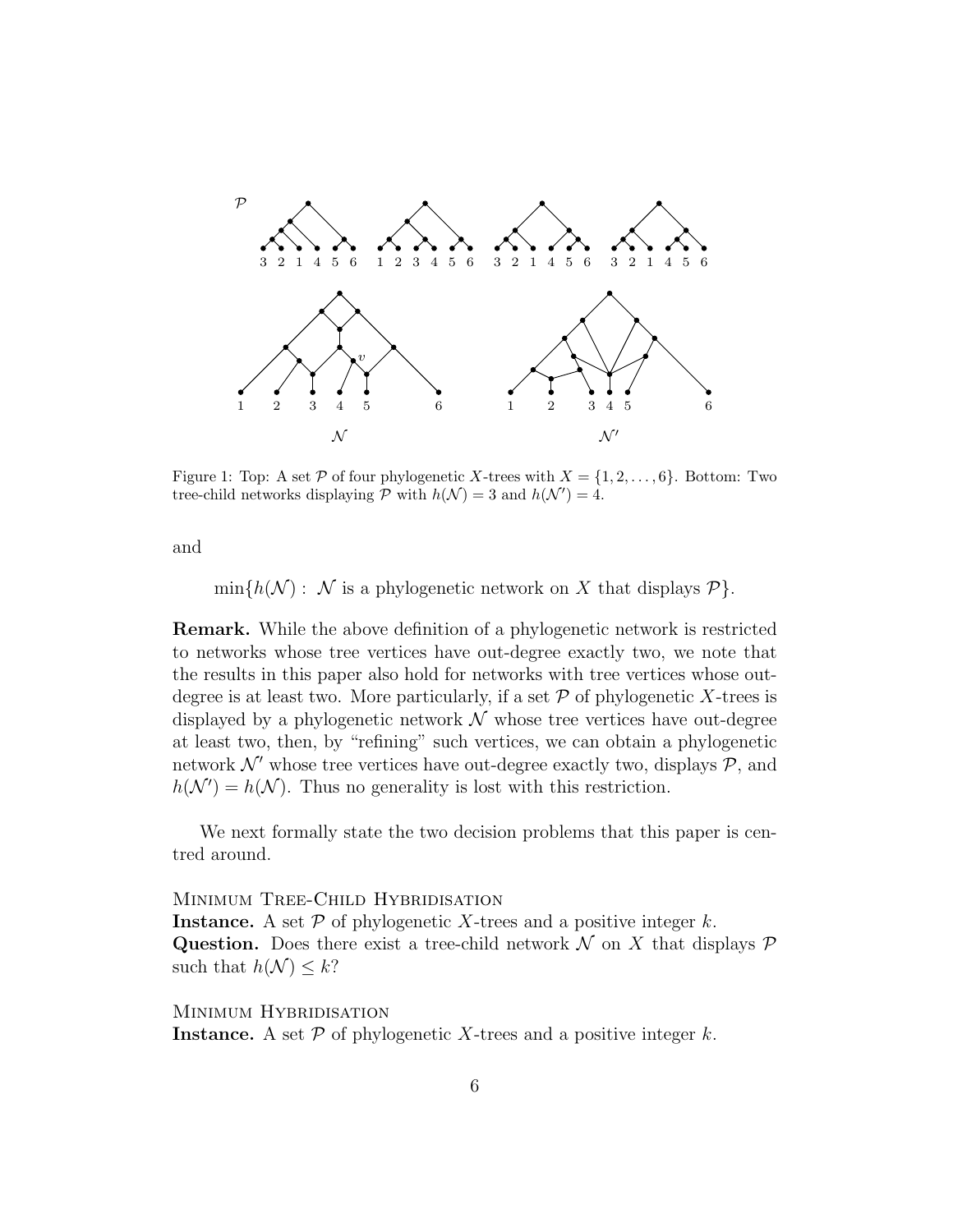Question. Does there exist a phylogenetic network  $\mathcal N$  on X that displays P such that  $h(\mathcal{N}) \leq k$ ?

We will see at the end of this section that, for any given set  $P$  of phylogenetic  $X$ -trees, MINIMUM TREE-CHILD HYBRIDISATION has a solution, i.e. there exists a tree-child network that displays  $P$ .

It was shown in [\[3\]](#page-32-3) that MINIMUM HYBRIDISATION is NP-hard, even for when  $P$  consists of two rooted binary phylogenetic X-trees. To see that Minimum Tree-Child Hybridisation is also computationally hard, we again consider this restricted version of the problem and recall the following observation that was first mentioned in [\[12\]](#page-33-3) and can be derived by slightly modifying the proof of [\[2,](#page-32-1) Theorem 2].

<span id="page-6-0"></span>**Observation 1.1.** Let  $\mathcal{P} = \{\mathcal{T}, \mathcal{T}'\}$  be a collection of two binary phylogenetic X-trees. If there exists a phylogenetic network  $\mathcal N$  that displays  $\mathcal P$  with  $h(\mathcal{N}) = k$ , then there also exists a tree-child network  $\mathcal{N}'$  that displays  $\mathcal P$  with  $h(\mathcal{N}') \leq k$ .

The next theorem, whose straightforward proof is omitted, follows from Ob-servation [1.1](#page-6-0) and the fact that, given a tree-child network  $\mathcal N$  and a binary phylogenetic tree  $\mathcal{T}$ , it can be checked in polynomial time whether or not  $\mathcal N$ displays  $\mathcal{T}$  [\[14,](#page-33-7) [21\]](#page-34-3).

Theorem 1.2. The decision problem MINIMUM-TREE-CHILD HYBRIDISAtion is NP-complete.

We end this section by showing that every collection of phylogenetic Xtrees can be displayed by a tree-child network on X. For  $n = 2$ , let  $\mathcal{U}_2$  be the unique binary phylogenetic tree on two leaves,  $x_1$  and  $x_2$  say. Now, for a positive integer  $n > 2$ , obtain  $\mathcal{U}_n$  from  $\mathcal{U}_{n-1}$  as follows. Viewing the root  $\rho$  of  $\mathcal{U}_{n-1}$  as a vertex of in-degree zero and out-degree one adjoined to the original root, add an edge that joins a new vertex  $v$  and a new leaf  $x_n$  and, for each tree edge e in  $\mathcal{U}_{n-1}$ , subdivide e with a vertex  $u_e$ , and add the edge  $(u_e, v)$ . The resulting phylogenetic network without viewing the root as a vertex of in-degree zero and out-degree one is  $\mathcal{U}_n$ .

<span id="page-6-1"></span>**Theorem 1.3.** Let  $\mathcal{U}_n$  be the universal network on  $X = \{x_1, x_2, \ldots, x_n\}$ with  $n \geq 2$ . Then  $\mathcal{U}_n$  is tree-child and displays all binary phylogenetic Xtrees.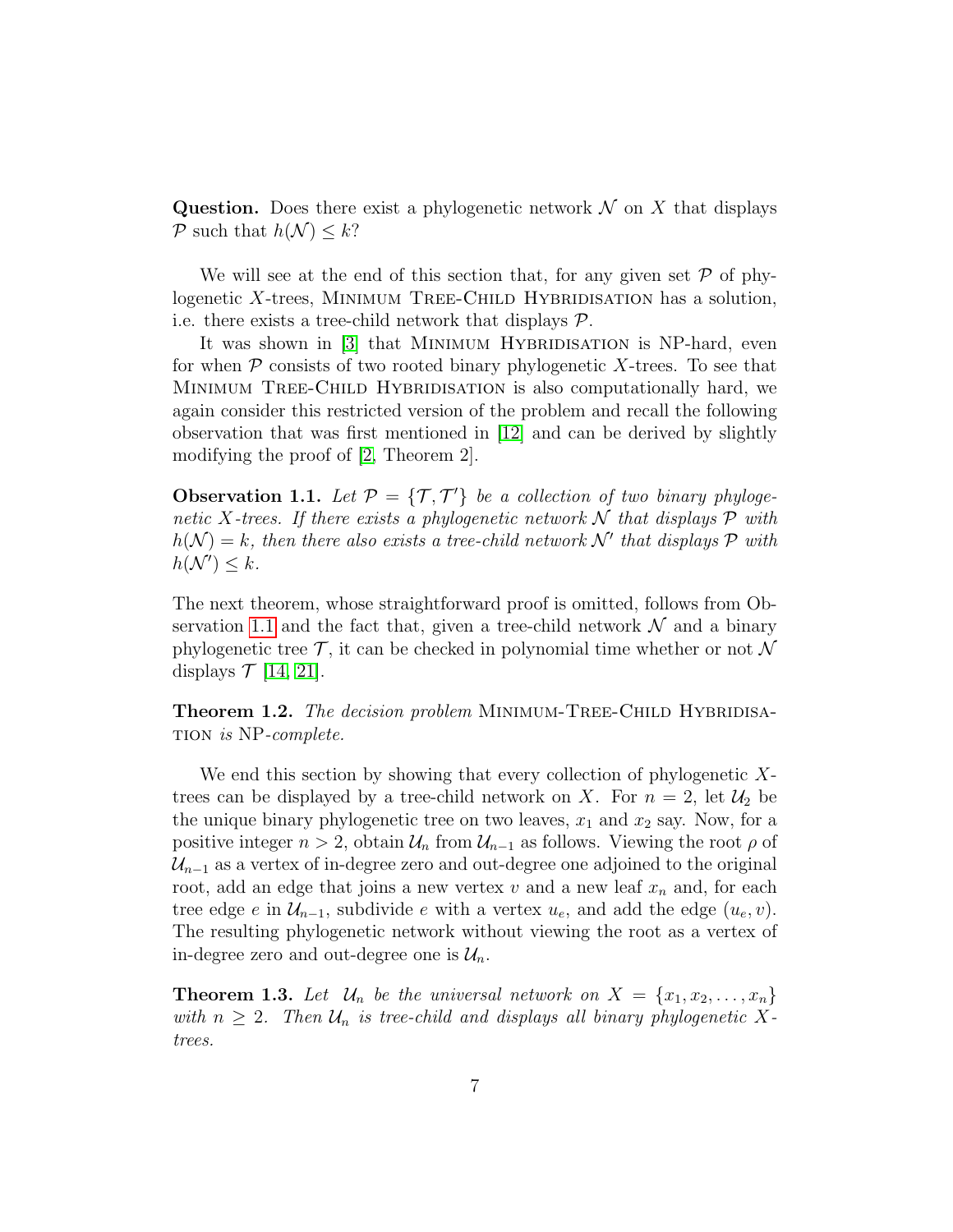PROOF. By construction of  $\mathcal{U}_n$  from  $\mathcal{U}_{n-1}$  it is straightforward to check that, as  $\mathcal{U}_2$  is tree-child,  $\mathcal{U}_n$  is tree-child. To see that  $\mathcal{U}_n$  displays all binary phylogenetic X-trees, we use induction on n. Clearly,  $\mathcal{U}_2$  displays the unique binary phylogenetic tree on two leaves. For  $n \geq 3$ , assume that the universal network  $\mathcal{U}_{n-1}$  on  $X' = \{x_1, x_2, \ldots, x_{n-1}\}\$ displays all binary phylogenetic X'trees. Observe that  $\mathcal{U}_{n-1}$  can be obtained from  $\mathcal{U}_n$  by deleting  $x_n$ , the parent of  $x_n$  and all their incident edges, and suppressing all resulting vertices with in-degree one and out-degree one. Now, let  $\mathcal{T}_n$  be a binary phylogenetic Xtree, and let  $\mathcal{T}_{n-1}$  be  $\mathcal{T}_n|X'$ . Furthermore, let C be the subset of X' that consists of the descendant leaves of the parent of  $x_n$  in  $\mathcal{T}_n$ . As  $\mathcal{U}_{n-1}$  displays  $\mathcal{T}_{n-1}$ , there exist an embedding  $\mathcal E$  of  $\mathcal{T}_{n-1}$  in  $\mathcal{U}_{n-1}$  and an edge  $(u, v)$  in  $\mathcal E$  such that the set of descendants of v in  $\mathcal E$  is precisely  $\mathcal C$ . If  $(u, v)$  is a tree edge in  $\mathcal{U}_{n-1}$ , then it is easily checked that  $\mathcal{U}_n$  displays  $\mathcal{T}_n$  by construction. On the other hand, if  $(u, v)$  is a reticulation edge in  $\mathcal{U}_{n-1}$ , then v has out-degree one in E. Let  $(v, w)$  be the unique edge in E that is directed out of v. Note that, as  $\mathcal{U}_{n-1}$  is tree-child, w is a tree vertex in  $\mathcal{U}_{n-1}$ . Then, as  $(v, w)$  is a tree edge in  $\mathcal{U}_{n-1}$  that is subdivided by a new vertex in the construction of  $\mathcal{U}_n$  from  $\mathcal{U}_{n-1}$ , it again follows that  $\mathcal{U}_n$  displays  $\mathcal{T}_n$ . This completes the proof of the theorem.  $\Box$ 

<span id="page-7-1"></span>The next corollary is an immediate consequence of Theorem [1.3](#page-6-1) and the fact that every phylogenetic tree has a binary refinement on the same leaf set.

**Corollary 1.4.** Let  $\mathcal{P}$  be a set of phylogenetic X-trees. There exists a treechild network on  $X$  that displays  $\mathcal{P}$ .

While every collection of phylogenetic  $X$ -trees can be displayed by a treechild network on  $X$ , a simple counting argument shows that the analogous result is not true for binary tree-child networks. Specifically, a binary treechild network on X has at most  $|X| - 1$  reticulations [\[6,](#page-32-7) Proposition 1] and so displays at most  $2^{|X|-1}$  distinct binary phylogenetic X-trees. But for large enough  $X$ , there are many more distinct binary phylogenetic  $X$ -trees than  $2^{|X|-1}$ . For related results, we refer the interested reader to [\[21\]](#page-34-3).

#### <span id="page-7-0"></span>2. Cherry-picking characterisations

In this section, we state the two cherry-picking characterisations whose proofs are given in the next section. Let  $\mathcal T$  be a phylogenetic X-tree with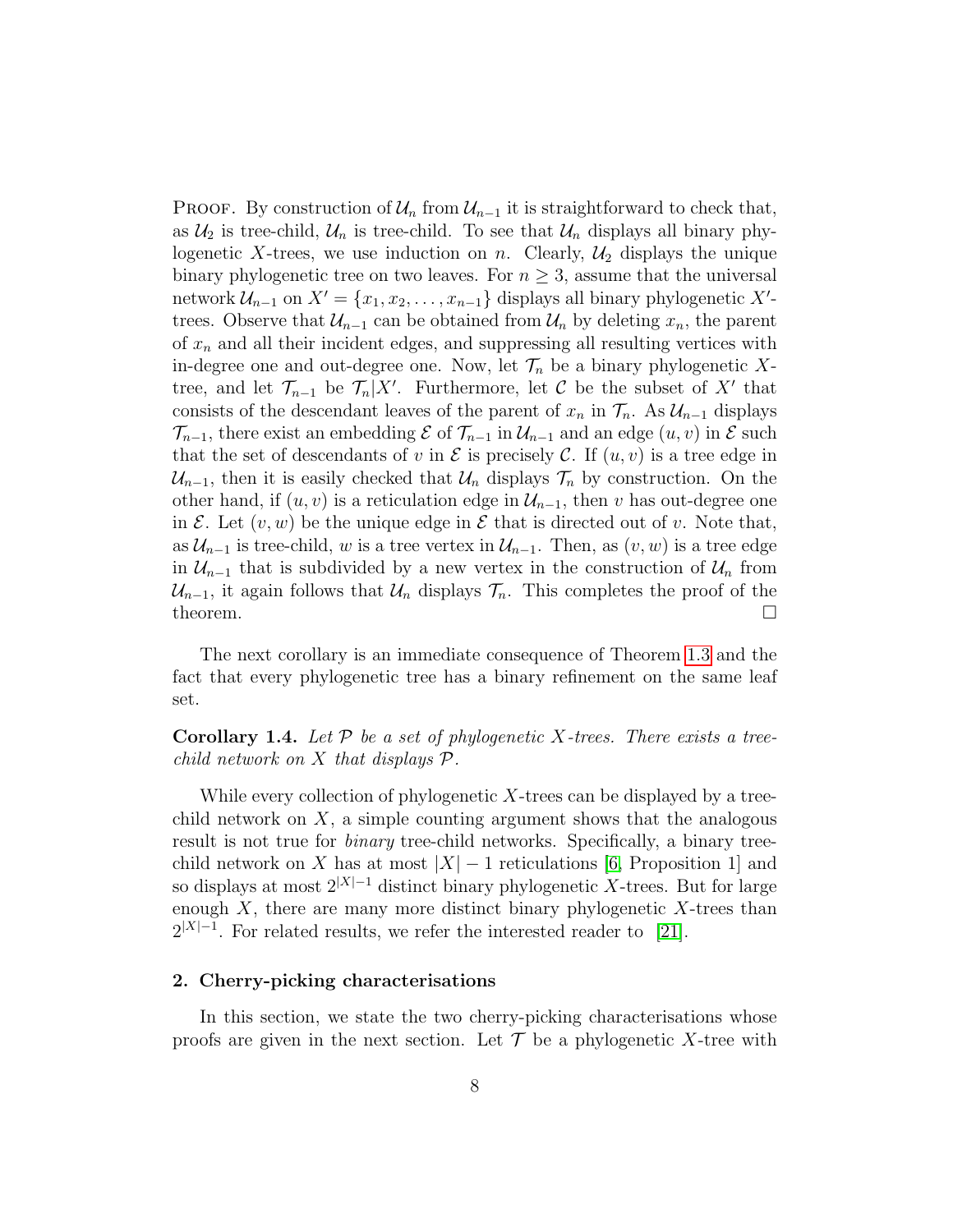root  $\rho$ , where  $|X| \geq 2$ . If x is a leaf of T, we denote by  $\mathcal{T}\backslash x$  the operation of deleting x and its incident edge and, if the parent of x in  $\mathcal T$  has out-degree two, suppressing the resulting degree-two vertex. Note that if the parent of x is  $\rho$  and  $\rho$  has out-degree two, then  $\mathcal{T}\backslash x$  denotes the operation of deleting x and its incident edge, and then deleting  $\rho$  and its incident edge. Observe that  $\mathcal{T}\backslash x$  is a phylogenetic tree on  $X - \{x\}$ . A 2-element subset  $\{x, y\}$  of X is a *cherry* of  $\mathcal T$  if x and y have the same parent. Clearly, every phylogenetic tree with at least two leaves contains a cherry. In this paper, we typically distinguish the leaves in a cherry, in which case we write  $\{x, y\}$  as the ordered pair  $(x, y)$  depending on the roles of x and y.

Let  $\mathcal T$  be a phylogenetic X-tree and let  $(x, y)$  be an ordered pair of leaves in X. If  $(x, y)$  is a cherry of T, then let  $\mathcal{T}' = \mathcal{T} \setminus x$ ; otherwise, let  $\mathcal{T}' = \mathcal{T}$ . We say that  $\mathcal{T}'$  has been obtained from  $\mathcal{T}$  by *cherry picking*  $(x, y)$ . Now, let  $\mathcal P$  be a set of phylogenetic X-trees, and let

$$
\sigma = (x_1, y_1), (x_2, y_2), \dots, (x_s, y_s), (x_{s+1}, -)
$$

be a sequence of ordered pairs in  $X \times (X \cup \{-\})$  such that the following property is satisfied.

(P) For all 
$$
i \in \{1, 2, ..., s\}
$$
, we have  $x_i \notin \{y_{i+1}, y_{i+2}, ..., y_s\}$ .

Setting  $P_0 = \mathcal{P}$  and, for all  $i \in \{1, 2, ..., s\}$ , setting  $\mathcal{P}_i$  to be the set of phylogenetic trees obtained from  $\mathcal{P}_{i-1}$  by cherry picking  $(x_i, y_i)$  in each tree in  $\mathcal{P}_{i-1}$ , we call  $\sigma$  a *cherry-picking sequence of*  $\mathcal P$  if each tree in  $\mathcal P_s$  consists of the single vertex  $x_{s+1}$ .

Furthermore, for all  $i \in \{1, 2, ..., s\}$ , we say that  $\mathcal{P}_i$  is obtained from  $\mathcal{P}$  by picking  $x_1, x_2, \ldots, x_i$ . Additionally, if  $\mathcal{P}_i \neq \mathcal{P}_{i+1}$ , then we refer to  $(x_i, y_i)$  as being *essential*. Moreover, if  $\sigma$  is a cherry-picking sequence for  $\mathcal{P}$ , then the weight of  $\sigma$ , denoted  $w(\sigma)$ , is the value  $s + 1 - |X|$ . Observe that, if  $\sigma$  is a cherry-picking sequence of  $P$ , then

$$
s + 1 - |X| \ge 0
$$

as each element in X must appear as the first element in an ordered pair in σ.

Now, let  $\sigma$  be a cherry-picking sequence for P. We call  $\sigma$  a minimum *cherry-picking sequence* of P if  $w(\sigma)$  is of smallest value over all cherrypicking sequences of  $\mathcal P$ . This smallest value is denoted by  $s(\mathcal P)$ . It will follow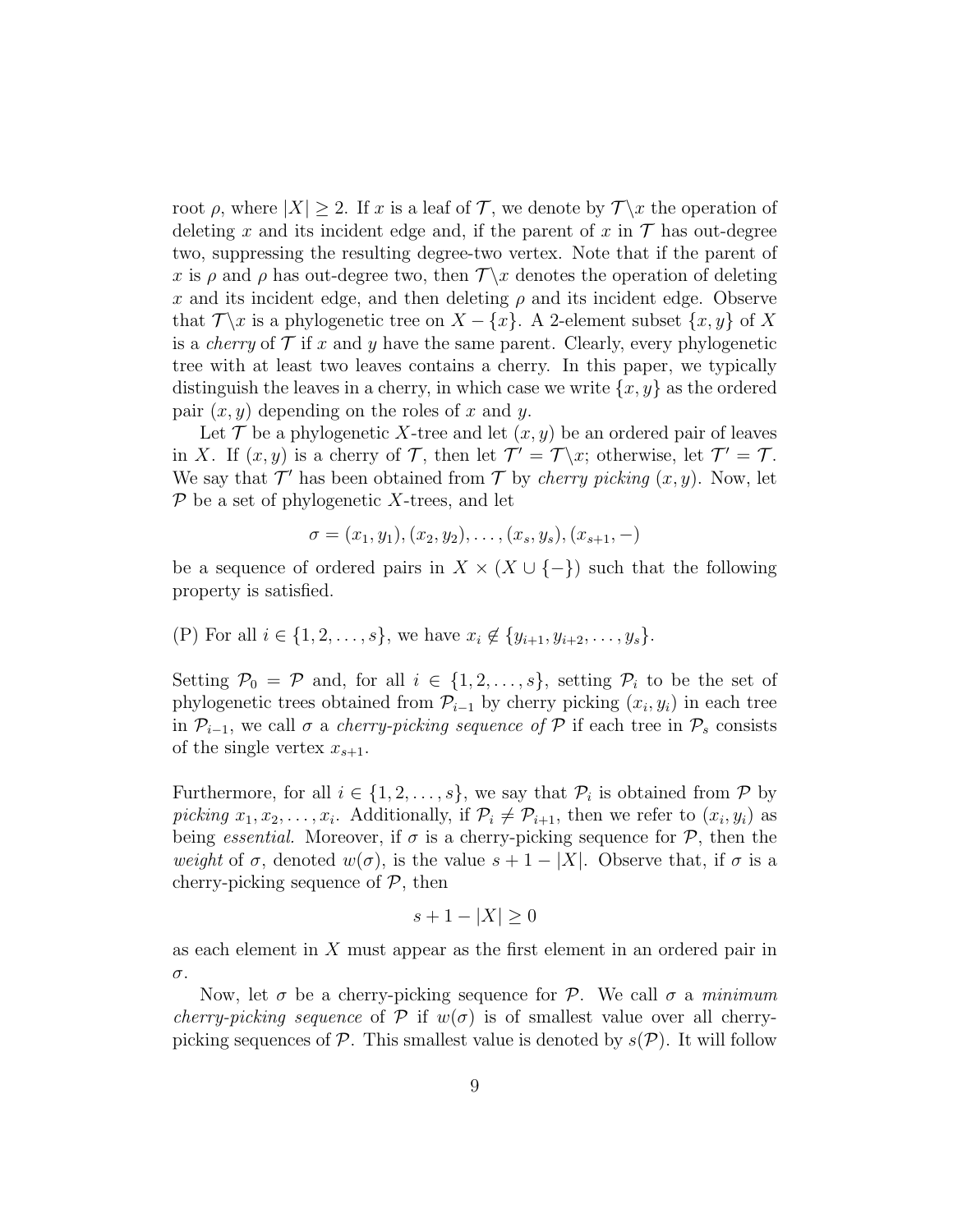from the results in the next section (Lemma [3.4\)](#page-14-0) that every collection  $\mathcal P$  of phylogenetic trees has a cherry-picking sequence and so  $s(\mathcal{P})$  is well defined. Referring to Figure [1,](#page-5-0)

$$
\sigma = (3, 2), (3, 4), (5, 6), (5, 4), (1, 2), (4, 2), (4, 6), (2, 6), (6, -)
$$

is a cherry-picking sequence with weight  $w(\sigma) = 9 - 6 = 3$  for the four trees shown at the top of this figure.

Remark. As noted in the introduction, cherry-picking sequences were introduced in [\[12\]](#page-33-3). In the set-up of this paper, the difference is as follows. Instead of a cherry-picking sequence consisting of a set of ordered pairs, a cherrypicking sequence in  $[12]$  consists of an ordering of the elements in X. Moreover, this ordering has the additional property that, for each  $i \in \{1, 2, \ldots, s\}$ ,  $x_i$  is part of a cherry of *every* tree in  $\mathcal{P}_{i-1}$ . Subsequently,  $x_i$  is deleted from each tree in  $\mathcal{P}_{i-1}$ , and the iterative process continues. The weighting of such a sequence is based, across all  $i$ , on the number of different cherries of which  $x_i$  is part of. It is not difficult to see how this could be interpreted as a special type of cherry-picking sequence as defined in this paper.

The first of our new characterisations is the next theorem. For a given set P of phylogenetic X-trees, it writes  $h_{tc}(\mathcal{P})$  in terms of cherry-picking sequences for  $P$ .

<span id="page-9-0"></span>**Theorem 2.1.** Let  $P$  be a set of phylogenetic X-trees. Then

$$
h_{\rm tc}(\mathcal P)=s(\mathcal P).
$$

To state the second characterisation, we require an additional concept. Let  $\mathcal T$  be a phylogenetic X-tree. Consider the operation of adjoining a new leaf z to  $\mathcal T$  in one of the following three ways.

- (i) Subdivide an edge of  $\mathcal T$  with a new vertex, u say, and add the edge  $(u, z)$ .
- (ii) View the root  $\rho$  of  $\mathcal T$  as a degree-one vertex adjacent to the original root and add the edge  $(\rho, z)$ .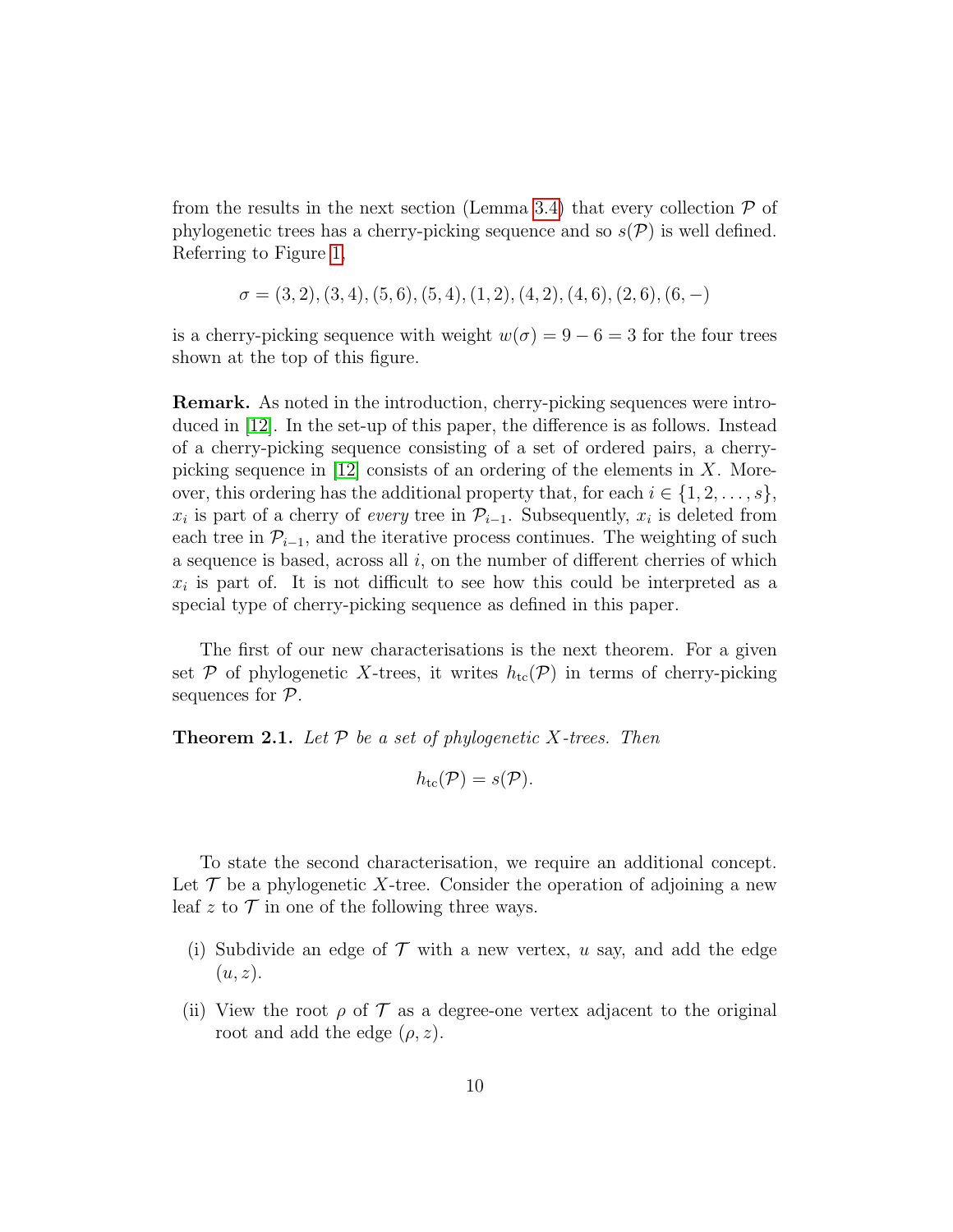(iii) Add the edge  $(v, z)$ , where v is an interior vertex of  $\mathcal{T}$ .

We refer to this operation as *attaching a new leaf*  $z$  to  $\mathcal{T}$ . More generally, if Z is a finite set of elements such that  $X \cap Z$  is empty, then *attaching* Z to  $\mathcal T$  is the operation of attaching, in turn, each element in Z to  $\mathcal T$  to eventually obtain a phylogenetic tree on  $X \cup Z$ . We refer to Z as a set of *auxiliary leaves.* Lastly, *attaching*  $Z$  to a set  $\mathcal P$  of phylogenetic  $X$ -trees is the operation of attaching Z to each tree in  $\mathcal{P}$ .

Let  $\mathcal P$  be a set of phylogenetic X-trees. A sequence

$$
\sigma = (x_1, y_1), (x_2, y_2), \dots, (x_s, y_s), (x_{s+1}, -)
$$

of ordered pairs in  $(X \cup Z) \times (X \cup Z \cup \{-\})$  that satisfies (P) is a *leaf-added cherry-picking sequence* for  $\mathcal P$  if it is a cherry-picking sequence of a set of phylogenetic trees obtained from  $P$  by attaching Z. As for cherry-picking sequences, the *weight* of  $\sigma$ , denoted  $w(\sigma)$ , is the value  $s+1-(|X|+|Z|)$ . We denote the minimum weight amongst all leaf-added cherry-picking sequences of P by  $s_+(\mathcal{P})$ . Of course,  $s_+(\mathcal{P}) \leq s(\mathcal{P})$ , but this inequality can also be strict. To illustrate, consider the two sets  $P$  and  $P'$  of phylogenetic trees shown in Figure [2.](#page-11-1) Now

$$
\sigma = (4,5), (4,1), (4,3), (5,6), (5,3), (5,8),(2,3), (3,1), (6,7), (7,8), (1,8), (8,-)
$$

is a cherry-picking sequence for  $\mathcal P$  of weight  $w(\sigma) = 12 - 8 = 4$ . In fact, it follows from [\[13,](#page-33-6) [15\]](#page-33-8) that  $h_{\text{tc}}(\mathcal{P}) = 4$  (see Section [6](#page-30-0) for details). On the other hand,

$$
\sigma' = (5, z), (5, 8), (4, z), (4, 1), (z, 3), (z, 6), (2, 3), (3, 1), (6, 7), (7, 8), (1, 8), (8, -)
$$

is a cherry-picking sequence for  $\mathcal{P}'$  of weight  $w(\sigma') = 12 - 9 = 3$ . Since  $\mathcal{P}'$  can be obtained by attaching z to  $\mathcal{P}$ , it follows that  $\sigma'$  is a leaf-added cherry-picking sequence for  $P$  and  $s_+(\mathcal{P}) \leq 3$ .

For a given set  $P$  of phylogenetic X-trees, the next theorem characterises  $h(\mathcal{P})$  in terms of leaf-added cherry-picking sequences.

<span id="page-10-0"></span>**Theorem 2.2.** Let  $P$  be a set of phylogenetic X-trees. Then

$$
h(\mathcal{P})=s_+(\mathcal{P}).
$$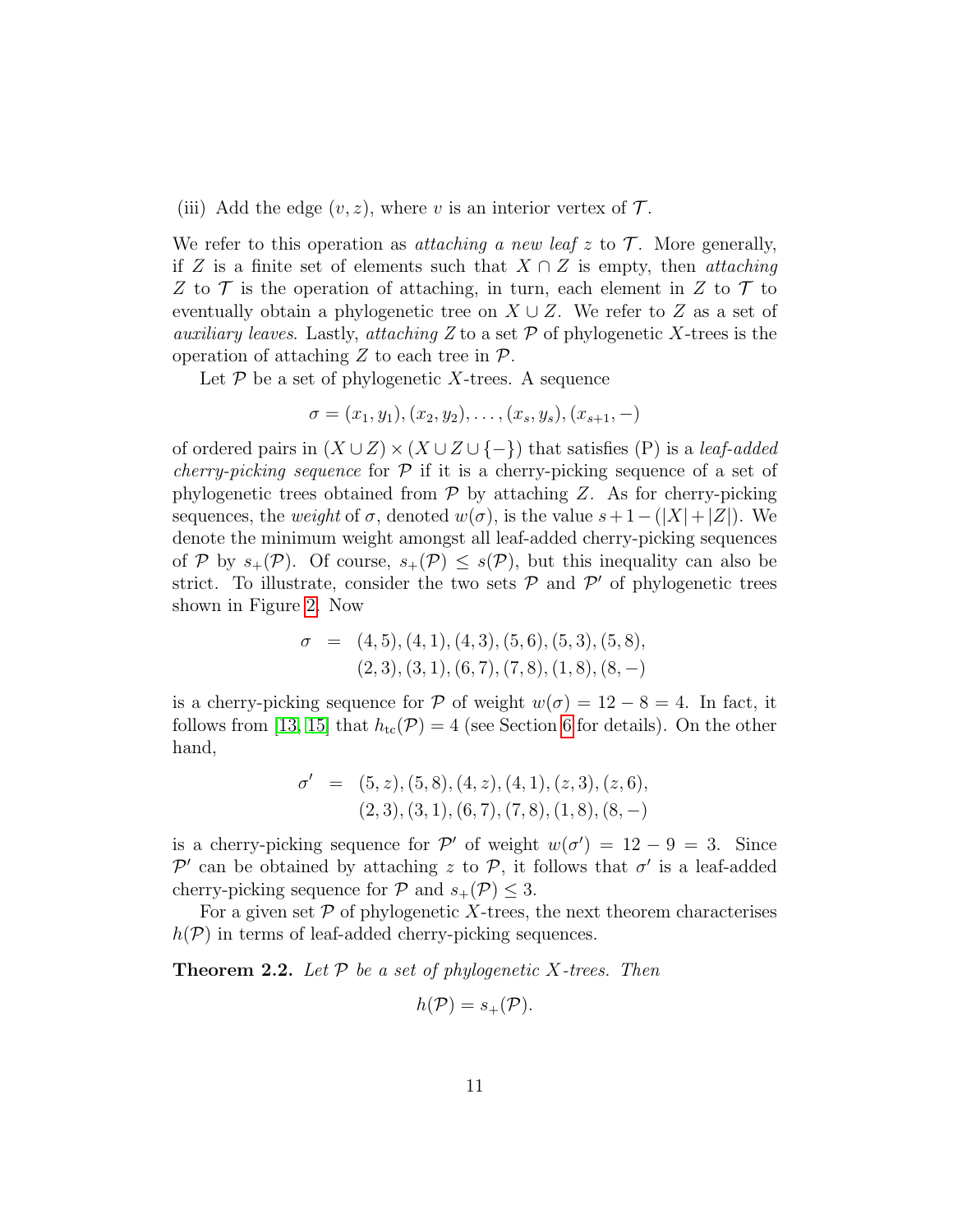

<span id="page-11-1"></span>Figure 2: Two sets  $P$  and  $P'$  of phylogenetic trees, where  $P'$  is obtained by attaching z to  $P$ . (In parts, adapted from [\[13,](#page-33-6) Figure 1].)

It is worth noting that, for a set  $P$  of phylogenetic X-trees, it follows from Theorems [2.1](#page-9-0) and [2.2](#page-10-0) that  $h_{tc}(\mathcal{P})$  and  $h(\mathcal{P})$  can be determined without constructing a phylogenetic network.

#### <span id="page-11-0"></span>3. Proofs of Theorems [2.1](#page-9-0) and [2.2](#page-10-0)

In this section, we prove Theorems [2.1](#page-9-0) and [2.2.](#page-10-0) Most of the work is in proving Theorem [2.1.](#page-9-0) We begin by showing that  $h_{\text{tc}}(\mathcal{P}) \leq s(\mathcal{P})$ .

**Lemma 3.1.** Let  $P$  be a set of phylogenetic X-trees. Let  $\sigma$  be a cherrypicking sequence for  $\mathcal P$ . Then there exists a tree-child network  $\mathcal N$  on  $X$  that displays P with  $h(\mathcal{N}) \leq w(\sigma)$  satisfying the following properties:

- (i) If u is a tree vertex in  $N$  and not a parent of a reticulation, then there are leaves  $\ell_1$  and  $\ell_2$  at the end of tree paths starting at the children  $v_1$ and  $v_2$  of u, respectively, such that  $(\ell_1, \ell_2)$  is an element in  $\sigma$ .
- <span id="page-11-2"></span>(ii) If u is a tree vertex in N and a parent of a reticulation v, then there are leaves  $\ell_u$  and  $\ell_v$  at the end of tree paths starting at u and v, respectively, such that  $(\ell_v, \ell_u)$  is an element in  $\sigma$ .

PROOF. Let

$$
\sigma = (x_1, y_1), (x_2, y_2), \dots, (x_s, y_s), (x_{s+1}, -)
$$

be a cherry-picking sequence for  $P$ . The proof is by induction on s. If  $s = 0$ , then  $|X| = 1$  and each tree in  $\mathcal P$  consists of the single vertex in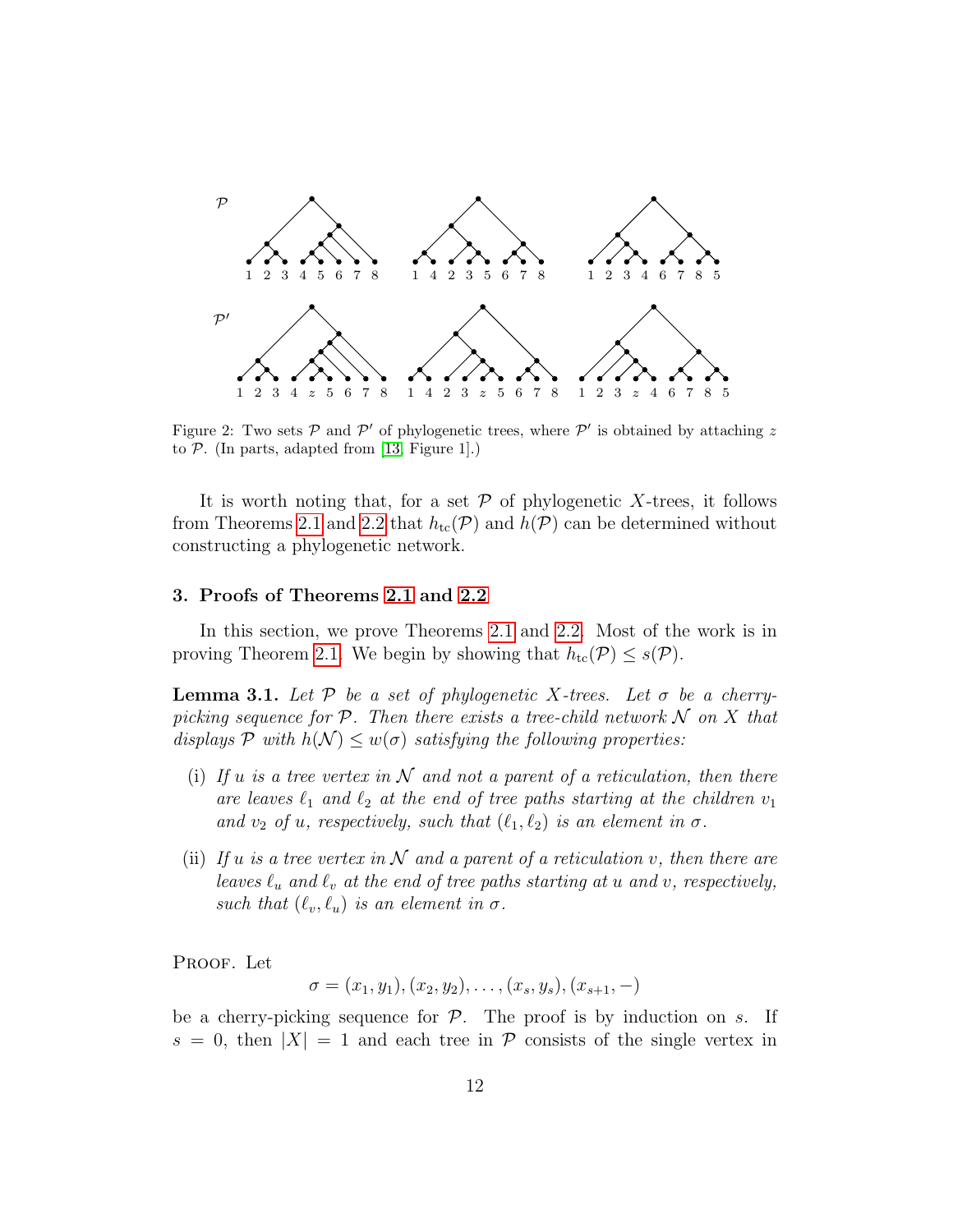X. It immediately follows that choosing  $\mathcal N$  to be the phylogenetic network consisting of the single vertex in X establishes the lemma for  $s = 0$ .

Now suppose that  $s \geq 1$ , and that the lemma holds for all cherry-picking sequences for sets of phylogenetic trees on the same leaf set whose length is at most s. Let

$$
\sigma' = (x_2, y_2), (x_3, y_3), \dots, (x_s, y_s), (x_{s+1}, -)
$$

and let  $\mathcal{P}'$  be the set of phylogenetic trees obtained from  $\mathcal P$  by picking  $x_1$ .

First assume that each tree in  $\mathcal{P}'$  has the same leaf set, namely  $X' =$  $X - \{x_1\}$ . Then  $\sigma'$  is a cherry-picking sequence for  $\mathcal{P}'$ . By induction, there is a tree-child network  $\mathcal{N}'$  on X' that displays  $\mathcal{P}'$  with  $h(\mathcal{N}') \leq w(\sigma')$  and satisfies (i) and (ii). Since each tree in  $\mathcal{P}'$  has the same leaf set,  $\{x_1, y_1\}$  is a cherry in each tree in  $P$ . Therefore, as  $\mathcal{N}'$  displays a binary refinement of each tree in  $\mathcal{P}'$ , the tree-child network obtained from  $\mathcal{N}'$  by subdividing the edge directed into  $y_1$  with a new vertex u and adding the edge  $(u, x_1)$  displays P. Furthermore, as  $h(\mathcal{N}') \leq w(\sigma')$  and  $\mathcal{N}'$  satisfies (i) and (ii) relative to  $\sigma'$ , we have  $h(\mathcal{N}) = h(\mathcal{N}') \leq w(\sigma') = w(\sigma)$  and it is easily seen that  $\mathcal N$  satisfies (i) and (ii) relative to  $\sigma$ .

Now assume that not every tree in  $\mathcal{P}'$  has the same leaf set. Let  $\mathcal{P}'_1$  denote the subset of trees in  $\mathcal{P}'$  whose leaf set is  $X - \{x_1\}$ . Since  $\mathcal{P}' - \mathcal{P}'_1$  is nonempty, there exists some i with  $i \in \{2, 3, \ldots, s+1\}$  such that  $x_i = x_1$ . Note that  $(x_1, -)$  is not in  $\sigma$ ; otherwise there is an ordered pair in  $\sigma$  whose second coordinate is  $x_1$  and so  $\sigma$  is not a cherry-picking sequence for P. Let  $(x_1, y_i)$ be the first ordered pair in  $\sigma'$  whose first coordinate is  $x_1$ . Let  $\mathcal{T}_1$  be a tree in  $\mathcal{P}'_1$ . Consider the process of picking, in order,  $(x_2, y_2), (x_3, y_3), \ldots, (x_{i-1}, y_{i-1})$ from  $\mathcal{T}_1$ . Let  $X_1$  denote the subset of leaves in  $X - \{x_1\}$  that are deleted from  $\mathcal{T}_1$  in this process. Observe that, as  $y_i$  is the second coordinate in  $(x_i, y_i)$ , we have  $y_i \notin X_1$ .

We next add  $x_1$  to  $\mathcal{T}_1$  to obtain a phylogenetic X-tree for which  $\sigma'$  is a cherry-picking sequence. Let w be the (unique) vertex of  $\mathcal{T}_1$  that is closest to the root with the property that  $y_i$  is a descendant leaf of  $w$ , and the child of w on the path from w to  $y_i$  has all its descendant leaves in  $X_1 \cup \{y_i\}$ . Let  $\mathcal{T}_1'$  be the phylogenetic X-tree obtained from  $\mathcal{T}_1$  by adding the edge  $(w, x_1)$ . We now show that  $\sigma'$  is a cherry-picking sequence for  $\mathcal{T}'_1$ . Suppose that  $\sigma'$  is not a cherry-picking sequence for  $\mathcal{T}'_1$ . Let u be the parent of w in  $\mathcal{T}'_1$ . Then amongst the first  $i - 2$  ordered pairs in  $\sigma'$  is an ordered pair of the form  $(x_j, y_i)$  that is essential when, the ordered pairs in  $\sigma'$  are (in order) picked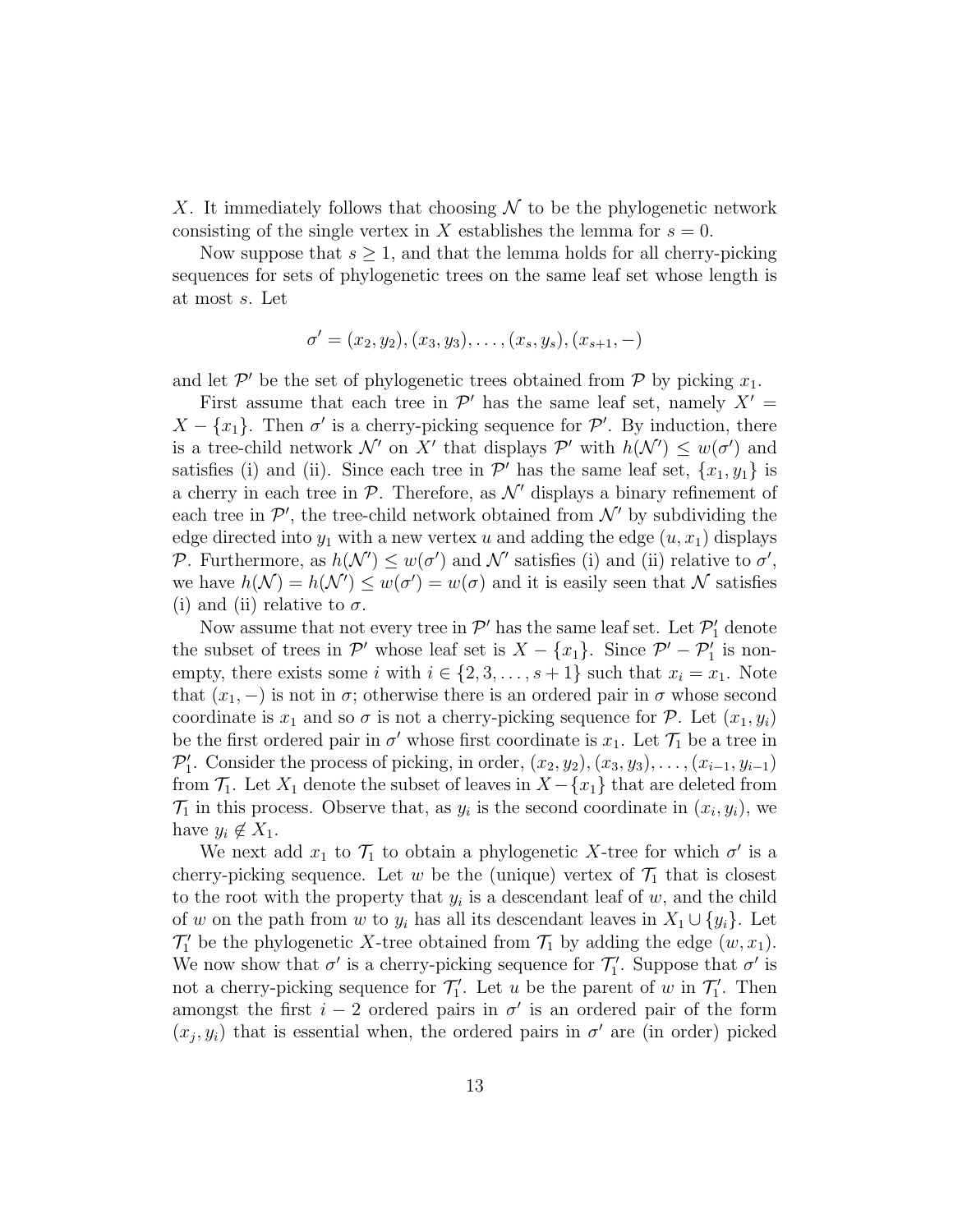from  $\mathcal{T}_1$ , where  $x_j$  is a descendant leaf of u in  $\mathcal{T}'_1$ . But then, each descendant leaf of w is in  $X_1 \cup \{y_i\}$ , contradicting the choice of w.

Repeating this placement of  $x_1$  for each tree in  $\mathcal{P}'_1$ , we obtain a set  $\mathcal{P}''_1$  of phylogenetic X-trees from  $\mathcal{P}'_1$ . Let  $\mathcal{P}'' = \mathcal{P}''_1 \cup (\mathcal{P}' - \mathcal{P}'_1)$  and observe that  $\sigma'$ is a cherry-picking sequence for  $\mathcal{P}''$ . Therefore, by induction, there is a treechild network  $\mathcal{N}'$  on X that displays  $\mathcal{P}''$  with  $h(\mathcal{N}') \leq w(\sigma')$  and satisfies (i) and (ii).

Let p denote the parent of  $x_1$  in  $\mathcal{N}'$ . If p is a reticulation, let  $\mathcal N$  be the phylogenetic network obtained from  $\mathcal{N}'$  by subdividing the edge directed into  $y_1$  with a new vertex u and adding the edge  $(u, p)$ . Since  $\mathcal{N}'$  is tree-child and displays  $\mathcal{P}'$ , it follows that  $\mathcal N$  is tree-child and displays  $\mathcal P$ . Furthermore,

$$
h(\mathcal{N}) = h(\mathcal{N}') + 1 \le w(\sigma') + 1 = w(\sigma).
$$

Additionally, as  $(x_1, y_1) \in \sigma$ , it also follows that, as N' satisfies (i) and (ii) relative to  $\sigma'$ , we have N satisfies (i) and (ii) relative to  $\sigma$ .

Thus we may assume that  $p$  is a tree vertex. Let  $w$  denote the child of p that is not  $x_1$  in N'. If w is a reticulation, then, as N' satisfies (ii),  $\sigma'$ contains a cherry in which  $x_1$  is the second coordinate. But  $(x_1, y_1)$  is the first ordered pair in  $\sigma$  and so, as  $\sigma$  satisfies (P),  $x_1$  is never the second coordinate in an ordered pair in  $\sigma$ ; a contradiction. Therefore w is either a tree vertex or a leaf in  $\mathcal{N}'$ . So, as  $\mathcal{N}'$  satisfies (i) and no ordered pair has  $x_1$  as the second coordinate, it follows that  $\sigma'$  contains an ordered pair,  $(x_1, y_j)$  say, where  $y_j$ is the leaf at the end of a tree path in  $\mathcal{N}'$  starting at w. Now let  $\mathcal N$  be the phylogenetic network obtained from  $\mathcal{N}'$  by subdividing the edges directed into  $y_1$  and  $x_1$  with new vertices u and v, respectively, and adding the edge  $(u, v)$ . Since N' is tree-child and  $h(\mathcal{N}') \leq w(\sigma')$ , it is easily seen that N is tree-child and  $h(\mathcal{N}) = h(\mathcal{N}') + 1 \leq w(\sigma') + 1 = w(\sigma)$ . Furthermore,  $\mathcal{N}'$ displays  $\mathcal{P}' - \mathcal{P}'_1$  as well as  $\mathcal{P}''_1$ , and therefore  $\mathcal{P}'_1 | (X - \{x_1\})$ . Thus N displays P. To see that N satisfies (i) and (ii) relative to  $\sigma$ , it suffices to show that N satisfies (ii) for p and u. Indeed, the two ordered pairs  $(x_1, y_i)$  and  $(x_1, y_1)$  in  $\sigma$  verify (ii) for p and u, respectively. This completes the proof of the lemma.  $\Box$ 

The next corollary immediately follows from Lemma [3.1.](#page-11-2)

<span id="page-13-0"></span>**Corollary 3.2.** Let P be a set of phylogenetic X-trees. Then  $h_{\text{tc}}(\mathcal{P}) \leq s(\mathcal{P})$ .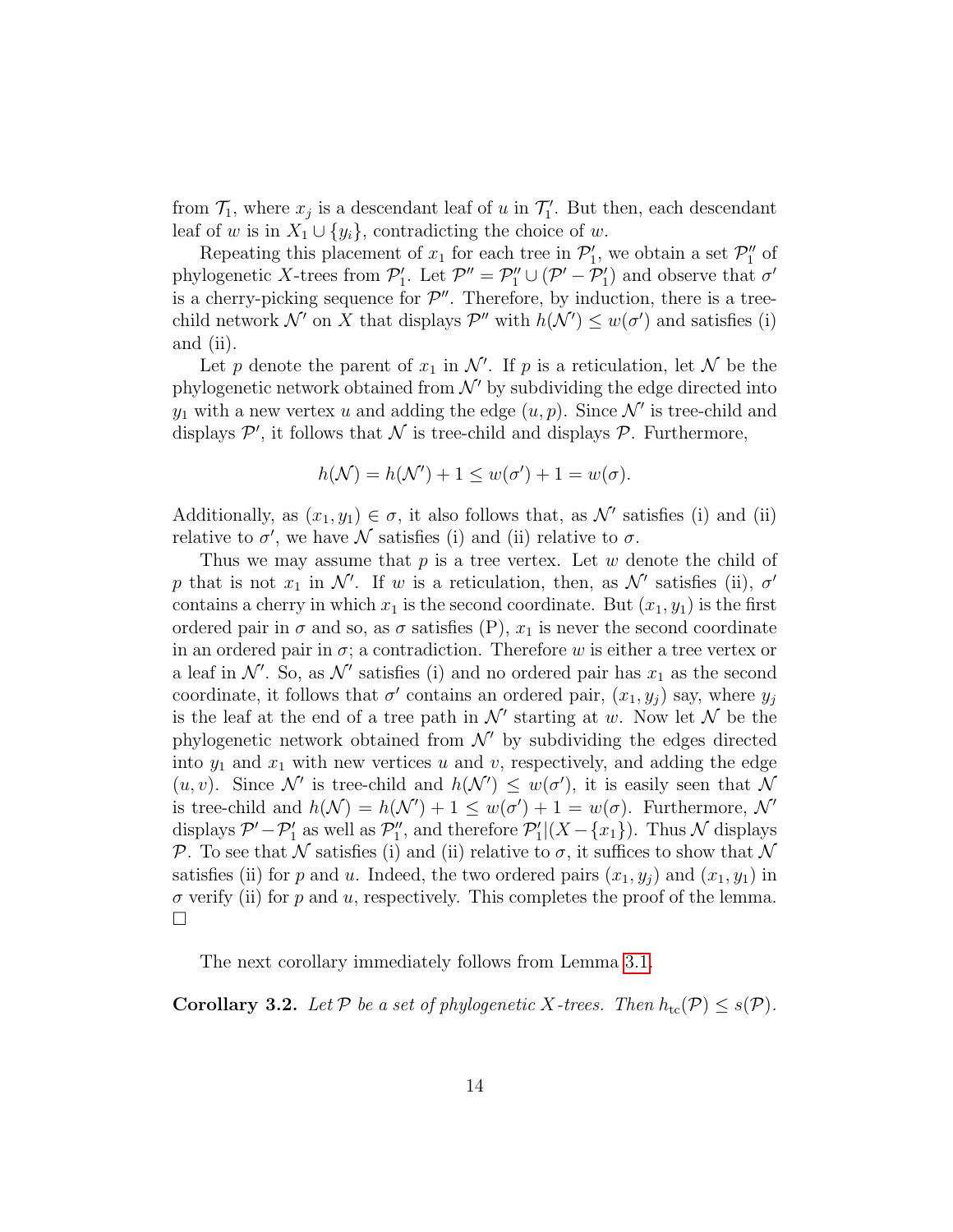For the proof of the converse of Corollary [3.2,](#page-13-0) we begin with an additional lemma. Let N be a phylogenetic network, and let x and y be two leaves in N. Generalising cherries to phylogenetic networks, we say that  $\{x, y\}$  is a *cherry* in N if x and y have a common parent. Moreover, we call  $\{x, y\}$  a reticulated *cherry* if the parent of x, say  $p_x$ , and the parent of y, say  $p_y$ , are joined by a reticulation edge  $(p_y, p_x)$  in which case we say that x is the reticulation leaf relative to  $\{x, y\}$ . We next define two operations on N. First, reducing a *cherry*  $\{x, y\}$  is the operation of deleting one of the two leaves in  $\{x, y\}$ , and suppressing the resulting degree-two vertex. Second, *reducing a reticulated cherry*  $\{x, y\}$  is the operation of deleting the reticulation edge joining the parents of  $x$  and  $y$  and suppressing any resulting degree-two vertices. The proof of the next lemma is similar to the analogous result for binary tree-child networks [5, Lemma 4.1] and is omitted.

<span id="page-14-1"></span>**Lemma 3.3.** Let  $N$  be a tree-child network on X. Then the following hold.

- (i) If  $|X| \geq 2$ , then N contains either a cherry or a reticulated cherry.
- (ii) If  $\mathcal{N}'$  is obtained from  $\mathcal N$  by reducing either a cherry or a reticulated cherry, then  $\mathcal{N}'$  is a tree-child network.

<span id="page-14-0"></span>**Lemma 3.4.** Let P be a set of phylogenetic X-trees. Then  $h_{\text{tc}}(\mathcal{P}) \geq s(\mathcal{P})$ .

**PROOF.** Let  $\mathcal N$  be a tree-child network on X that displays  $\mathcal P$ . By Corollary [1.4,](#page-7-1) such a network exists. We establish the lemma by explicitly constructing a cherry-picking sequence  $\sigma$  for P such that  $w(\sigma) \leq h(\mathcal{N})$ .

Let  $\rho$  denote the root of N, and let  $v_1, v_2, \ldots, v_r$  denote the reticulations of N. Let  $\ell_{\rho}, \ell_1, \ell_2, \ldots, \ell_r$  denote the leaves at the end of tree paths  $P_{\rho}, P_1, P_2, \ldots, P_r$  in N starting at  $\rho, v_1, v_2, \ldots, v_r$ , respectively. Observe that these paths are pairwise vertex disjoint. We now construct a sequence of ordered pairs as follows:

**Step 1.** Set  $\mathcal{N} = \mathcal{N}_0$  and  $\sigma_0$  to be the empty sequence. Set  $i = 1$ .

**Step 2.** If  $\mathcal{N}_{i-1}$  consists of a single vertex  $x_i$ , then set  $\sigma_i$  to be the concatenation of  $\sigma_{i-1}$  and  $(x_i, -)$ , and return  $\sigma_i$ .

Step 3. If  $\{x_i, y_i\}$  is a cherry in  $\mathcal{N}_{i-1}$ , then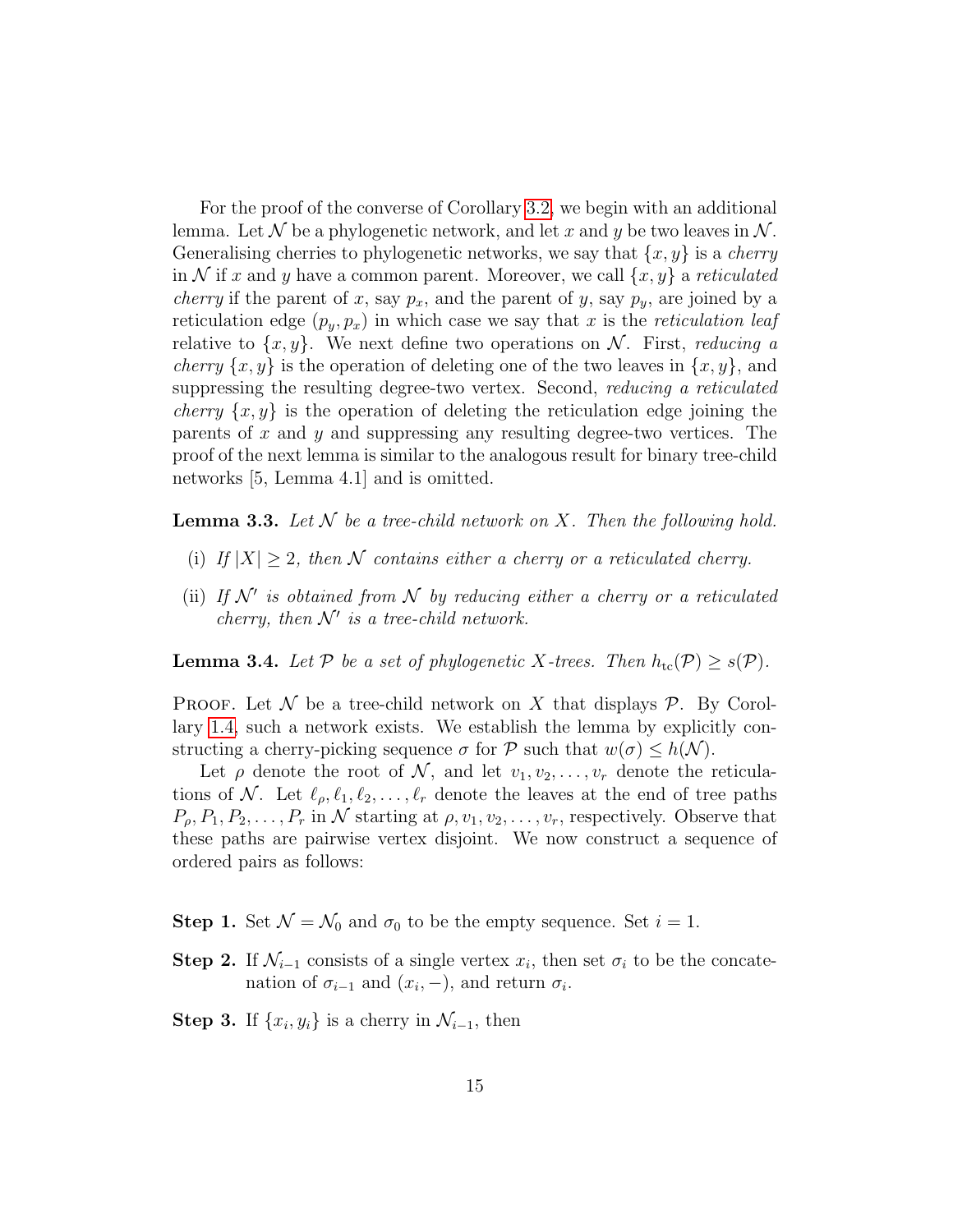- (a) If one of  $x_i$  and  $y_i$ , say  $x_i$ , equates to  $\ell_j$  for some  $j \in \{1, 2, \ldots, r\}$ and  $v_j$  is not a reticulation in  $\mathcal{N}_{i-1}$ , then set  $\sigma_i$  to be the concatenation of  $\sigma_{i-1}$  and  $(x_i, y_i)$ .
- (b) Otherwise, set  $\sigma_i$  to be the concatenation of  $\sigma_{i-1}$  and  $(x_i, y_i)$ , where  $x_i \notin \{\ell_\rho, \ell_1, \ell_2, \ldots, \ell_r\}.$
- (c) Set  $\mathcal{N}_i$  to be the tree-child network obtained from  $\mathcal{N}_{i-1}$  by deleting  $x_i$ , thereby reducing the cherry  $\{x_i, y_i\}$ .
- (d) Increase i by one and go to Step 2.
- **Step 4.** Else, there is a reticulated cherry  $\{x_i, y_i\}$  in  $\mathcal{N}_{i-1}$ , where  $x_i$  say is the reticulation leaf.
	- (a) Set  $\sigma_i$  to be the concatenation of  $\sigma_{i-1}$  and  $(x_i, y_i)$ .
	- (b) Set  $\mathcal{N}_i$  to be the tree-child network obtained from  $\mathcal{N}_{i-1}$  by reducing the reticulated cherry  $\{x_i, y_i\}.$
	- (c) Increase i by one and go to Step 2.

First note that it is easily checked that the construction is well defined, that is, it returns a sequence of ordered pairs. Moreover, in each iteration  $i$ of the above construction, it follows from Lemma [3.3](#page-14-1) that  $\mathcal{N}_i$  is tree-child. We next show that, if  $\{x_i, y_i\}$  is a cherry in  $\mathcal{N}_{i-1}$ , and  $x_i$  and  $y_i$  equate to  $\ell_j$  and  $\ell_{j'}$ , respectively, where  $\ell_j$  and  $\ell_{j'}$  are elements in  $\{\ell_1, \ell_2, \ldots, \ell_r\}$ , then exactly one of  $v_j$  and  $v_{j'}$  is a reticulation in  $\mathcal{N}_{i-1}$ . To see this, if  $v_j$  and  $v_{j'}$  are both reticulations in  $\mathcal{N}_{i-1}$ , then  $P_j$  and  $P_{j'}$  are not vertex disjoint in  $\mathcal{N}$ ; a contradiction. On the other hand, suppose neither  $v_j$  and  $v_{j'}$  are reticulations in  $\mathcal{N}_{i-1}$ . Without loss of generality, we may assume  $\{x_i, y_i\}$ is the first such cherry for which this holds. Since  $\mathcal N$  is tree-child, and therefore has no tree vertex that is the parent of two reticulations, there is an iteration  $i' < i$ , in which the cherry  $(x_{i'}, y_{i'})$  is concatenated with  $\sigma_{i'-1}$ , where  $y_{i'} \in \{x_i, y_i\}$ , and  $\mathcal{N}_{i'}$  has  $\{x_i, y_i\}$  as a cherry but  $\mathcal{N}_{i'-1}$  does not. If  $x_{i'} = \ell_{\rho}$  or  $x_{i'} \in \{\ell_1, \ell_2, \ldots, \ell_r\}$ , we contradict the construction by the choice of  $\{x_i, y_i\}$ . Also, if  $x_{i'} \notin \{\ell_\rho, \ell_1, \ell_2, \ldots, \ell_r\}$ , then we again contradict the construction. Hence, we may assume for the remainder of the proof that exactly one of  $v_j$  and  $v_{j'}$  is a reticulation in  $\mathcal{N}_{i-1}$ .

Let

 $\sigma = (x_1, y_1), (x_2, y_2), \ldots, (x_{i-1}, y_{i-1}), (x_i, -)$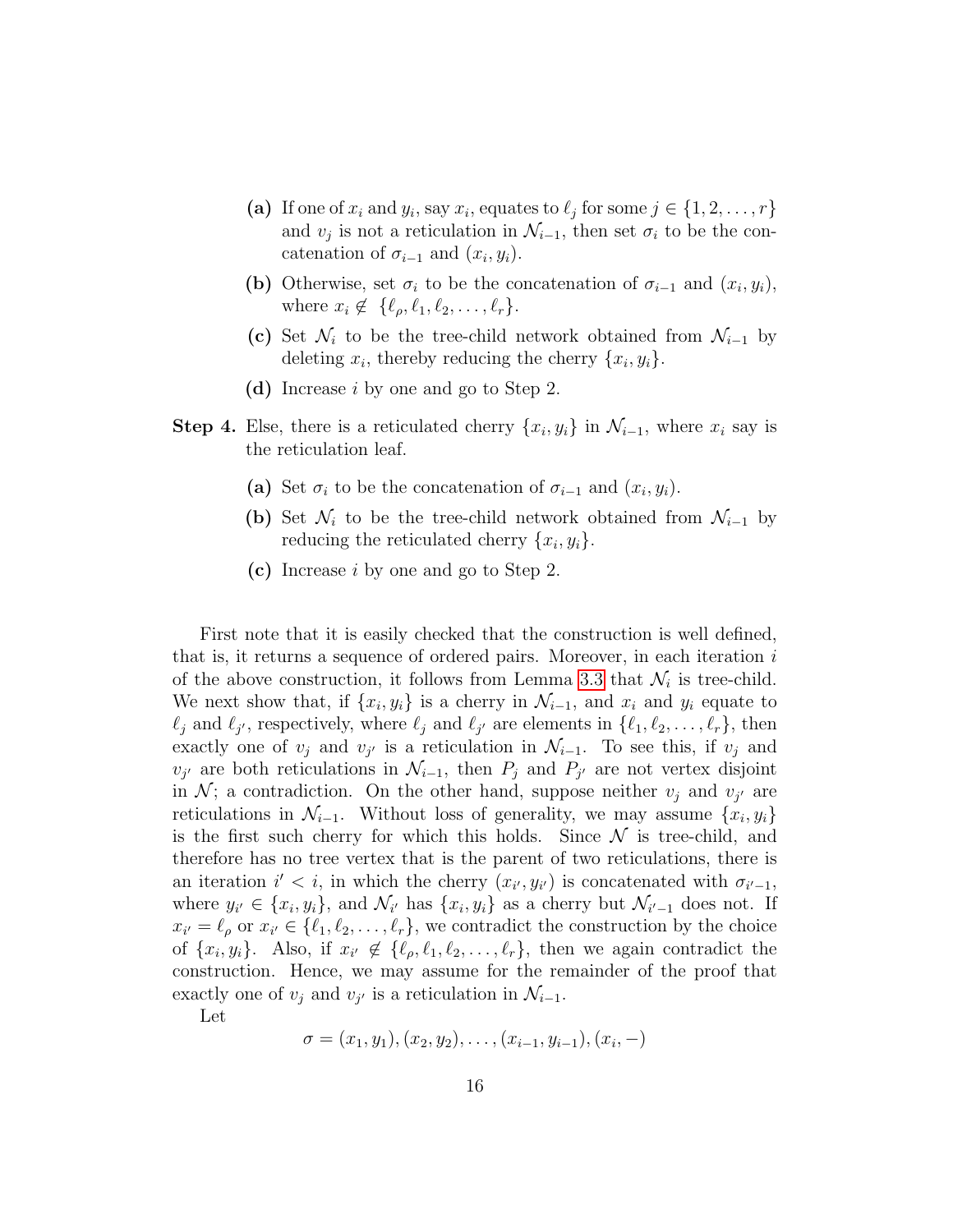be the sequence returned by the construction. We prove by induction on i that  $\sigma$  is a cherry-picking sequence for P whose weight is at most  $h(\mathcal{N})$ . If  $i = 1$ , then N consists of the single vertex in X and the construction correctly returns such a sequence.

Now suppose that  $i \geq 2$ , and consider the first iteration of the construction. Either  $\{x_1, y_1\}$  is a cherry or a reticulated cherry of  $\mathcal{N}_0$ . If  $\{x_1, y_1\}$  is a cherry, then  $\{x_1, y_1\}$  is a cherry of each tree in  $P$ . In this instance, let  $P'$ denote the set of phylogenetic X'-trees obtained from  $P$  by picking  $x_1$ , where  $X' = X - \{x_1\}$ . Observe that  $\mathcal{N}_1$  is a tree-child network on X' that displays  $\mathcal{P}^\prime$ .

Now assume that  $\{x_1, y_1\}$  is a reticulated cherry with  $x_1$  as the reticulation leaf. Let  $\mathcal{P}_1$  be the subset of trees in  $\mathcal P$  not displayed by  $\mathcal N_1$  and let  $\mathcal P_2 =$  $P - P_1$ . Note that  $\{x_1, y_1\}$  is a cherry of each tree in  $P_1$ . For each tree in  $P_1$ , delete the edge incident with  $x_1$ , suppress any resulting degree-two vertex, and reattach  $x_1$  to the rest of the tree containing  $y_1$  by subdividing an edge with a new vertex and adding an edge joining this vertex and  $x_1$  so that the resulting phylogenetic X-tree is displayed by  $\mathcal{N}_1$ . It is easily seen that this is always possible. Let  $\mathcal{P}'_1$  denote the resulting collection of trees obtained from  $P_1$ . For this instance, let  $P' = P'_1 \cup P_2$  and observe that  $\mathcal{N}_1$  displays  $\mathcal{P}^\prime$ .

To complete the induction it suffices to show that if

$$
\sigma' = (x_2, y_2), (x_3, y_3), \dots, (x_{i-1}, y_{i-1}), (x_i, -)
$$

is a cherry-picking sequence for  $\mathcal{P}'$  whose weight  $w(\sigma')$  is at most  $h(\mathcal{N}_1)$ , then  $\sigma$  is a cherry-picking sequence for P whose weight  $w(\sigma)$  is at most  $h(\mathcal{N}_0)$ , that is, at most  $h(\mathcal{N})$ . First assume that  $\{x_1, y_1\}$  is a cherry of  $\mathcal{N}_0$ . Then, as  $\sigma'$  satisfies (P) and  $x_1 \notin \mathcal{L}(\mathcal{N}_1)$ , it follows that  $\sigma$  also satisfies (P) and so  $\sigma$  is a cherry-picking sequence for  $\mathcal{P}$ . Since  $x_1$  only appears once as the first coordinate of an ordered pair in  $\sigma$ , we have

$$
w(\sigma) = w(\sigma') \le h(\mathcal{N}_1) = h(\mathcal{N}_0).
$$

Now assume that  $\{x_1, y_1\}$  is a reticulated cherry of  $\mathcal{N}_0$  with  $x_1$  as the reticulation leaf. Without loss of generality, let  $v_1$  denote the associated reticulation, so that  $x_1 = \ell_1$ . We next show that  $\sigma$  satisfies (P). If the in-degree of  $v_1$  is at least three in  $\mathcal{N}_0$ , then  $v_1$  exists in  $\mathcal{N}_1$  and so, by construction,  $x_1$  does not appear as the second coordinate of an ordered pair in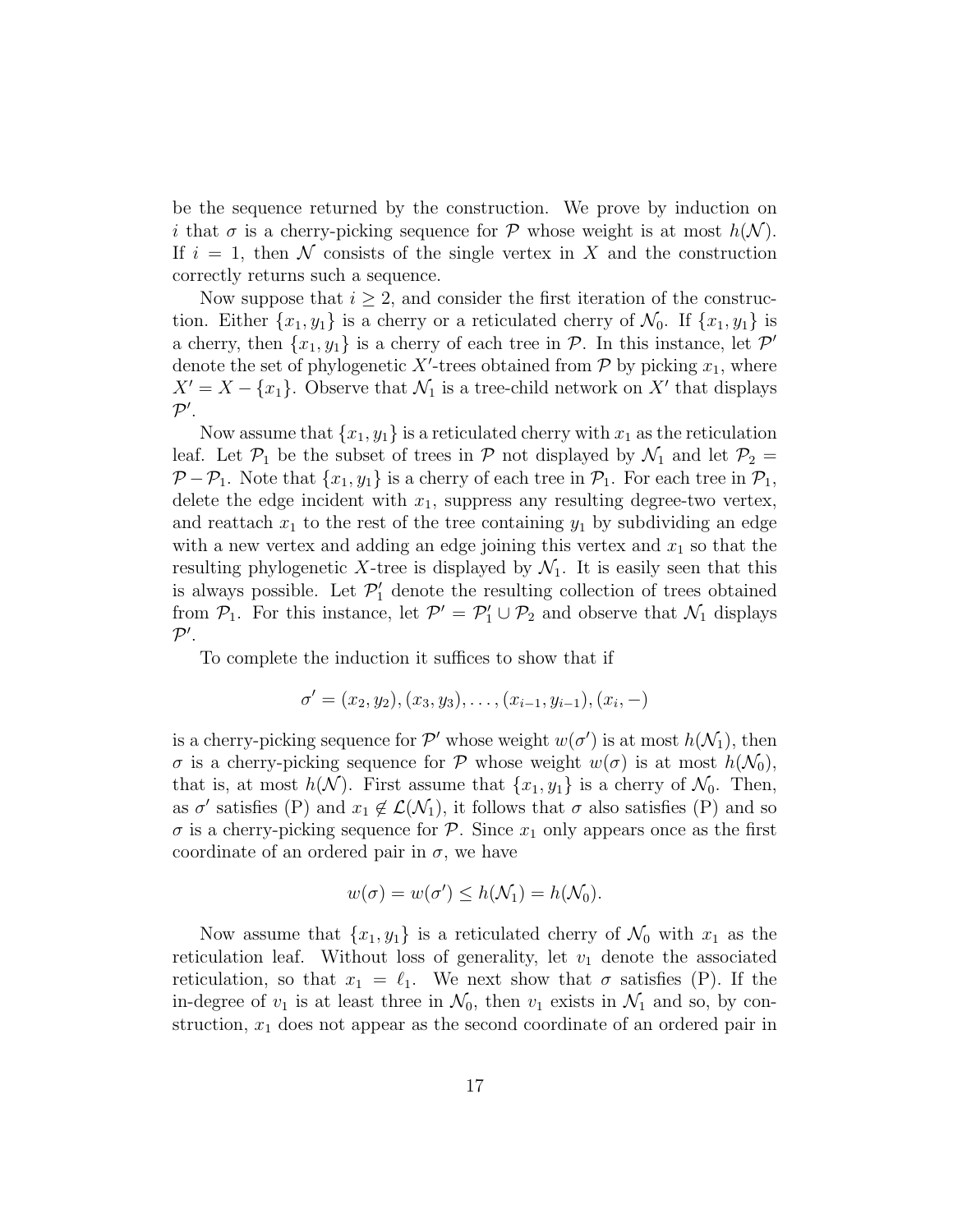σ' as well as in σ. Therefore, if the in-degree of  $v_1$  is at least three in  $\mathcal{N}_0$ , then  $\sigma$  satisfies (P).

Now suppose that the in-degree of  $v_1$  is two in  $\mathcal{N}_0$ . To establish that  $\sigma$ satisfies  $(P)$ , assume to the contrary that  $x_1$  appears as the second coordinate of an ordered pair in  $\sigma'$ . Let  $(z, x_1)$  denote the first such ordered pair. Then, at some iteration j, either  $\{z, x_1\}$  is a cherry or a reticulated cherry of  $\mathcal{N}_{j-1}$ . If  $\{z, x_1\}$  is a cherry of  $\mathcal{N}_{j-1}$ , then, since  $x_1 = \ell_1$ , we are in Step 3(a) in iteration j of the construction and so the ordered pair should be  $(x_1, z)$ ; a contradiction. On the other hand, if  $\{z, x_1\}$  is a reticulated cherry of  $\mathcal{N}_{j-1}$ , then z is the reticulation leaf of  $\{z, x_1\}$  and, by construction of  $\sigma$ , one of the parents of  $v_1$  in  $\mathcal{N}_0$  is the parent of two reticulations in  $\mathcal{N}_0$ , namely  $v_1$  and the reticulation for which, by construction, there is a tree path starting at this reticulation and ending at z; a contradiction as  $\mathcal{N}_0$  is tree-child. Hence  $\sigma$  satisfies (P). Thus, since each tree in  $\mathcal{P}_1$  has  $\{x_1, y_1\}$  as a cherry and  $\sigma'$  is a cherry-picking sequence for  $\mathcal{P}'$ , it follows that  $\sigma$  is a cherry-picking sequence for P. Furthermore, as  $w(\sigma) = w(\sigma') + 1$  and  $h(\mathcal{N}_0) = h(\mathcal{N}_1) + 1$ ,

$$
w(\sigma) = w(\sigma') + 1 \le h(\mathcal{N}_1) + 1 = h(\mathcal{N}_0).
$$

This completes the proof of the lemma.  $\Box$ 

PROOF OF THEOREM [2.1.](#page-9-0) Combining Corollary [3.2](#page-13-0) and Lemma [3.4](#page-14-0) establishes the theorem.  $\Box$ 

We next establish Theorem [2.2.](#page-10-0)

PROOF OF THEOREM [2.2.](#page-10-0) We first show that  $h(\mathcal{P}) \leq s_+(\mathcal{P})$ . Let  $\mathcal{P}'$  be a set of phylogenetic trees obtained from  $P$  by attaching a set  $Z$  such that  $X \cap Z$  is empty and  $s_{+}(\mathcal{P}) = s(\mathcal{P}')$ . It follows by Theorem [2.1](#page-9-0) that there is a tree-child network  $\mathcal{N}'$  on  $X \cup Z$  that displays  $\mathcal{P}'$  with  $h(\mathcal{N}') = s(\mathcal{P}')$ . Observe that  $\mathcal{N}'$  displays  $\mathcal{P}$ . Let  $\mathcal{N}$  be the phylogenetic network on X obtained from  $\mathcal{N}'$  by deleting every vertex that is not on a directed path from the root to a leaf in  $X$ , and suppressing any resulting non-root vertex of degree two. Noting that no deleted vertex is used to display a phylogenetic tree in  $P$ , it is easily checked that, up to the root having out-degree one,  $\mathcal N$  displays  $\mathcal P$ . Furthermore,  $h(\mathcal{N}) \leq h(\mathcal{N}')$ . Therefore, by Theorem [2.1,](#page-9-0)

$$
h(\mathcal{P}) \le h(\mathcal{N}) \le h(\mathcal{N}') = s(\mathcal{P}') = s_+(\mathcal{P}).
$$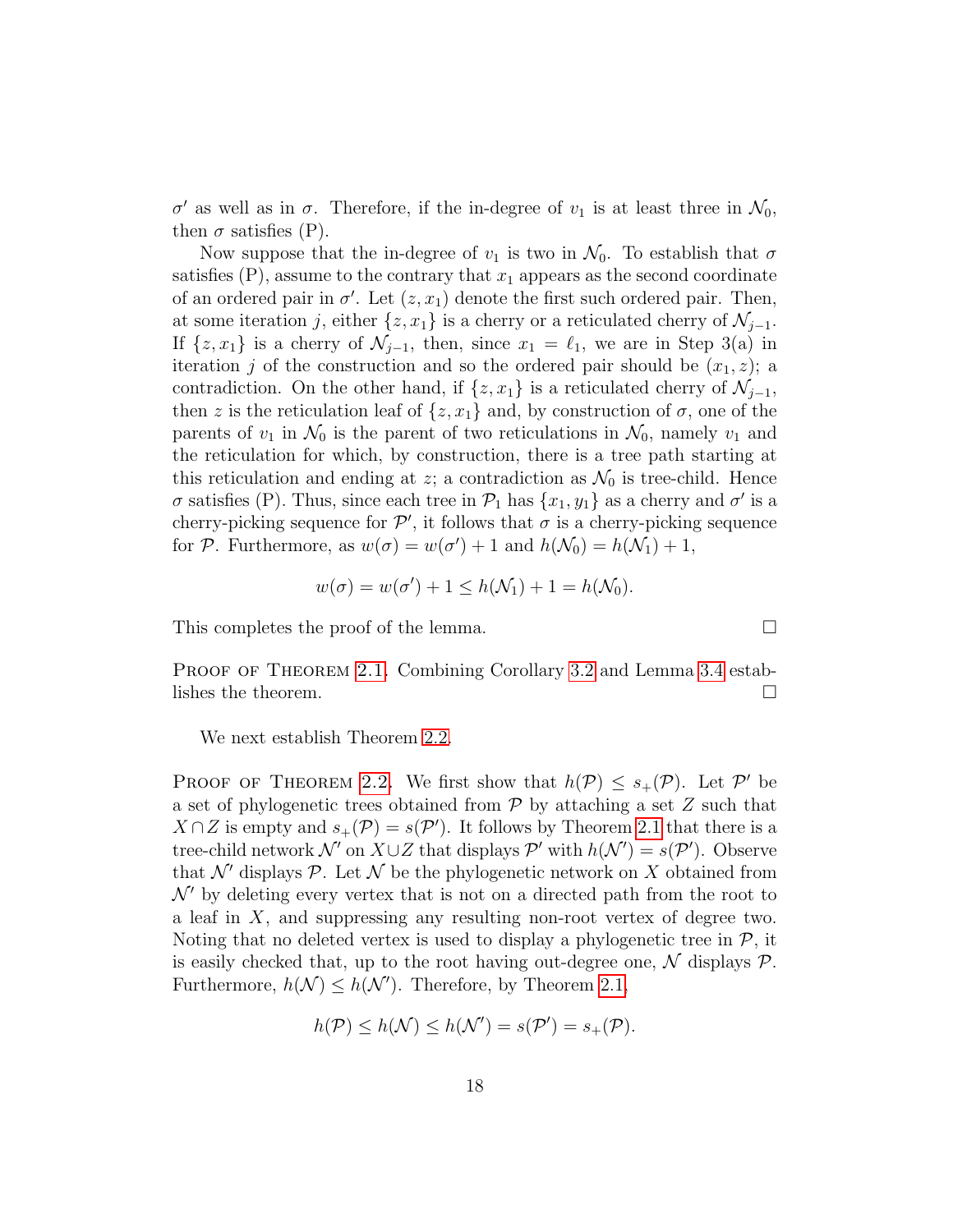In particular,  $h(\mathcal{P}) \leq s_+(\mathcal{P})$ .

To prove the converse,  $h(\mathcal{P}) \geq s_+(\mathcal{P})$ , let N be a phylogenetic network on X that displays P and  $h(\mathcal{N}) = h(\mathcal{P})$ . Let N' be the phylogenetic network obtained by attaching a new leaf to each reticulation edge in  $\mathcal{N}$ , i.e. for each reticulation edge  $e$ , subdivide  $e$  with a new vertex  $u$  and add a new edge  $(u, z_e)$ , where  $z_e \notin X$ . It is easily checked that  $\mathcal{N}'$  is tree-child and  $h(\mathcal{N}') = h(\mathcal{N})$ . Let Z denote the set of new leaves attached to N. For each tree  $\mathcal T$  in  $\mathcal P$ , let  $\mathcal T_r$  denote a binary refinement of  $\mathcal T$  that is displayed by  $\mathcal{N}$ , and let  $\mathcal{T}'_r$  be a binary phylogenetic tree with leaf set  $X \cup Z$  that is displayed by  $\mathcal{N}'$  and obtained from  $\mathcal{T}_r$  by attaching Z. Note that  $\mathcal{T}'_r$  is a binary refinement of a tree that can be obtained from  $\mathcal T$  by attaching Z. Set

$$
\mathcal{P}'_r = \{ \mathcal{T}'_r : \mathcal{T} \in \mathcal{P} \},\
$$

and note that  $h_{\text{tc}}(\mathcal{P}_r') \leq h(\mathcal{N}')$  as  $\mathcal{N}'$  is tree-child and displays  $\mathcal{P}_r'$ . Since each tree in  $\mathcal{P}'_r$  is a binary refinement of a tree that can be obtained from a tree in  $P$  by attaching Z, we have  $s_+(\mathcal{P}) \leq s(\mathcal{P}'_r)$ . Thus, by Theorem [2.1,](#page-9-0)

$$
s_+(\mathcal{P}) \le s(\mathcal{P}'_r) = h_{\rm tc}(\mathcal{P}'_r) \le h(\mathcal{N}') = h(\mathcal{N}) = h(\mathcal{P}),
$$
  
and so  $s_+(\mathcal{P}) \le h(\mathcal{P})$ .

We end this section with the pseudocode of an algorithm—called CONstruct Tree-Child Network—that constructs a tree-child network from a cherry-picking sequence. Specifically, given a cherry-picking sequence  $\sigma$  for a set  $P$  of phylogenetic X-trees, CONSTRUCT TREE-CHILD NETWORK returns a tree-child network N on X that displays P and  $h(\mathcal{N}) \leq w(\sigma)$ . This is the same construction as that used to prove Lemma [3.1](#page-11-2) and so the proof of its correctness is not given.

#### Algorithm. CONSTRUCT TREE-CHILD NETWORK

**Input.** A set  $P$  of phylogenetic X-trees, and a cherry-picking sequence

$$
\sigma = (x_1, y_1), (x_2, y_2), \dots, (x_s, y_s), (x_{s+1}, -)
$$

for P.

**Output.** A tree-child network N on X that displays P and  $h(\mathcal{N}) \leq w(\sigma)$ .

**Step 1.** If  $|X| = 1$ , set  $\mathcal{N}_{s+1}$  to be the phylogenetic network consisting of the single vertex  $x_{s+1}$  in X and return  $\mathcal{N}_{s+1}$ . Otherwise, set  $\mathcal{N}_{s+1}$  to be the phylogenetic network consisting of the single edge  $(\rho, x_{s+1})$ and set  $i = s$ .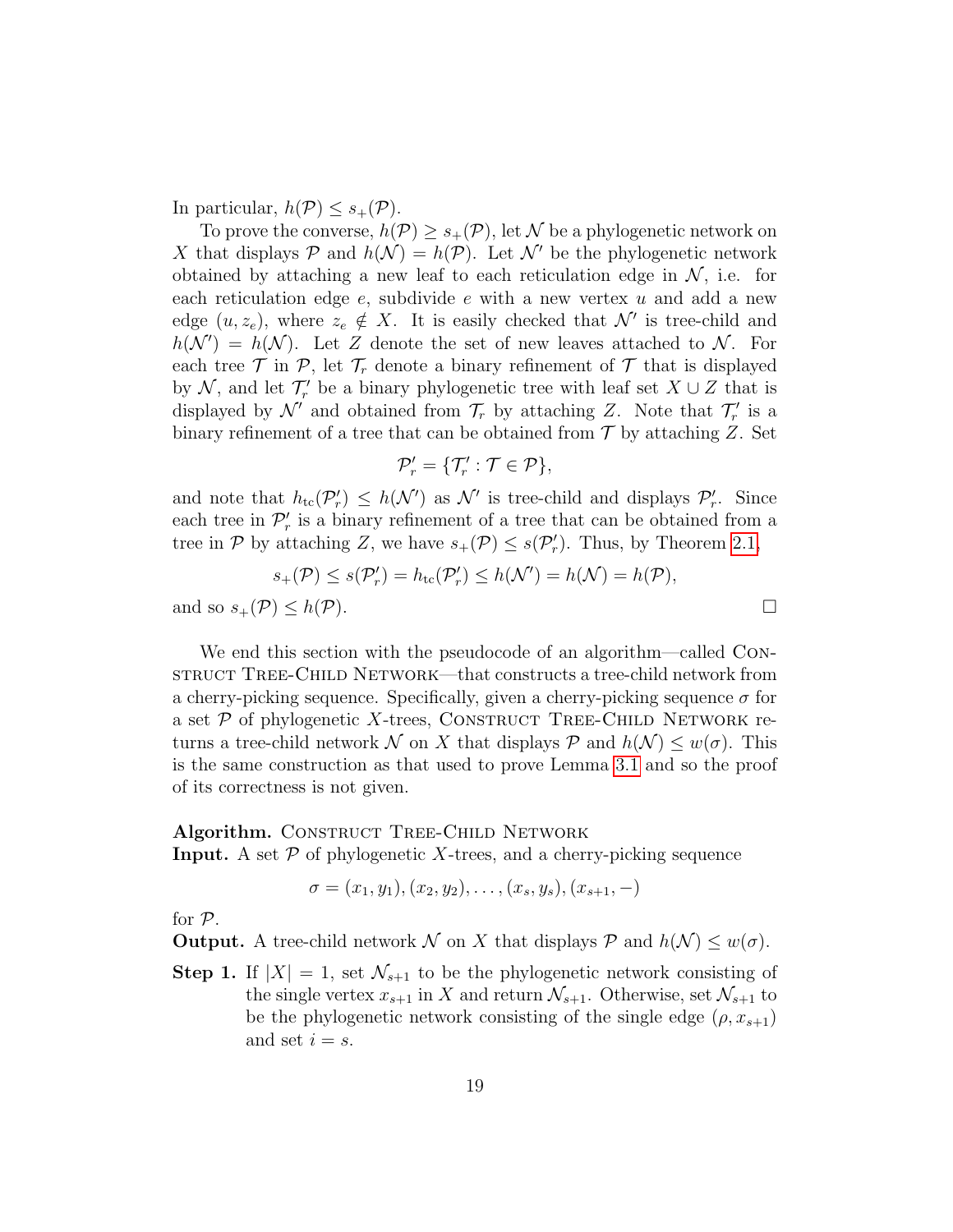- <span id="page-19-1"></span>Step 2. Depending on which holds, do exactly one of the following three steps.
	- (a) If  $x_i \in \mathcal{L}(\mathcal{N}_{i+1})$  and the parent  $p_i$  of  $x_i$  is a reticulation in  $\mathcal{N}_{i+1}$ , then obtain  $\mathcal{N}_i$  from  $\mathcal{N}_{i+1}$  by subdividing the edge directed into  $y_i$  with a new vertex u and adding a new edge  $(u, p_i)$ .
	- (b) If  $x_i \in \mathcal{L}(\mathcal{N}_{i+1})$  and the parent  $p_i$  of  $x_i$  is not a reticulation in  $\mathcal{N}_{i+1}$ , then obtain  $\mathcal{N}_i$  from  $\mathcal{N}_{i+1}$  by subdividing the edge directed into  $y_i$  with a new vertex  $u$ , subdividing the edge  $(p_i, x_i)$ with a new vertex  $v$ , and adding a new edge  $(u, v)$ .
	- (c) Else  $x_i \notin \mathcal{L}(\mathcal{N}_{i+1})$ , and obtain  $\mathcal{N}_i$  from  $\mathcal{N}_{i+1}$  by subdividing the edge directed into  $y_i$  with a new vertex u and adding a new edge  $(u, x_i)$ .
- **Step 3.** If  $i = 1$ , then set N to be the network obtained from  $\mathcal{N}_i$  by deleting the unique edge incident with  $\rho$  and return N. Otherwise, decrement i by one and go to Step [2.](#page-19-1)

Now, let  $\sigma$  be a leaf-added cherry-picking sequence for a set  $\mathcal P$  of phylogenetic X-trees. Then there exists a set  $\mathcal{P}'$  of phylogenetic trees on  $X \cup Z$ obtained from P by attaching Z such that  $\sigma$  is a cherry-picking sequence for  $\mathcal{P}'$ . It is straightforward to check that the network  $\mathcal N$  on X resulting from calling CONSTRUCT TREE-CHILD NETWORK for  $\mathcal{P}'$  and  $\sigma$  and, subsequently, restricting to vertices and edges on a path from the root to leaves in  $X$  as described in the first direction of the proof of Theorem [2.2](#page-10-0) displays P and  $h(\mathcal{N}) \leq w(\sigma)$ .

# <span id="page-19-0"></span>4. Bounding the maximum number of auxiliary leaves

In light of Theorem [2.2,](#page-10-0) a natural question to ask is how many auxiliary leaves need to be attached to a given set  $\mathcal P$  of phylogenetic X-trees in order to calculate  $h(\mathcal{P})$ . Attaching auxiliary leaves to  $\mathcal P$  is necessary whenever  $h(\mathcal{P}) < h_{\text{tc}}(\mathcal{P})$ . Here, we provide an upper bound on the number of auxiliary leaves in terms of  $h_{\text{tc}}(\mathcal{P})$ . We start by introducing two operations that, repeatedly applied, transform any phylogenetic network  $\mathcal N$  that displays  $\mathcal P$ into a tree-child network without increasing  $h(\mathcal{N})$  and that displays a set of phylogenetic trees obtained from  $P$  by attaching auxiliary leaves.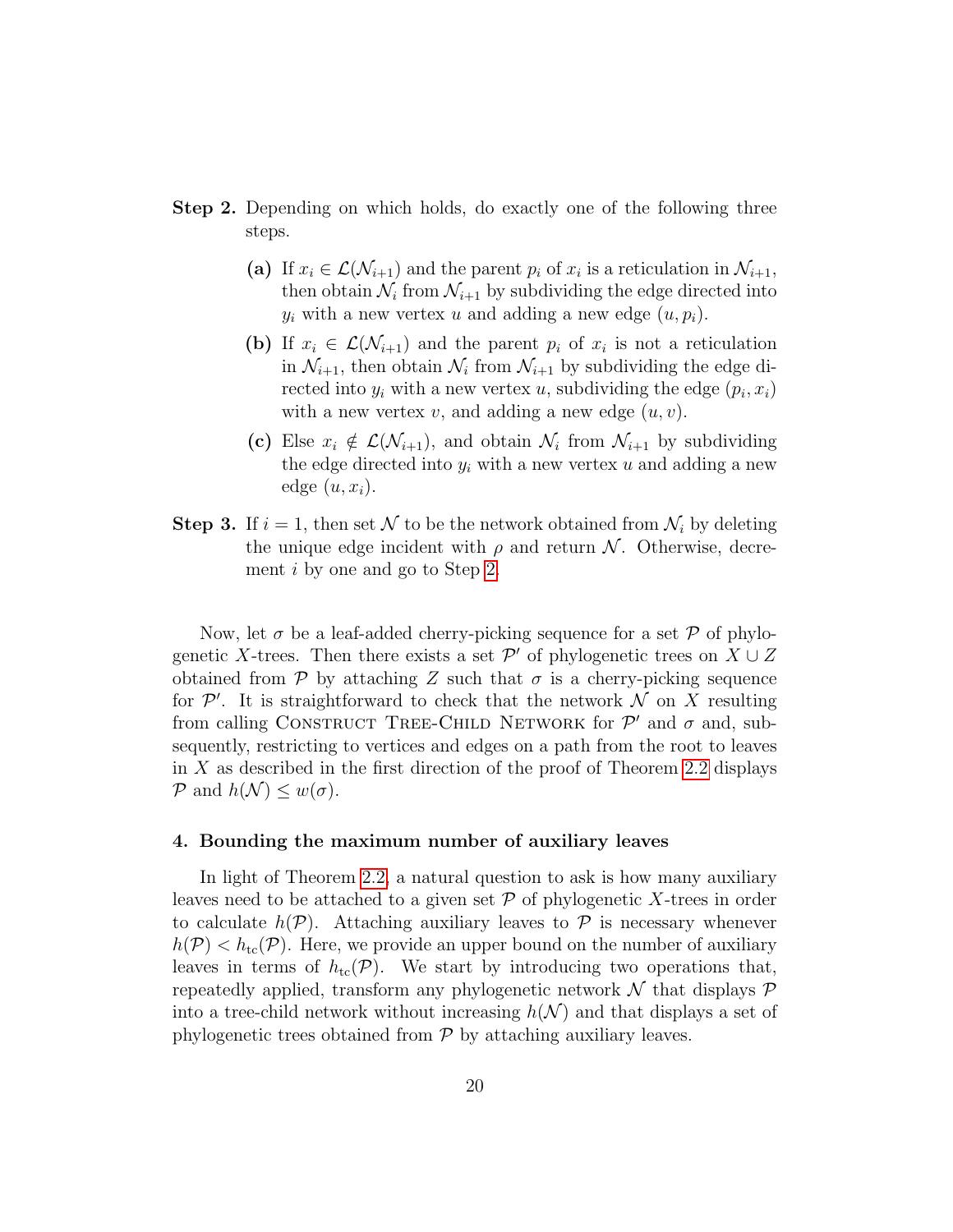Let N be a phylogenetic network on X, and let  $(u, v)$  be an edge in N such that u and v are reticulations. Obtain a phylogenetic network  $\mathcal{N}'$  from  $\mathcal{N}$ by contracting  $(u, v)$  and, for each resulting pair of parallel edges, repeatedly deleting one of the two edges in parallel and suppressing the resulting degreetwo vertex. We say that  $\mathcal{N}'$  has been obtained from  $\mathcal N$  by a *contraction*.

<span id="page-20-0"></span>**Lemma 4.1.** Let  $P$  be a collection of phylogenetic X-trees, and let  $N$  be a phylogenetic network on X that displays  $P$ . Let  $\mathcal{N}'$  be a phylogenetic network obtained from N by a contraction. Then N' displays P and  $h(\mathcal{N}') \leq h(\mathcal{N})$ .

**PROOF.** Let  $(u, v)$  be the edge in N that is incident with two reticulations and contracted in the process of obtaining  $\mathcal{N}'$  from  $\mathcal{N}$ . Furthermore, let w be the vertex in  $\mathcal{N}'$  that results from identifying u and v. We have  $d^-(w) \leq$  $d^-(u) + d^-(v) - 1$  while all other reticulations w' in N' correspond to a reticulation u' in N and  $d^-(w') = d^-(u')$ . It now follows that  $h(\mathcal{N}') \leq h(\mathcal{N})$ .

Now, let  $\mathcal T$  be a tree in  $\mathcal P$ . If v is not used to display  $\mathcal T$  in  $\mathcal N$ , then u is also not used to display  $\mathcal T$  in  $\mathcal N$ , and it is easily seen that  $\mathcal N'$  displays  $\mathcal T$ without using w. On the other hand, if v is used to display  $\mathcal T$  in  $\mathcal N$ , then exactly one parent, t say, of v is used to display  $\mathcal T$  in  $\mathcal N$ . If  $t \neq u$ , it is clear that N' displays P. Furthermore, if  $t = u$ , then exactly one parent of u, say s, is used to display  $\mathcal T$  in  $\mathcal N$ . Now, regardless of whether or not s is also a parent of v in which case s is suppressed in obtaining  $\mathcal{N}'$  from  $\mathcal{N}$ , it again follows that  $\mathcal{N}'$  displays  $\mathcal{T}$ . Hence  $\mathcal{N}'$  displays each tree in  $\mathcal{P}$  and the lemma follows.  $\Box$ 

We call a phylogenetic network with no edges whose end vertices are both reticulations stack free. It follows from repeated applications of Lemma [4.1](#page-20-0) that if  $P$  is a collection of phylogenetic X-trees, then there is a stack-free network N on X that displays P such that  $h(\mathcal{N}) = h(\mathcal{P})$ .

For the second operation, let  $\mathcal N$  be a phylogenetic network on X, and let u be a tree vertex in  $\mathcal N$  whose two children are both reticulations. Furthermore, let  $(u, v)$  be a reticulation edge, and let  $z \notin X$ . Obtain a phylogenetic network  $\mathcal{N}'$  on  $X \cup \{z\}$  from  $\mathcal N$  by subdividing the edge  $(u, v)$  with a new vertex w and adding a new edge  $(w, z)$ . We say that N' has been obtained from N by a leaf-attaching operation. Figure [3](#page-21-0) illustrates (a) a contraction and (b) a leaf-attaching operation.

We are now in a position to establish the main result of this section.

**Theorem 4.2.** Let  $P$  be a collection of phylogenetic X-trees. There exists a set Z of auxiliary leaves with the following two properties.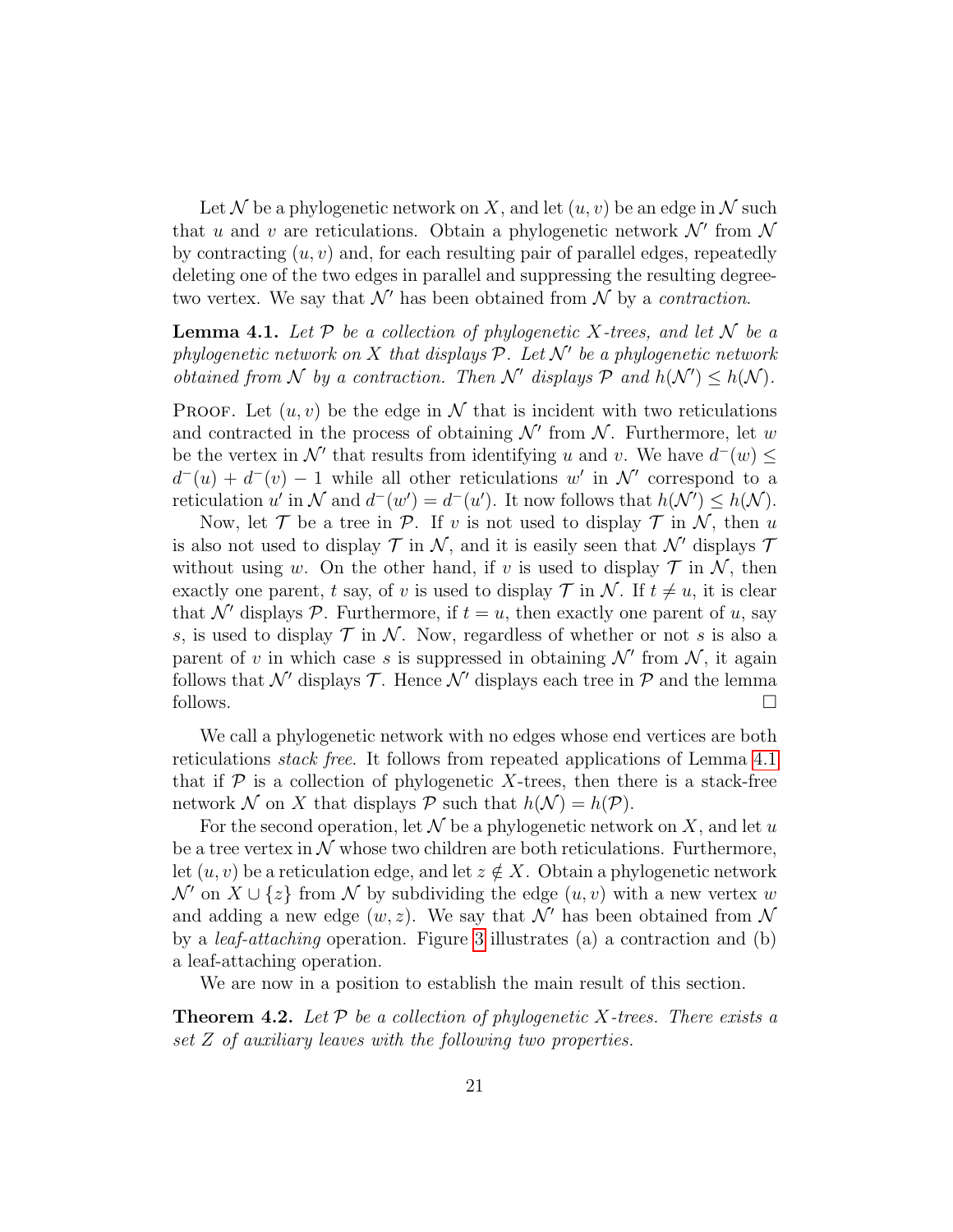

<span id="page-21-0"></span>Figure 3: The phylogenetic networks at the bottom are obtained from their respective networks at the top by (a) a contraction and (b) a leaf-attaching operation.

- (i)  $|Z| \leq h_{\rm tc}(\mathcal{P})$ , and
- (ii) there is a collection  $\mathcal{P}_Z$  of phylogenetic trees with leaf set  $X\cup Z$  obtained from P by attaching Z such that  $h(\mathcal{P}) = h_{\text{tc}}(\mathcal{P}_Z)$ .

**PROOF.** Let N be a stack-free network on X that displays P with  $h(\mathcal{N}) =$  $h(\mathcal{P})$ . By Lemma [4.1,](#page-20-0) N exists. Now obtain a phylogenetic network  $\mathcal{N}_Z$ from  $\mathcal N$  by a minimum number of repeated applications of the leaf-attaching operation until each tree vertex in the resulting network has at least one child that is a tree vertex or a leaf. Clearly,  $h(\mathcal{N}) = h(\mathcal{N}_z)$ . Moreover, since no leaf-attaching operation results in a new edge in  $\mathcal{N}_Z$  that is incident with two reticulations,  $\mathcal{N}_Z$  is stack free. It now follows that  $\mathcal{N}_Z$  is tree-child. Let  $Z = \mathcal{L}(\mathcal{N}_Z) - X$ . Then, by construction, the size of Z is equal to the number of tree vertices in  $\mathcal N$  whose two children are both reticulations. Let  $\mathcal{P}_Z$  be a set of phylogenetic trees obtained from  $\mathcal P$  by attaching  $Z$  to  $\mathcal P$  such that  $\mathcal{N}_Z$  displays  $\mathcal{P}_Z$ . Since  $\mathcal N$  displays  $\mathcal P$ , such a set  $\mathcal P_Z$  always exists. By construction,  $h(\mathcal{P}) \geq h_{\text{tc}}(\mathcal{P}_Z)$ . Moreover, as each tree in  $\mathcal P$  is a restriction of a tree in  $\mathcal{P}_Z$ , it follows that  $h(\mathcal{P}) \leq h_{\text{tc}}(\mathcal{P}_Z)$ ; thereby establishing part (ii) of the theorem.

Using the construction of the previous paragraph, we now establish part (i) of the theorem. Let  $E_r$  be the set of reticulation edges in N, and let  $V_t$  be the set of tree vertices of N whose children are both reticulations. Recall that  $|V_t| = |Z|$ . We next make two observations. First, each vertex in  $V_t$  is incident with two edges in  $E_r$ . Second, each edge in  $E_r$  is incident with at most one vertex in  $V_t$ . In summary, this implies that  $|Z| \leq \frac{1}{2}|E_r|$ .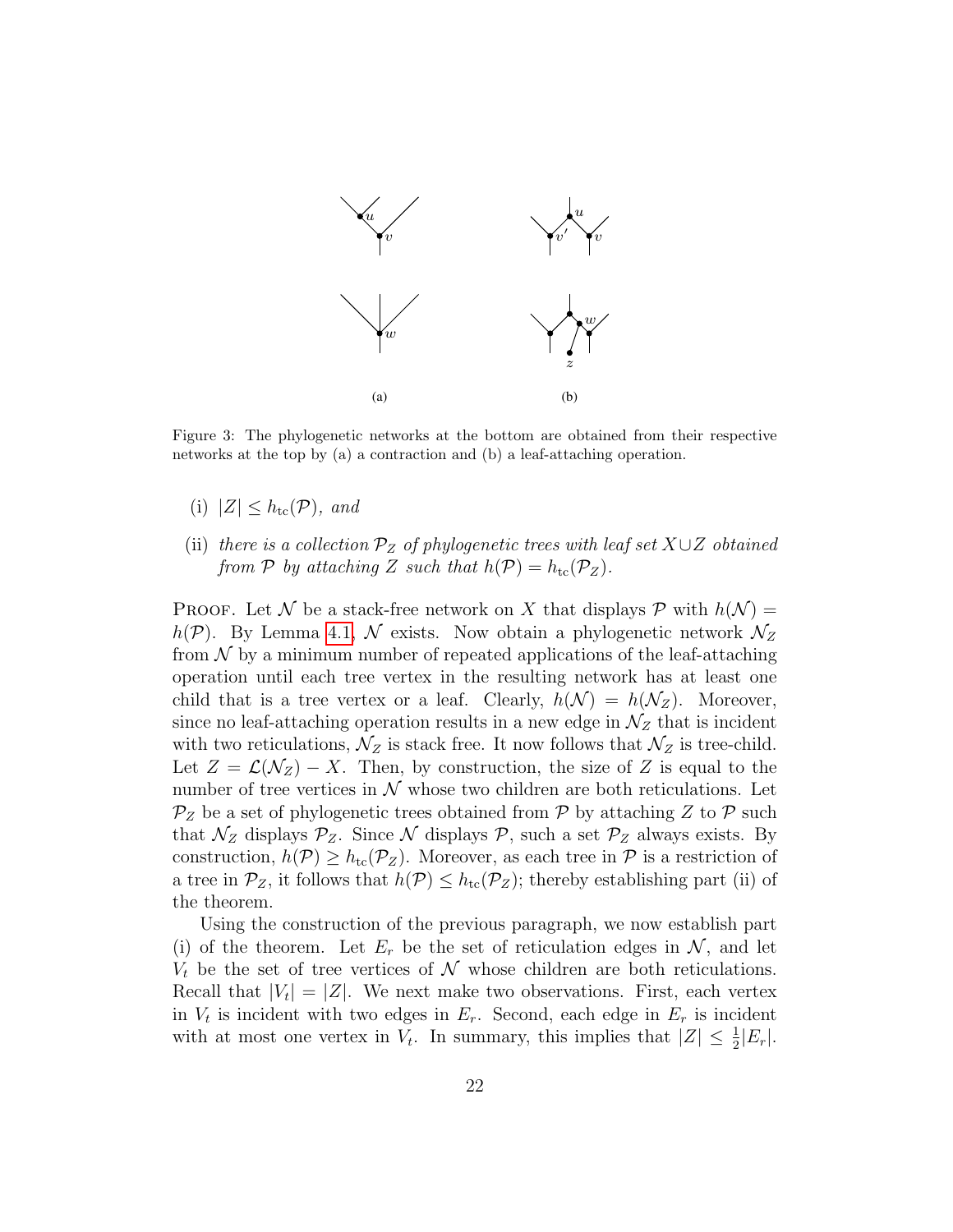Furthermore, we have  $|E_r| = h(\mathcal{P}) + |V_r|$ , where  $V_r$  is the set of reticulations in N. Therefore, as  $|V_r| \leq h(\mathcal{P})$ , we have  $|E_r| \leq 2h(\mathcal{P})$ . As  $h(\mathcal{P}) \leq h_{tc}(\mathcal{P})$ , it now follows that

$$
|Z| \leq \frac{1}{2}|E_r| \leq \frac{1}{2} \cdot 2h(\mathcal{P}) \leq \frac{1}{2} \cdot 2h_{\rm tc}(\mathcal{P}) = h_{\rm tc}(\mathcal{P}).
$$

This establishes part (i) of the theorem.  $\Box$ 

# <span id="page-22-0"></span>5. Scoring an optimum forest

For a collection  $P$  of binary phylogenetic X-trees, acyclic-agreement forests characterise  $h(\mathcal{P})$  for when  $\mathcal P$  consists of exactly two trees. Indeed, many algorithms and theoretical results that deal with MINIMUM HYBRIDISAtion for two trees are deeply-anchored in the notion of acyclic-agreement forests [\[1,](#page-32-2) [2,](#page-32-1) [4,](#page-32-4) [16\]](#page-33-2). In this section, we establish a particular hardness result that contributes to an explanation of why acyclic-agreement forests appear, however, to be of little use to solve MINIMUM HYBRIDISATION for more than two trees. This result is a particular instance of a conjecture in [\[13,](#page-33-6) page 1626].

For the purpose of the upcoming definitions, we regard the root of a binary phylogenetic X-tree  $\mathcal T$  as a vertex labelled  $\rho$  at the end of a pendant edge adjoined to the original root. Furthermore, we view  $\rho$  as an element of the leaf set of T; thus  $\mathcal{L}(\mathcal{T}) = X \cup \{\rho\}$ . Let T and T' be two binary phylogenetic X-trees. An agreement forest  $\mathcal{F} = {\mathcal{L}_{\rho}, \mathcal{L}_1, \mathcal{L}_2, \ldots, \mathcal{L}_k}$  for  $\mathcal{T}$ and T' is a partition of  $X \cup \{\rho\}$  such that  $\rho \in \mathcal{L}_{\rho}$  and the following conditions are satisfied:

- (i) For all  $i \in \{\rho, 1, 2, \ldots, k\}$ , we have  $\mathcal{T}|\mathcal{L}_i \cong \mathcal{T}'|\mathcal{L}_i$ .
- (ii) The trees in

$$
\{\mathcal{T}(\mathcal{L}_i): i \in \{\rho, 1, 2, \ldots, k\}\}\
$$

and

$$
\{\mathcal{T}'(\mathcal{L}_i): i \in \{\rho, 1, 2, \ldots, k\}\}\
$$

are vertex-disjoint subtrees of  $\mathcal T$  and  $\mathcal T'$ , respectively.

Now, let  $\mathcal{F} = \{\mathcal{L}_{\rho}, \mathcal{L}_1, \mathcal{L}_2, \dots, \mathcal{L}_k\}$  be an agreement forest for  $\mathcal{T}$  and  $\mathcal{T}'$ . Let  $G_{\mathcal{F}}$  be the directed graph that has vertex set  $\mathcal{F}$  and an arc from  $\mathcal{L}_i$  to  $\mathcal{L}_j$ precisely if  $i \neq j$  and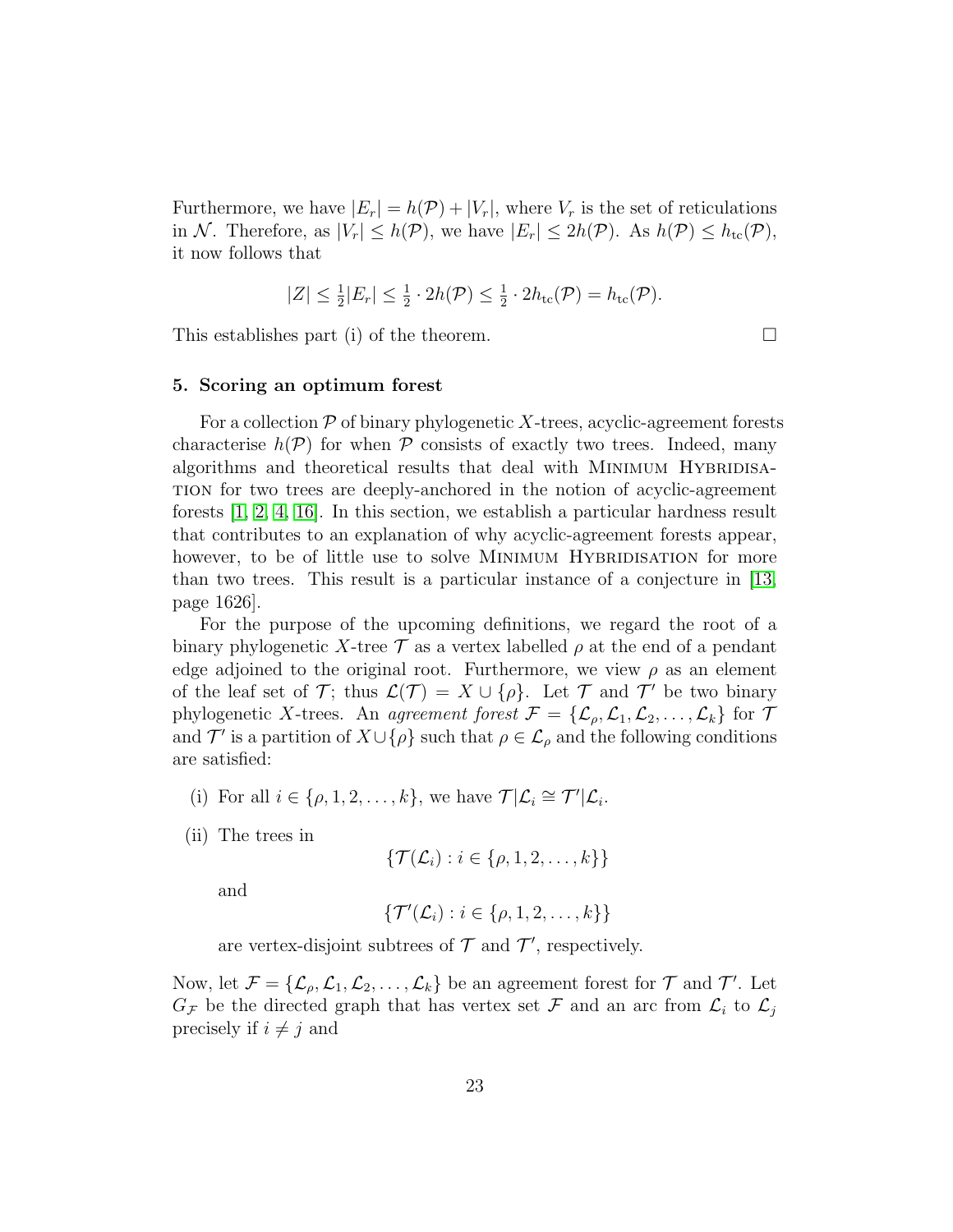(iii) the root of  $\mathcal{T}(\mathcal{L}_i)$  is an ancestor of the root of  $\mathcal{T}(\mathcal{L}_i)$  in  $\mathcal{T}$ , or the root of  $\mathcal{T}'(\mathcal{L}_i)$  is an ancestor of the root of  $\mathcal{T}'(\mathcal{L}_j)$  in  $\mathcal{T}'$ .

We call F an *acyclic-agreement forest* for  $\mathcal T$  and  $\mathcal T'$  if  $G_{\mathcal F}$  has no directed cycle. Moreover, if  $\mathcal F$  contains the smallest number of elements over all acyclic-agreement forests for  $\mathcal T$  and  $\mathcal T'$ , we say that  $\mathcal F$  is a maximum acyclicagreement forest for  $\mathcal T$  and  $\mathcal T'$ , in which case, we denote this number minus one by  $m_a(\mathcal{T}, \mathcal{T}').$ 

Baroni et al. [\[2\]](#page-32-1) established the following characterisation for when a collection of binary phylogenetic X-trees contains exactly two trees.

**Theorem 5.1.** Let  $P = \{T, T'\}$  be a collection of two binary phylogenetic *X*-trees. Then  $h(\mathcal{P}) = m_a(\mathcal{T}, \mathcal{T}')$ .

Let N be a phylogenetic network on X with root  $\rho$  that displays a set P of binary phylogenetic X-trees. As above, we regard  $\rho$  as a vertex at the end of a pendant edge adjoined to the original root. We obtain a forest from  $\mathcal N$  by deleting all reticulation edges, repeatedly contracting edges where one end-vertex has degree one and is not in  $X \cup {\rho}$ , deleting isolated vertices not in  $X \cup {\rho}$  and, lastly, suppressing all vertices with in-degree one and out-degree one. Let  $\{\mathcal{S}_{\rho}, \mathcal{S}_1, \mathcal{S}_2, \ldots, \mathcal{S}_k\}$  be the forest obtained from  $\mathcal N$  in this way. We say that  $\mathcal{F} = {\{\mathcal{L}(\mathcal{S}_{\rho}), \mathcal{L}(\mathcal{S}_1), \mathcal{L}(\mathcal{S}_2), \dots, \mathcal{L}(\mathcal{S}_k)\}}$  is the forest *induced* by N. Moreover, F is said to be *optimum* if N is a tree-child network with  $h_{tc}(\mathcal{P}) = h(\mathcal{N})$ . For example, up to regarding  $\rho$  as a new vertex that is adjoined to the original root of the two phylogenetic networks  $\mathcal N$  and  $\mathcal N'$ shown in Figure [1,](#page-5-0)

$$
\mathcal{F} = \{ \{\rho, 1, 2, 6\}, \{3\}, \{4\}, \{5\} \} \text{ and } \mathcal{F}' = \{ \{\rho, 1, 3, 5, 6\}, \{2\}, \{4\} \}
$$

is the induced forest of  $N$  and  $N'$ , respectively.

In [\[13\]](#page-33-6), the authors investigate MINIMUM HYBRIDISATION for three trees and conjecture that, given a set  $\mathcal P$  of three binary phylogenetic X-trees and the induced forest of a phylogenetic network  $\mathcal N$  that displays  $\mathcal P$  and  $h(\mathcal{P}) = h(\mathcal{N})$ , it is NP-hard to determine  $\mathcal{N}$ . For  $|\mathcal{P}| \geq 3$ , we affirmatively answer their conjecture in the context of tree-child networks. More precisely, using cherry-picking sequences, we show that the following decision problem is NP-complete.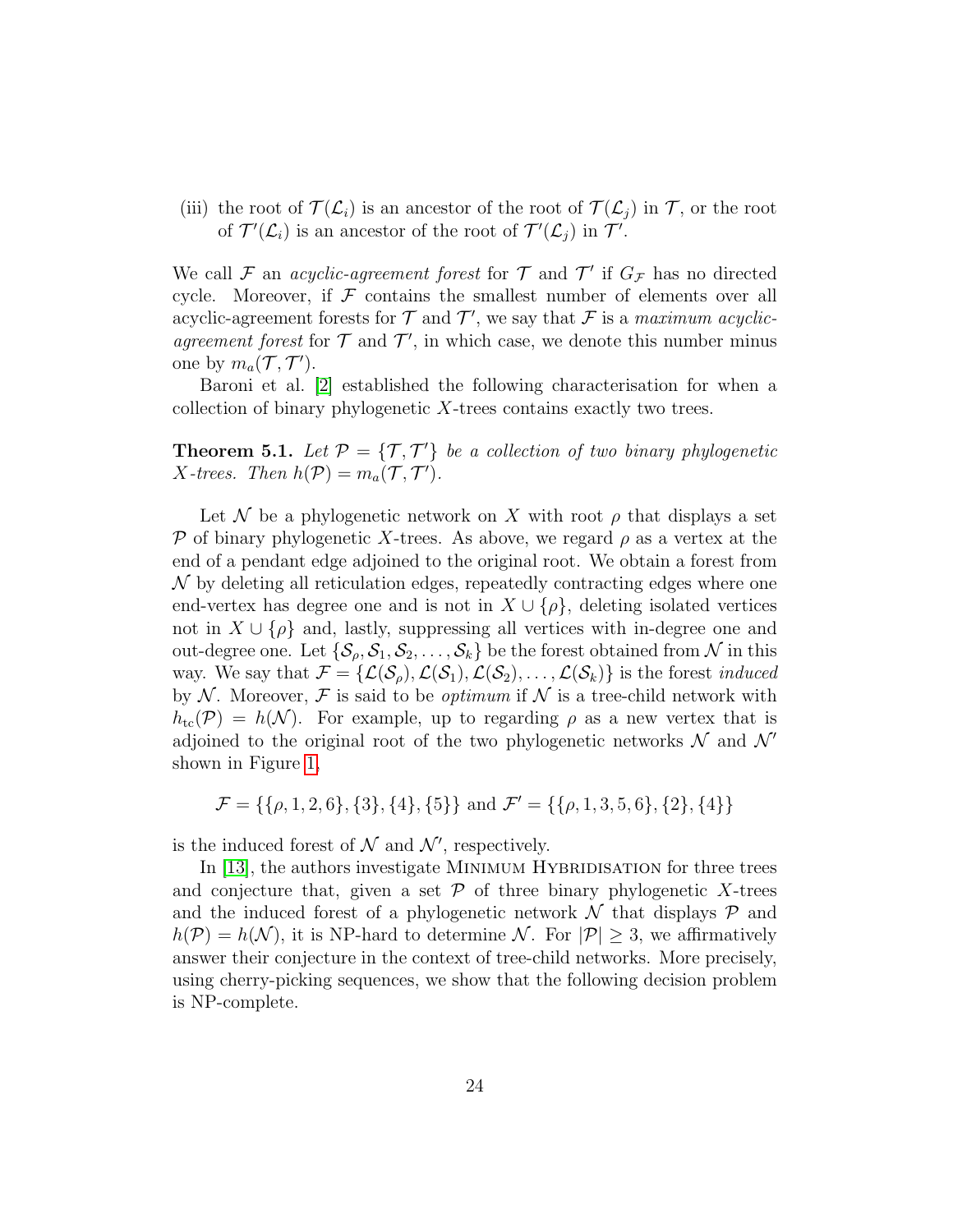# SCORING OPTIMUM FOREST

**Instance.** A non-negative integer k, a collection  $P$  of binary phylogenetic X-trees, an optimum forest  $\mathcal F$  induced by a tree-child network  $\mathcal N$  on X that displays P.

Question. Is  $h_{\text{tc}}(\mathcal{P}) \leq k$ ?

If  $|\mathcal{P}| = 2$ , then, by Observation [1.1,](#page-6-0)  $h_{\text{tc}}(\mathcal{P}) = h(\mathcal{P})$  and  $\mathcal F$  is a maximum acyclic-agreement forest with  $h_{\text{tc}}(\mathcal{P}) = |\mathcal{F}| - 1$ . Hence, SCORING OPTIMUM FOREST is polynomial time when  $|\mathcal{P}| = 2$ . However, the general problem is NP-complete.

<span id="page-24-0"></span>**Theorem 5.2.** The problem SCORING OPTIMUM FOREST is NP-complete.

The remainder of this section consists of the proof of Theorem [5.2.](#page-24-0) To establish the result, we use a reduction from a particular instance of the NPcomplete problem SHORTEST COMMON SUPERSEQUENCE. Let  $\Sigma$  be a finite alphabet, and let W be a finite subset of words in  $\Sigma^*$ . A word  $z \in \Sigma^*$  is a common supersequence of W if each word in W is a subsequence of z.

Shortest Common Supersequence (SCS)

**Instance.** A non-negative integer k, a finite alphabet  $\Sigma$ , and a finite subset W of words in  $\Sigma^*$ .

**Question.** Is there a supersequence of the words in  $W$  with at most k letters?

Timkovskii [\[23,](#page-34-4) Theorem 2] established the next theorem. The orbit of a letter in  $\Sigma$  is the set of its occurrences in the words in W. Note that if a word in  $W$  uses a letter,  $b$  say, twice, then that word contributes two occurrences to the orbit of b.

<span id="page-24-1"></span>**Theorem 5.3.** The decision problem SCS is NP-complete even if each word in W has 3 letters and the size of all orbits is 2.

A consequence of Theorem [5.3](#page-24-1) is the next corollary.

<span id="page-24-2"></span>Corollary 5.4. The decision problem SCS is NP-complete even if each word in W has 3 letters, the size of all orbits is at most 2, and no word in W contains a letter twice.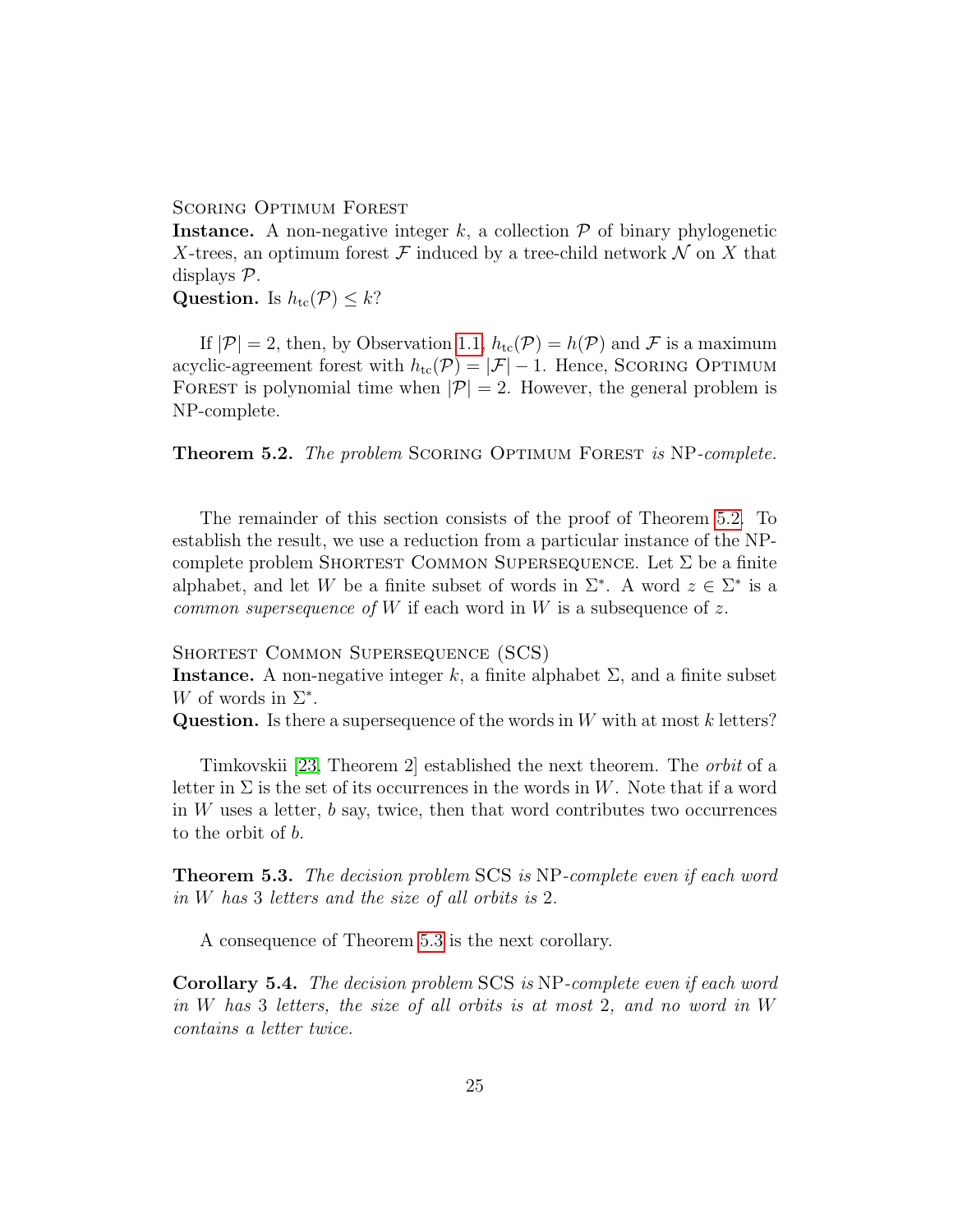**PROOF.** Let  $k$ ,  $\Sigma$ , and W be an instance of SCS, where each word W has 3 letters and all orbits have size 2. Let Y be the subset of W that consists of those words in W in which no letter occurs twice. Observe that if  $b \in \Sigma$  and b occurs twice in a word in  $W$ , then no word in Y contains  $b$ . Furthermore, with regards to  $Y$ , each word has 3 letters, the size of all orbits is at most 2, and no word contains a letter twice. Let  $t$  denote the number of distinct letters that occur in two distinct words in  $W - Y$ . Note that the construction of Y and the computation of t can both be done in time polynomial in  $|W|$ . The corollary will follow from Theorem [5.3](#page-24-1) by showing that SCS with parameters  $\Sigma$  and W has a supersequence of length at most

$$
2|W - Y| + t + k
$$

if and only if SCS with parameters  $\Sigma$  and Y has a supersequence of length at most k.

Suppose that SCS with parameters  $\Sigma$  and Y has a supersequence z of length at most  $k$ . Now iteratively extend  $z$  to a sequence  $z'$  as follows. Let  $w \in W - Y$ . Then w contains two occurrences of a letter, b say, in  $\Sigma$ . Let d denote the third letter in w. Note that b occurs in no other word in  $\Sigma$  and d occurs in exactly one other word in  $\Sigma$ . First assume that d occurs in a word in Y. Depending on whether  $d$  is the first, second, or third letter in  $w$ , extend z by adding bb to the end of z, adding b at the beginning and b at the end of z, or adding bb at the beginning of z, respectively. The resulting sequence is a supersequence for  $Y \cup \{w\}$ . Second assume that d does not occur as a word in Y. Then d occurs in a word  $w'$  in  $W-Y$ . Let c denote the letter occurring twice in  $w'$ . Extend z by adding w to the beginning of z and then, to the resulting sequence, add two occurrences of c after  $w$ , add one occurrence of c before w and one occurrence of c after  $w$ , or two occurrences of c before w depending on whether  $d$  is the first, second, or third letter of w', respectively. The resulting sequence is a supersequence for  $Y \cup \{w, w'\}.$ Taking the resulting sequence and repeating this process for each remaining word in  $W - (Y \cup \{w\})$  or  $W - (Y \cup \{w, w'\})$ , respectively, we eventually obtain a supersequence  $z'$  for W. Moreover,  $z'$  has length

$$
2|W - Y| + t + k.
$$

For the converse, suppose that there is a supersequence  $z$  of  $W$  of length

$$
2|W - Y| + t + k.
$$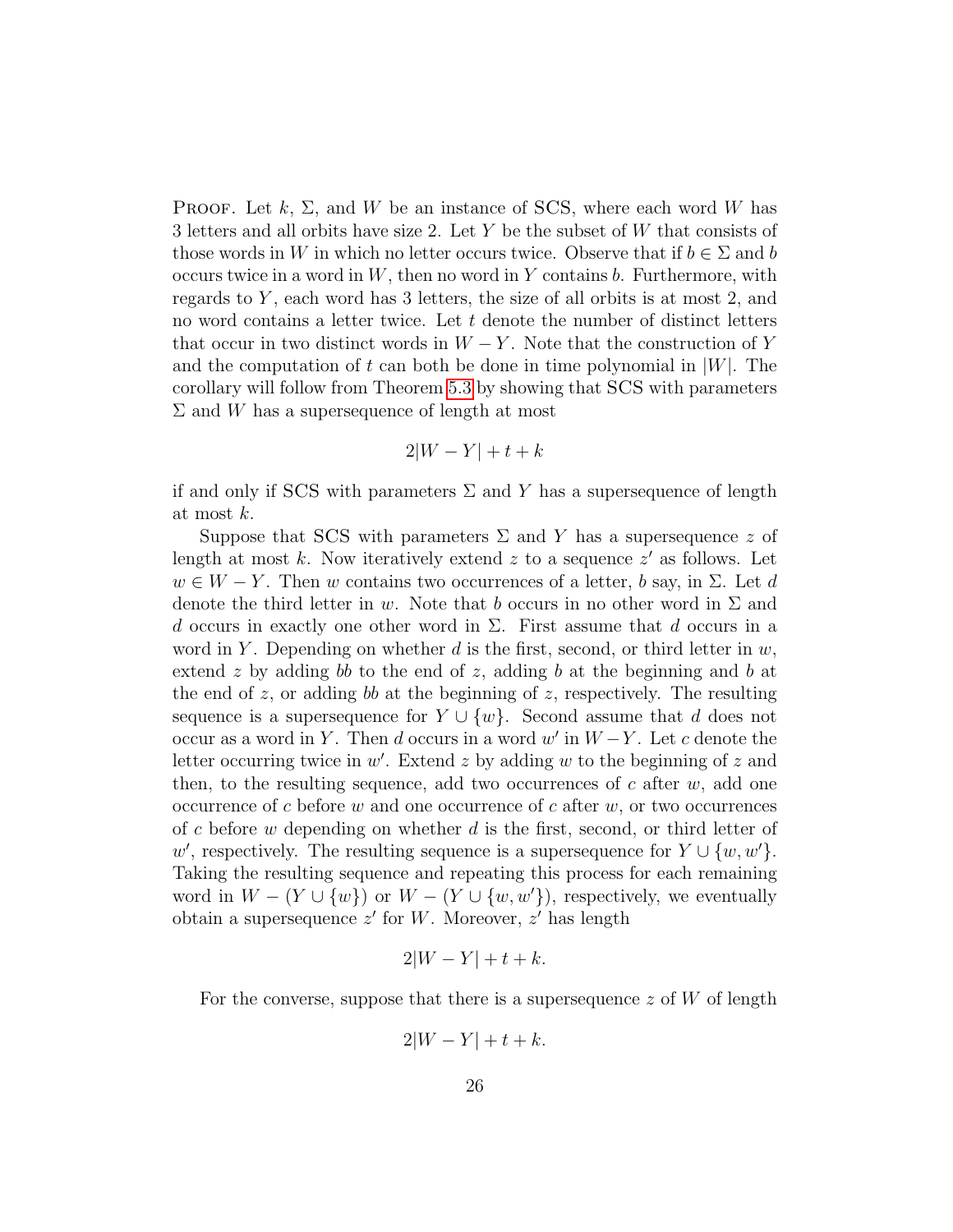Let  $z'$  be the sequence obtained from  $z$  by deleting each occurrence of a letter that occurs twice in a word in  $W$  and deleting exactly one occurrence of a letter that occurs in two distinct words in  $W - Y$  and, hence, does not occur in a word in Y. It is easily checked that  $z'$  is a supersequence of Y. Furthermore, since there are  $2|W - Y|$  deletions of the first type and t deletions of the second type, it follows that  $z'$  has length  $k$ . This completes the proof of the corollary.  $\Box$ 

The decision problem described in the statement of Corollary [5.4](#page-24-2) is the one we will use for the reduction in proving Theorem [5.2.](#page-24-0) Let  $k$ ,  $\Sigma$ , and W be an instance of  $SCS$  such that each word in  $W$  has 3 letters, the size of all orbits is at most 2, and no word in  $W$  contains a letter twice. Without loss of generality, we may assume that, for each  $\ell \in \Sigma$ , there is a word in W containing  $\ell$ , and that  $|W| \geq 3$ , so no letter is contained in each word. Let

$$
W = \{w_1, w_2, \dots, w_q\}
$$

and, for each  $i \in \{1, 2, ..., q\}$ , let  $w_i = w_{i1} w_{i2} w_{i3}$ . Also, let

$$
o(\Sigma) = \ell_1, \ell_2, \ldots, \ell_{|\Sigma|}
$$

denote a fixed ordering of the letters in  $\Sigma$ . For each  $w_i$  in W, we denote the sequence obtained from  $o(\Sigma)$  by removing each of the three letters in  $w_i$  by  $o(\Sigma) - w_i.$ 

We now construct an instance of SCORING OPTIMUM FOREST. A rooted *caterpillar* is a binary phylogenetic tree  $\mathcal T$  whose leaf set can be ordered, say  $x_1, x_2, \ldots, x_n$ , so that  $\{x_1, x_2\}$  is a cherry and if  $p_i$  denotes the parent of  $x_i$ , then, for all  $i \in \{3, 4, \ldots, n\}$ , we have  $(p_i, p_{i-1})$  as an edge in  $\mathcal{T}$ . Here, we denote the rooted caterpillar by  $(x_1, x_2, \ldots, x_n)$ .

Now, for each  $i \in \{1, 2, ..., q\}$ , let  $\mathcal{T}_i$  denote the rooted caterpillar

$$
\mathcal{T}_i = (\alpha, w_{i1}, w_{i2}, w_{i3}, \beta_1, \beta_2, \dots, \beta_{q|\Sigma|}, o(\Sigma) - w_i),
$$

and let  $\mathcal{P} = {\mathcal{T}_1, \mathcal{T}_2, \ldots, \mathcal{T}_q}$ . Note that each of the trees in  $\mathcal{P}$  has leaf set

$$
X = \{ \alpha, \beta_1, \beta_2, \dots, \beta_{q|\Sigma|} \} \cup \Sigma
$$

and  $\mathcal P$  can be constructed in time polynomial in the size of  $\Sigma$  and W.

We next establish a lemma that reveals a relationship between the weight of a cherry-picking sequence for  $P$  and the length of a supersequence for  $W$ . Let

$$
\sigma = (x_1, y_1), (x_2, y_2), \ldots, (x_s, y_s), (x_{s+1}, -)
$$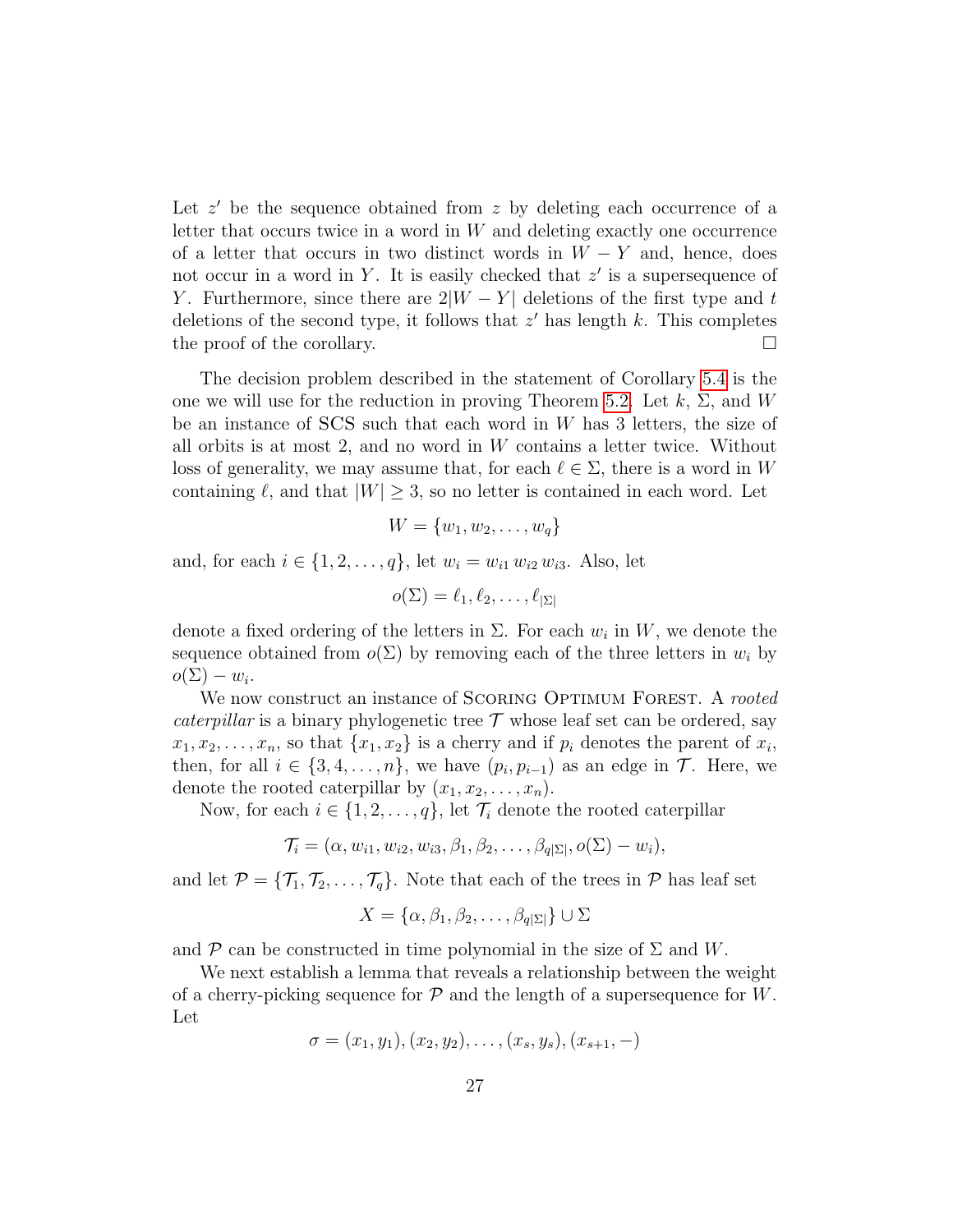be a cherry-picking sequence for a set  $P$  of binary phylogenetic X-trees. For each  $i \in \{1, 2, \ldots, s\}$ , we say that  $(x_i, y_i)$  corresponds to n trees in  $\mathcal{P}$  if  $\{x_i, y_i\}$ is a cherry in exactly *n* trees obtained from  $\mathcal{P}$  by picking  $x_1, x_2, \ldots, x_{i-1}$ , where  $1 \leq n \leq |\mathcal{P}|$ .

<span id="page-27-0"></span>**Lemma 5.5.** Let  $k \leq 2|\Sigma|$  be a positive integer. Then there is a cherrypicking sequence of  $P$  of weight k if and only if there is a supersequence of W of length k.

PROOF. First suppose there is a common supersequence  $z$  of  $W$  of length  $k$ . Let

$$
z=m_1\,m_2\,\cdots\,m_k,
$$

and let  $\sigma$  denote the sequence

$$
(m_1, \alpha), \ldots, (m_k, \alpha), (\beta_1, \alpha), \ldots, (\beta_{q|\Sigma|}, \alpha), (\ell_1, \alpha), \ldots, (\ell_{|\Sigma|}, \alpha), (\alpha, -).
$$

Since z is a supersequence of W, it is easily seen that  $\sigma$  is a cherry-picking sequence of  $P$ . Moreover,

$$
w(\sigma) = (k + |X|) - |X| = k.
$$

Now suppose that there is a cherry-picking sequence

$$
\sigma = (x_1, y_1), (x_2, y_2), \dots, (x_s, y_s), (x_{s+1}, -)
$$

of  $P$  of weight k. Without loss of generality, we may assume that each ordered pair in  $\sigma$  is essential. We first show that there is a positive integer i' such that  $\mathcal{P}_{i'}$  is obtained from  $\mathcal{P}$  by picking  $x_1, x_2, \ldots, x_{i'}$  and each tree in  $\mathcal{P}_{i'}$  has a cherry consisting of two elements in  $\{\alpha, \beta_1, \beta_2, \dots, \beta_{q|\Sigma|}\}\$ . If not, then there is a word  $w_i$  in W such that either  $(w_{ij}, \beta_{q|\Sigma|})$  or  $(\beta_{q|\Sigma|}, w_{ij})$  is an ordered pair in  $\sigma$ , where  $j \in \{1, 2, 3\}$ . Now, by considering a word not containing  $w_{ij}$  and its associated tree in P, it is easily seen that  $w(\sigma) \ge q|\Sigma| - 1$  as each of the elements in  $\{\beta_1, \beta_2, \ldots, \beta_{q|\Sigma|-1}\}\$  appear at least twice as the first element of an ordered pair in  $\sigma$ . But then

$$
q|\Sigma| - 1 > 2|\Sigma|
$$

as  $q \geq 3$  and  $|\Sigma| \geq 3$ , contradicting the assumption  $k \leq 2|\Sigma|$ .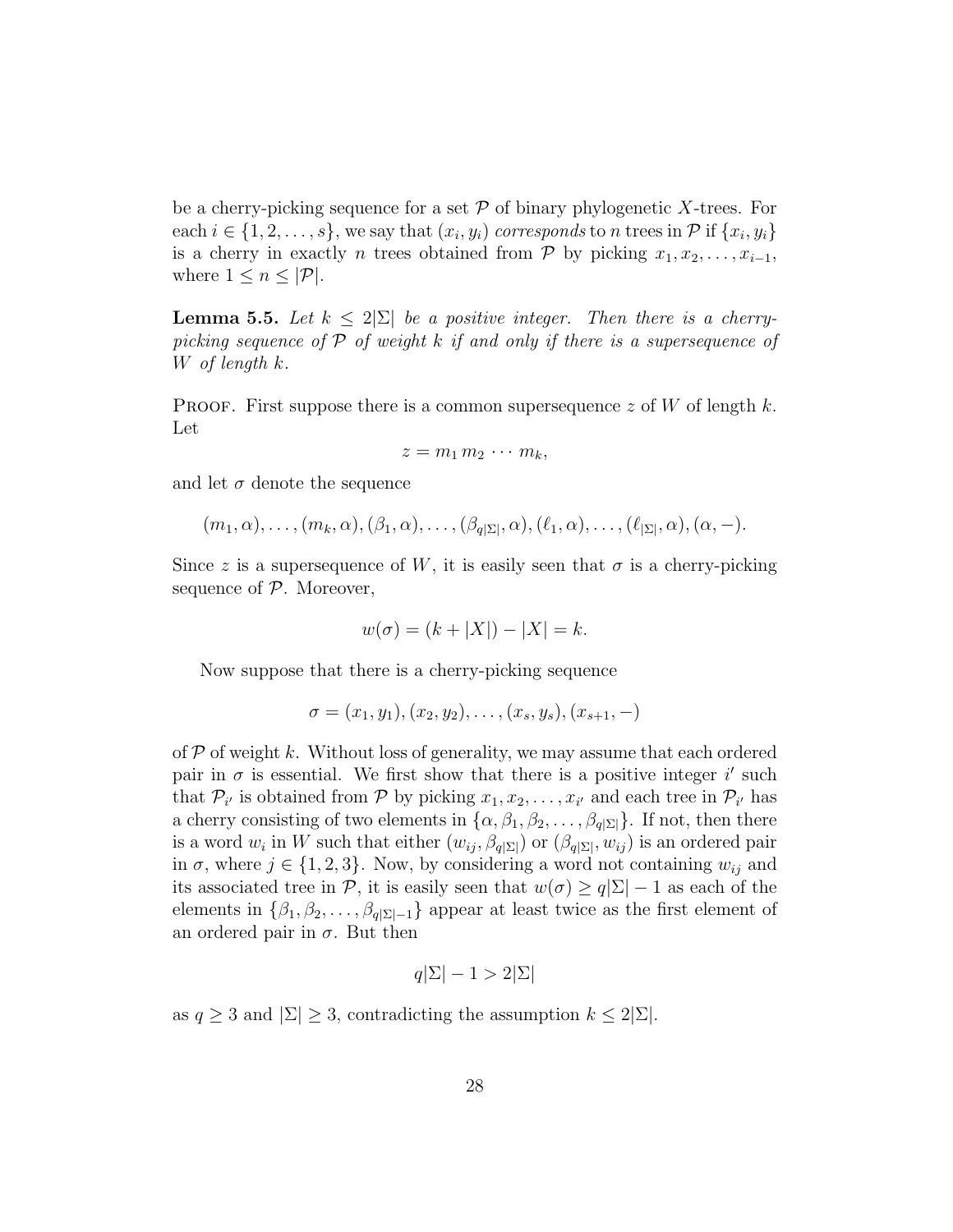Consider the first i' ordered pairs in  $\sigma$ . For each tree  $\mathcal{T}_i$  in  $\mathcal{P}$ , there are exactly three ordered pairs whose first and second elements are in

$$
S = \{\alpha, w_{i1}, w_{i2}, w_{i3}\}\
$$

and picking  $x_1, x_2, \ldots, x_{i'}$  from  $\mathcal{T}_i$  picks three elements of S. Since the size of all orbits is at most 2, such an ordered pair corresponds to at most two trees in  $P$ . We next construct a sequence  $\sigma'$  of ordered pairs obtained from  $\sigma$ . We start by modifying the first i' ordered pairs of  $\sigma$  as follows:

- (a) Amongst the first  $i'$  ordered pairs, replace each ordered pair of the form  $(\alpha, \ell)$  with  $(\ell, \alpha)$ , where  $\ell \in \Sigma$ .
- (b) With the sequence obtained after (a) is completed, sequentially move along the sequence to the  $i'$ -th ordered pair replacing each ordered pair of the form  $(\ell, \ell')$ , where  $\ell, \ell' \in \Sigma$  in one of the following ways:
	- (i) If  $(\ell, \ell')$  corresponds to exactly one tree in  $\mathcal{P}$ , then replace it with  $(\ell, \alpha)$  or  $(\ell', \alpha)$  depending on whether  $(\ell', \alpha)$  or  $(\ell, \alpha)$ , respectively, is an earlier ordered pair.
	- (ii) If  $(\ell, \ell')$  corresponds to two trees,  $\mathcal{T}_i$  and  $\mathcal{T}_j$  say, in  $\mathcal{P}$  and the order of the letters  $\ell$  and  $\ell'$  is the same in  $w_i$  and  $w_j$ , then replace it with  $(\ell, \alpha)$  or  $(\ell', \alpha)$  depending on whether  $(\ell', \alpha)$  or  $(\ell, \alpha)$ , respectively, is an earlier ordered pair.
	- (iii) If  $(\ell, \ell')$  corresponds to two trees,  $\mathcal{T}_i$  and  $\mathcal{T}_j$  say, in  $\mathcal{P}$  and the order of the letters  $\ell$  and  $\ell'$  in  $w_i$  is not the same as that in  $w_j$ , then replace it with  $(\ell, \alpha)$  if  $(\ell, \alpha)$  occurs as an ordered pair before  $(\ell', \alpha)$ earlier in the sequence; otherwise,  $(\ell', \alpha)$  occurs as an ordered pair before  $(\ell, \alpha)$  earlier in the sequence and so replace it with  $(\ell', \alpha)$ .

With this modification of  $\sigma$  after (b) is completed, let  $\sigma'_1$  denote the subsequence of the first i' ordered pairs whose coordinates are in  $\Sigma \cup {\alpha}$ , and let  $\sigma'_2$  denote the subsequence  $\sigma - \sigma'_1$ . Let  $\sigma'$  denote the concatenation of  $\sigma'_1$  and  $\sigma'_2$ .

Now, consider each tree  $\mathcal{T}_i$  in  $\mathcal P$  together with its corresponding ordered pairs in  $\sigma$  and the associated ones in  $\sigma'$ . Let  $\mathcal{P}_{|\sigma_1'|}$  be the set of trees obtained from P by picking  $x'_1, x'_2, \ldots, x'_{|\sigma'_1|}$ , where  $x'_j$  is the first coordinate of the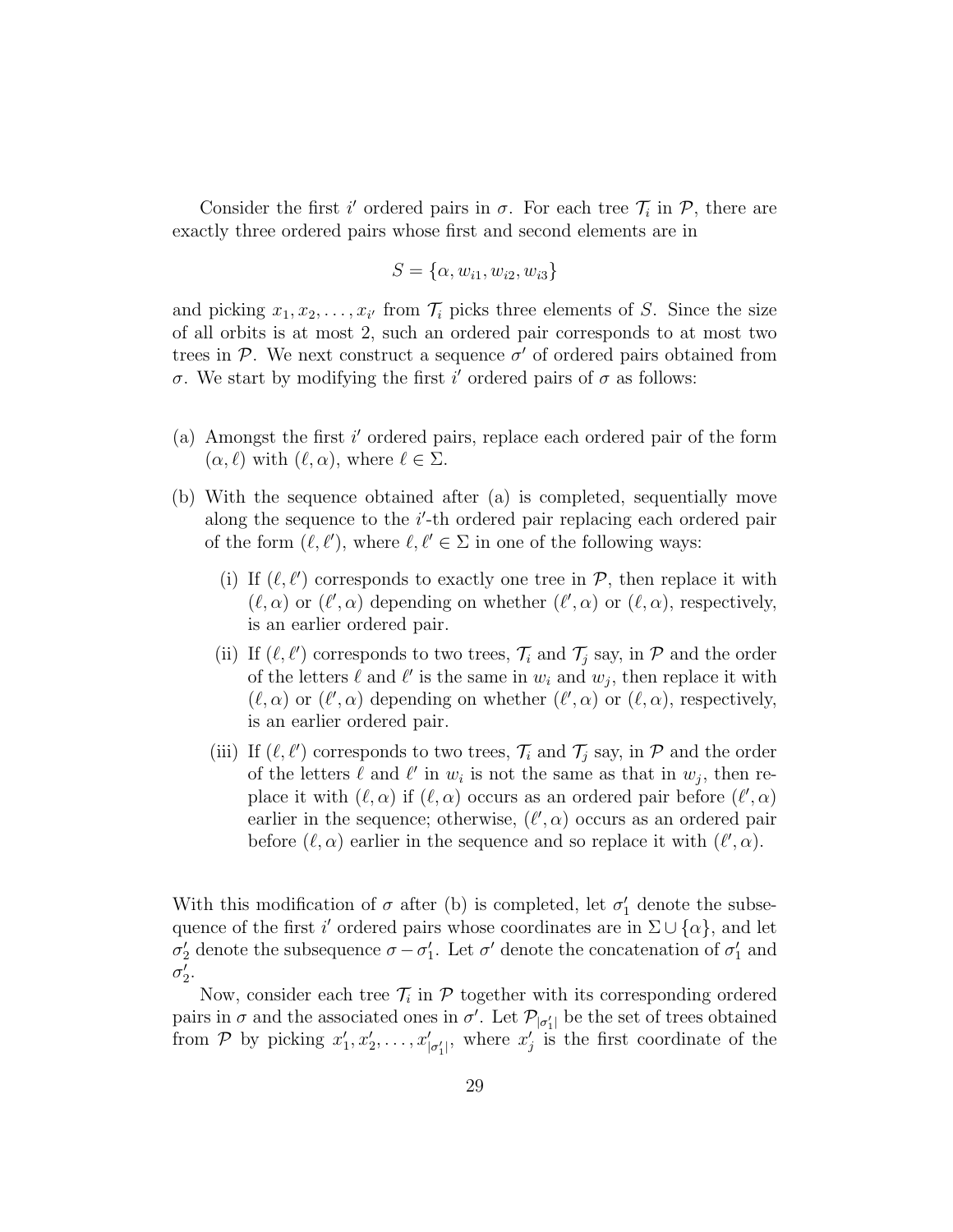j-th ordered pair in  $\sigma'$  for each  $j \in \{1, 2, ..., |\sigma'_1|\}$ . A routine check shows that this picking sets the tree corresponding to  $\mathcal{T}_i$  in  $\mathcal{P}_{|\sigma'_i|}$  to be the rooted caterpillar

$$
(\alpha,\beta_1,\beta_2,\ldots,\beta_{q|\Sigma|},o(\Sigma)-w_i).
$$

In particular,  $(w_{i1}, \alpha), (w_{i2}, \alpha), (w_{i3}, \alpha)$  is subsequence of  $\sigma'_1$ .

We next extend  $\sigma'_1$  to a cherry-picking sequence for  $P$  of weight at most k. Consider  $\sigma$  and  $\sigma'$ . If  $\sigma_1$  denotes the subsequence of ordered pairs in  $\sigma$ corresponding to  $\sigma'_1$ , then  $|\sigma_1| = |\sigma'_1|$  and

$$
|\sigma| - |\sigma_1| \ge q|\Sigma| + |\Sigma| + 1
$$

as each of the elements in  $\{\beta_1, \beta_2, \ldots, \beta_{q|\Sigma|}\}\cup\Sigma$  as well as at least one element in  $\{\beta_1, \beta_2, \ldots, \beta_{q|\Sigma|}\}\cup \Sigma \cup \{\alpha\}$  appears as the first coordinate of an ordered pair in  $\sigma - \sigma_1$ . Here, an element in  $\{\beta_1, \beta_2, \ldots, \beta_{q|\Sigma|}\}\cup \Sigma$  may be counted twice as it appears as the first coordinate of two ordered pairs in  $\sigma - \sigma_1$ . It follows that the sequence of ordered pairs that is the concatenation of  $\sigma'_1$  and

$$
(\beta_1,\alpha),(\beta_2,\alpha),\ldots,(\beta_{q|\Sigma|},\alpha),(\ell_1,\alpha),(\ell_2,\alpha),\ldots,(\ell_{|\Sigma|},\alpha),(\alpha,-)
$$

is a cherry-picking sequence of  $P$  whose weight is at most k.

Let  $\sigma'_1$  be the sequence

$$
(m_1,\alpha), (m_2,\alpha), \ldots, (m_{k'},\alpha).
$$

Since  $(w_{i1}, \alpha), (w_{i2}, \alpha), (w_{i3}, \alpha)$  is a subsequence of  $\sigma'_1$  for each tree  $\mathcal{T}_i$ ,

$$
m_1 m_2 \cdots m_{k'}
$$

is a common supersequence of W. Moreover, as  $w(\sigma) = k$ , we have  $k' \leq k$ . It follows that there is a supersequence of  $W$  of length  $k$ .

To complete the proof of Theorem [5.2,](#page-24-0) let

$$
\mathcal{F} = \{ \{ \rho, \alpha, \beta_1, \beta_2, \dots, \beta_{q|\Sigma|} \} \} \cup \{ \{ \ell \} : \ell \in \Sigma \}
$$

be a partition of  $X \cup \{\rho\}$ . We next show that F is an optimum forest induced by a tree-child network on X with root  $\rho$  and that displays  $\mathcal{P}$ . Let  $z = z_1 z_2 \cdots z_k$  be a common supersequence of W of minimum length, and suppose this length is  $k$ . Since all orbits have size at most 2 and  $z$  is of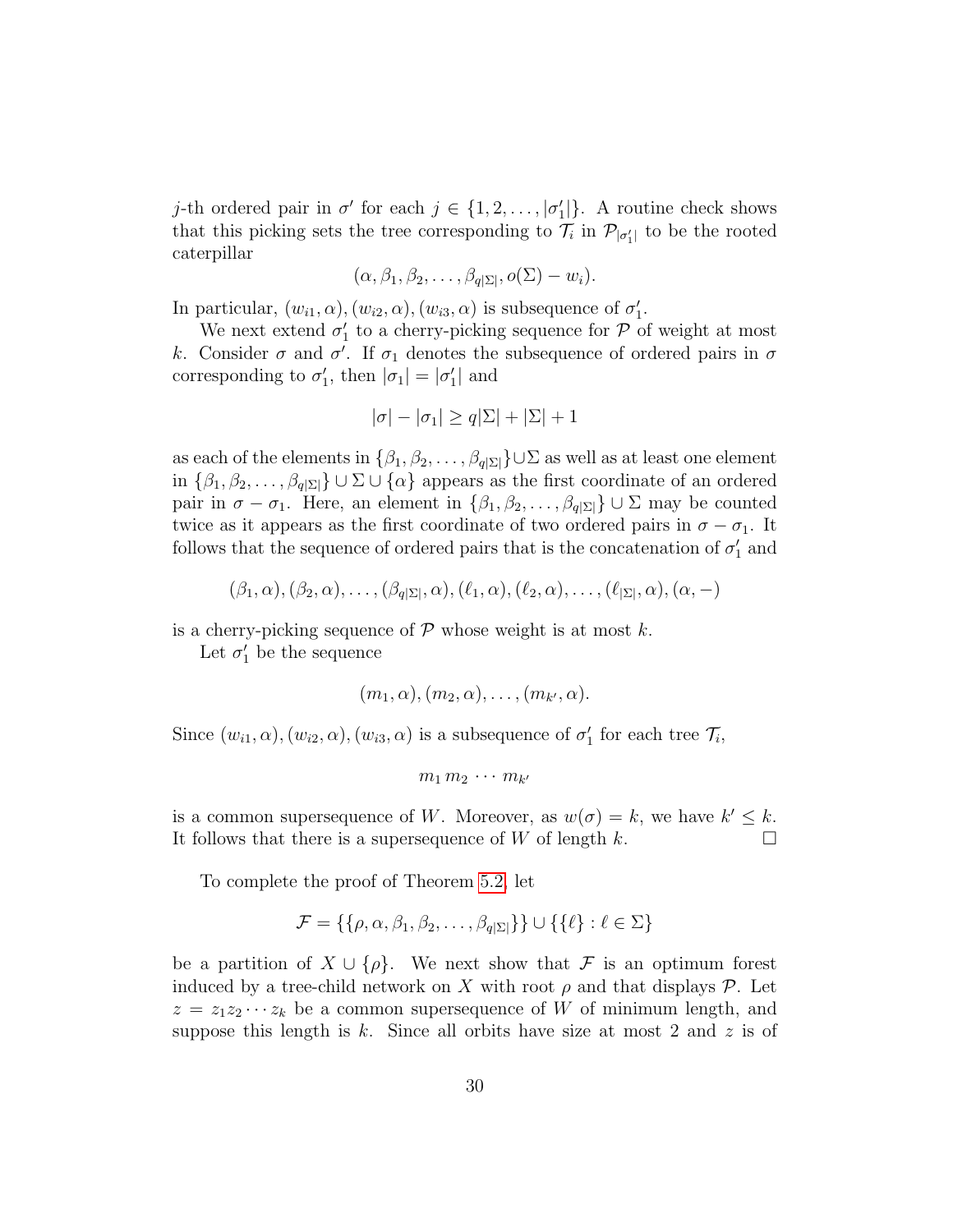minimum length, each letter in  $\Sigma$  appears at most twice in z, and so  $k \leq 2|\Sigma|$ . Let  $\mathcal T$  be the 'multi-labelled' rooted caterpillar

$$
\mathcal{T} = (\alpha, z_1, z_2, \ldots, z_k, \beta_1, \beta_2, \ldots, \beta_{q|\Sigma|}, o(\Sigma))
$$

and let N be the tree-child network with root  $\rho$  obtained from T as follows. For each  $\ell \in \Sigma$ , identify the leaves labelled  $\ell$  and adjoin a new pendant edge to the identified vertex with the leaf-end labelled  $\ell$ . Since z is a common supersequence of W, it is easily checked that  $\mathcal N$  displays  $\mathcal P$ . Furthermore,  $h(\mathcal{N}) = k$ . By Theorem [2.1](#page-9-0) and Lemma [5.5,](#page-27-0)  $h_{\text{tc}}(\mathcal{P}) = k$ , and so, as  $\mathcal F$  is induced by  $\mathcal{N}$ , it follows that  $\mathcal F$  is an optimum forest for  $\mathcal P$ .

Now, given an arbitrary phylogenetic network, it can be verified in polynomial time whether it is tree-child, it displays  $\mathcal{P}$  [\[21\]](#page-34-3), its hybridisation number is at most  $k$ , and it induces  $\mathcal F$ . Hence, SCORING OPTIMUM FOREST is in NP.

Theorem [5.2](#page-24-0) now follows by combining Corollary [5.4](#page-24-2) with Theorem [2.1](#page-9-0) and Lemma [5.5.](#page-27-0)

## <span id="page-30-0"></span>6. Concluding remarks

In this paper, we have generalised the concept of cherry-picking sequences as introduced in [\[12\]](#page-33-3) and shown how this generalisation can be used to characterise the minimum number of reticulation events that is needed to explain any set of phylogenetic X-trees in the space of tree-child networks as well as in the space of all phylogenetic networks. To see that these two minima can be different for a fixed set of phylogenetic trees, consider the set  $\mathcal P$  of trees presented in Figure [2.](#page-11-1) It was shown in [\[13,](#page-33-6) [15\]](#page-33-8) that  $h(\mathcal{P}) = 3$  and that there are six phylogenetic networks each of which displays  $P$  and has a hybridisation number of three. However, none of these six phylogenetic networks is tree-child. Moreover, using cherry-picking sequences a straightforward check shows that  $h_{tc}(\mathcal{P}) = 4$ . Furthermore, we have shown that SCORING OPTIMUM FOREST is NP-complete. Hence, given an optimum forest, it is computationally hard to compute  $h_{tc}(\mathcal{P})$  for when  $\mathcal P$  is a set of binary phylogenetic X-trees, where  $|\mathcal{P}| \geq 3$ . This contrasts with the two-tree case for which Scoring Optimum Forest is polynomial-time solvable and further hints at that agreement forests are of limited use beyond the two-tree case.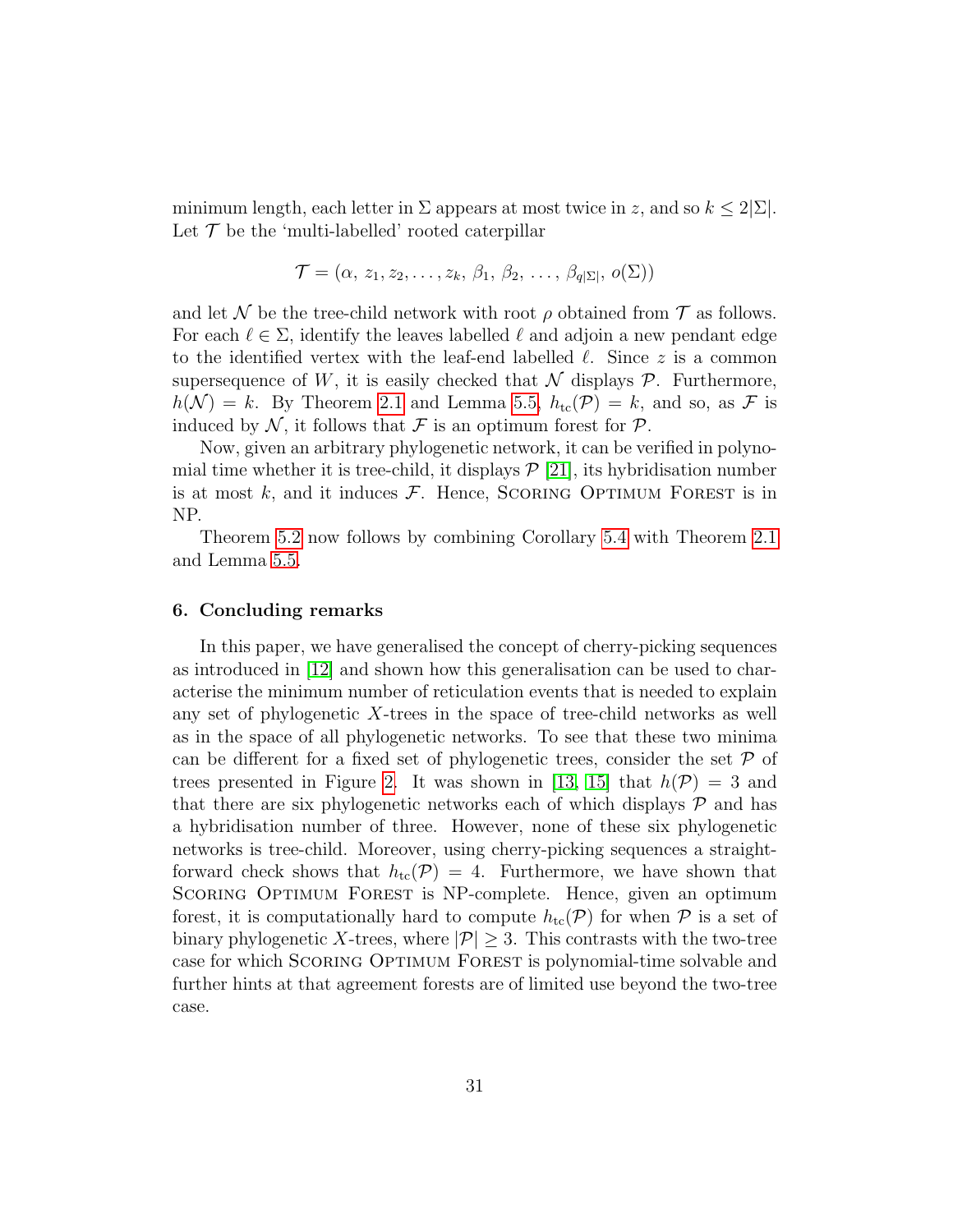Of course, restricting to collections of binary phylogenetic trees, one could generalise the definition of an acyclic-agreement forest for two binary phylogenetic trees to more than two trees in the most obvious way. That is, one requires Conditions (i), (ii), and (iii) in the definition of an acyclic-agreement forest to hold for each tree in an arbitrarily large collection of binary phylogenetic X-trees. With this generalisation in mind and observing that the number of components in a forest that is induced by a tree-child network is equal to its number of reticulations plus one, one might conjecture that, given a set  $P$  of binary phylogenetic X-trees, the number of components in a maximum acyclic-agreement forest for  $P$  is the same as the minimum number of components in an optimum forest for  $P$ . To see that this is not true, we refer back to Figure [1.](#page-5-0) Let F be the forest induced by  $N$ , and let F' be the forest induced by N'. Since  $|\mathcal{F}'| = 3$ , a maximum acyclic-agreement forest for  $\mathcal{P}$ has at most three elements. Moreover, since  $h(\mathcal{N})=3$  and  $\mathcal N$  is tree-child, we have  $h_{\text{tc}}(\mathcal{P}) \leq 3$ . Indeed, it can be checked that  $h_{\text{tc}}(\mathcal{P}) = 3$ . Moreover, there is no tree-child network that displays  $P$  and induces an optimum forest that is also a maximum acyclic-agreement forest for  $P$ . Consequently, an approach that exploits maximum acyclic-agreement forests for a set  $\mathcal P$  of binary phylogenetic trees to compute  $h_{\text{tc}}(\mathcal{P})$ , such as computing a maximum acyclic-agreement forest  $\mathcal F$  for  $\mathcal P$  and, subsequently, scoring  $\mathcal F$  in a way that reflects the number of edges that are directed into each reticulation vertex in a network that induces  $\mathcal{F}$ , is unlikely to give the desired result.

Lastly, from a computational viewpoint, the introduction of acyclic-agreement forests [\[2\]](#page-32-1) has triggered significant progress towards the development of ever faster algorithms to solve Minimum Hybridisation for when the input contains exactly two phylogenetic trees (e.g. see  $[1, 4, 8, 9, 20, 24]$  $[1, 4, 8, 9, 20, 24]$  $[1, 4, 8, 9, 20, 24]$  $[1, 4, 8, 9, 20, 24]$  $[1, 4, 8, 9, 20, 24]$  $[1, 4, 8, 9, 20, 24]$ ). We look forward to seeing a similar development now for solving Minimum Hybridisation for arbitrarily many phylogenetic trees by using cherry-picking sequences. In turn, this is likely to be of benefit to biologists who often wish to infer evolutionary histories that are not entirely tree-like and for data sets that usually consists of more than two phylogenetic trees.

Acknowledgements. We thank the New Zealand Marsden Fund for their financial support.

## References.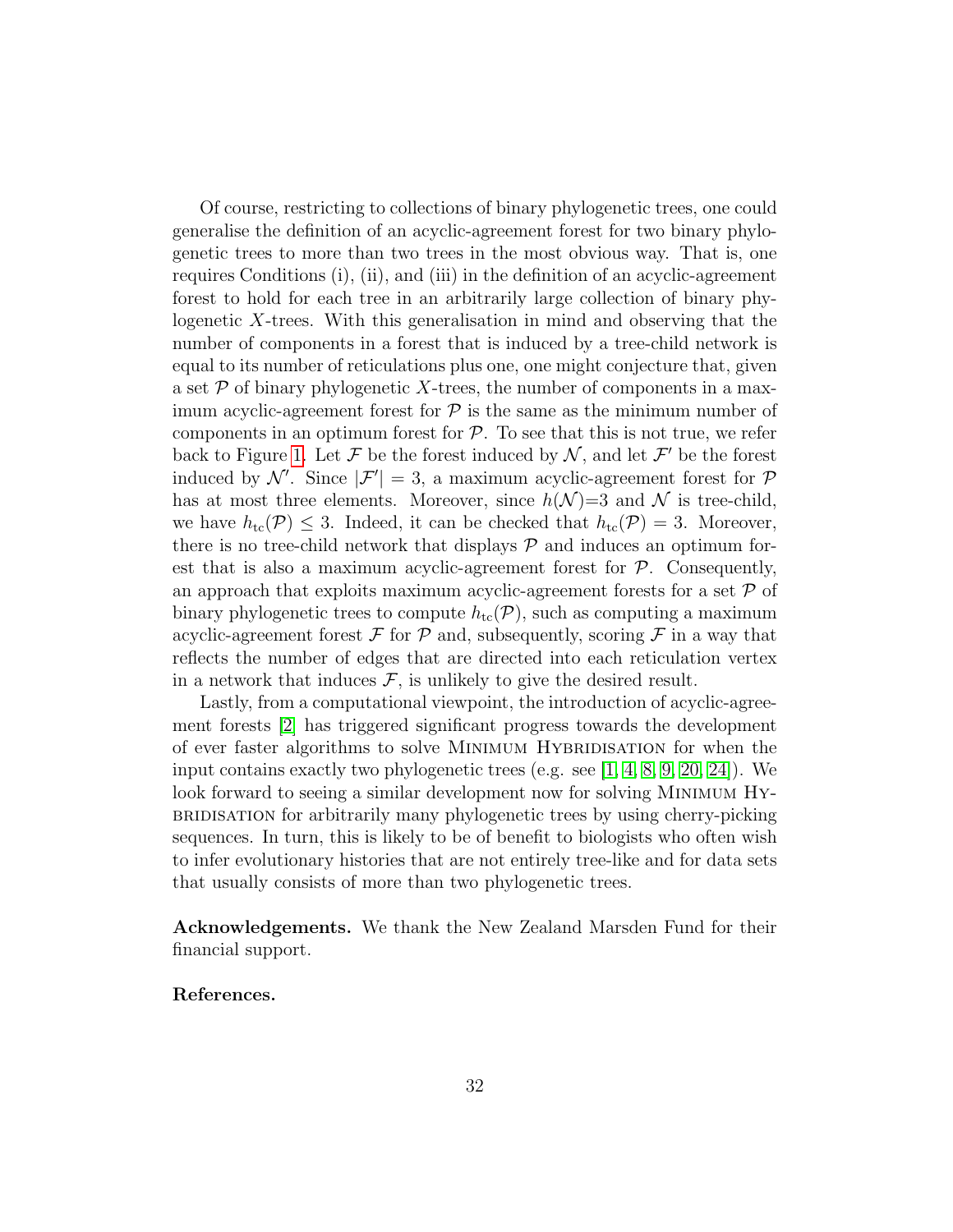## References

- <span id="page-32-2"></span>[1] B. Albrecht, C. Scornavacca, A. Cenci, and D. H. Huson (2012). Fast computation of minimum hybridization networks. Bioinformatics, 28, 191–197.
- <span id="page-32-1"></span>[2] M. Baroni, S. Grünewald, V. Moulton, and C. Semple, (2005), Bounding the number of hybridization events for a consistent evolutionary history, Journal of Mathematical Biology, 51, 171–182.
- <span id="page-32-3"></span>[3] M. Bordewich and C. Semple (2007). Computing the minimum number of hybridization events for a consistent evolutionary history. Discrete Applied Mathematics, 155, 914–928.
- <span id="page-32-4"></span>[4] M. Bordewich and C. Semple (2007). Computing the hybridization number of two phylogenetic trees is fixed-parameter tractable. IEEE/ACM Transactions on Computational Biology and Bioinformatics, 4, 458–466.
- [5] M. Bordewich and C. Semple (2016). Determining phylogenetic networks from inter-taxa distances. Journal of Mathematical Biology, 73, 283– 303.
- <span id="page-32-7"></span>[6] G. Cardona, F. Rosselló, and G. Valiente (2009). Comparison of treechild phylogenetic networks. IEEE/ACM Transactions on Computational Biology and Bioinformatics, 6, 552–569.
- <span id="page-32-6"></span>[7] Z. Z. Chen and L. Wang (2012). Algorithms for reticulate networks of multiple phylogenetic trees. IEEE/ACM Transactions on Computational Biology and Bioinformatics, 9, 372–384.
- <span id="page-32-5"></span>[8] Z. Z. Chen and L. Wang (2013). An ultrafast tool for minimum reticulate networks. Journal of Computational Biology, 20, 38–41.
- <span id="page-32-8"></span>[9] J. Collins, S. Linz, and C. Semple (2011). Quantifying hybridization in realistic time. Journal of Computational Biology, 18, 1305–1318.
- <span id="page-32-0"></span>[10] J.-M. Drezen, J. Gauthier, T. Josse, A. Bézier, E. Herniou, E. Huguet (2016). Foreign DNA acquisition by invertebrate genomes. Journal of Invertebrate Pathology, doi: 10.1016/j.jip.2016.09.004.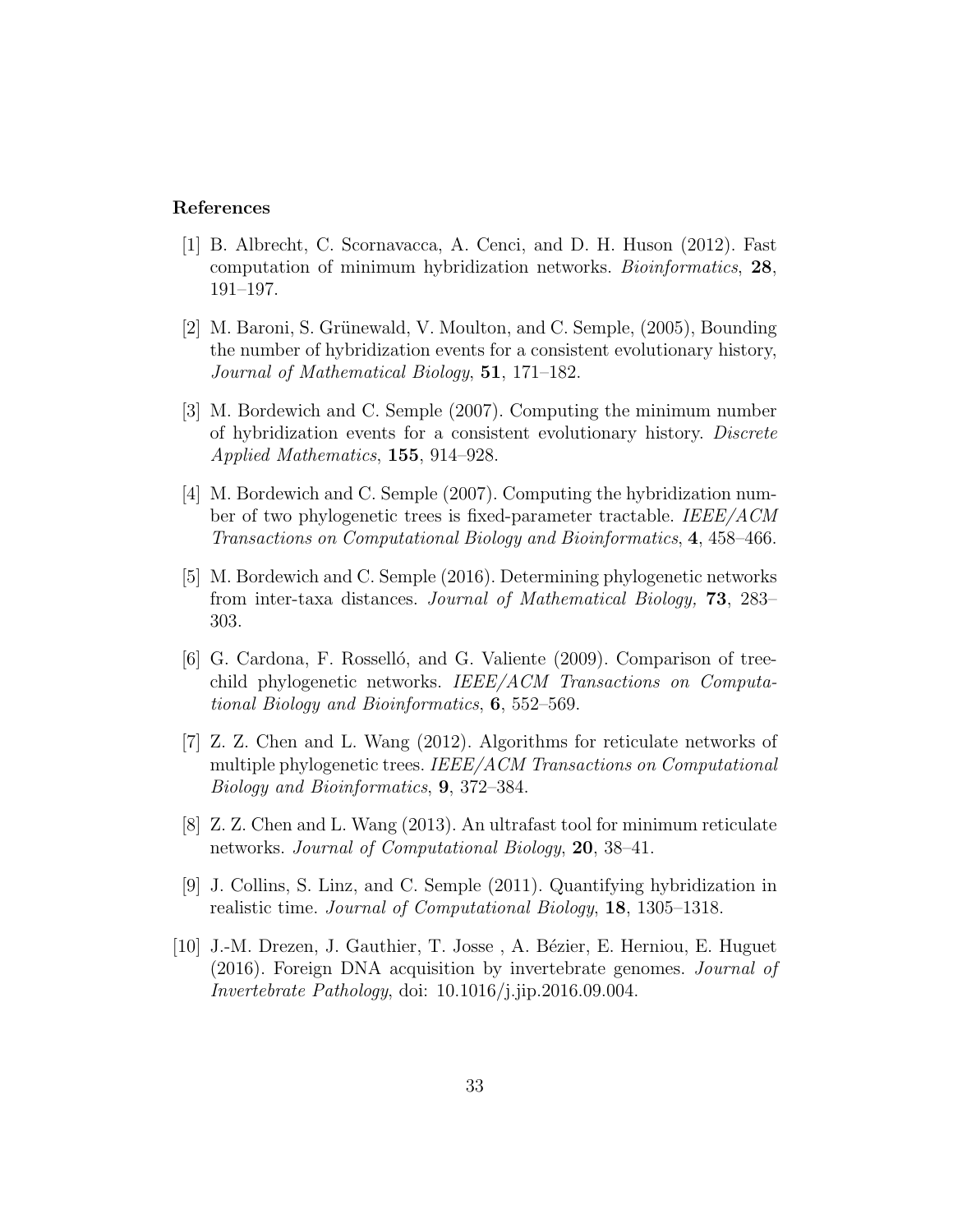- <span id="page-33-5"></span>[11] P. J. Humphries, S. Linz, and C. Semple (2013). On the complexity of computing the temporal hybridization number for two phylogenies. Discrete Applied Mathematics, 161, 871–880.
- <span id="page-33-3"></span>[12] P. J. Humphries, S. Linz, and C. Semple (2013). Cherry picking: a characterization of the temporal hybridization number for a set of phylogenies. Bulletin of Mathematical Biology, 75, 1879–1890.
- <span id="page-33-6"></span>[13] L. van Iersel, S. Kelk, N. Lekić, C. Whidden, and N. Zeh,  $(2016)$ . Hybridization number on three rooted binary trees is EPT. SIAM Journal on Discrete Mathematics, 30, 1607–1631.
- <span id="page-33-7"></span>[14] L. van Iersel, C. Semple, and M. Steel (2010). Locating a tree in a phylogenetic network. Information Processing Letters, 110, 1037–1043.
- <span id="page-33-8"></span>[15] S. Kelk (2012). Personal communication.
- <span id="page-33-2"></span>[16] S. Kelk, L. van Iersel, N. Lekić, S. Linz, C. Scornavacca, and L. Stougie (2012). Cycle killer ... qu'est-ce que c'est? On the comparative approximability of hybridization number and directed feedback vertex set. SIAM Journal on Discrete Mathematics, 26,1635–1656.
- <span id="page-33-0"></span>[17] J. Mallet, N. Besansky, and M. W. Hahn (2016). How reticulated are species? BioEssays, 38, 140–149.
- <span id="page-33-1"></span>[18] T. Marcussen, S. R. Sandve, L. Heier, M. Spannagl, M. Pfeifer, International Wheat Genome Sequencing Consortium, K. S. Jakobsen, B. B. Wulff, B. Steuernagel, K. F. Mayer, and O. A. Olsen (2014). Ancient hybridizations among the ancestral genomes of bread wheat. Science, 345, 1250092.
- <span id="page-33-4"></span>[19] B. M. E. Moret, L. Nakhleh, T. Warnow, C. R. Linder, A. Tholse, A. Padolina, J. Sun, and R. Timme (2004). Phylogenetic networks: modeling, reconstructibility, and accuracy. IEEE/ACM Transactions on Computational Biology and Bioinformatics, 1, 13–23.
- <span id="page-33-9"></span>[20] T. Piovesan and S. Kelk (2012). A simple fixed parameter tractable algorithm for computing the hybridization number of two (not necessarily binary) trees, IEEE Transactions on Computational Biology and Bioinformatics, 10, 18–25.